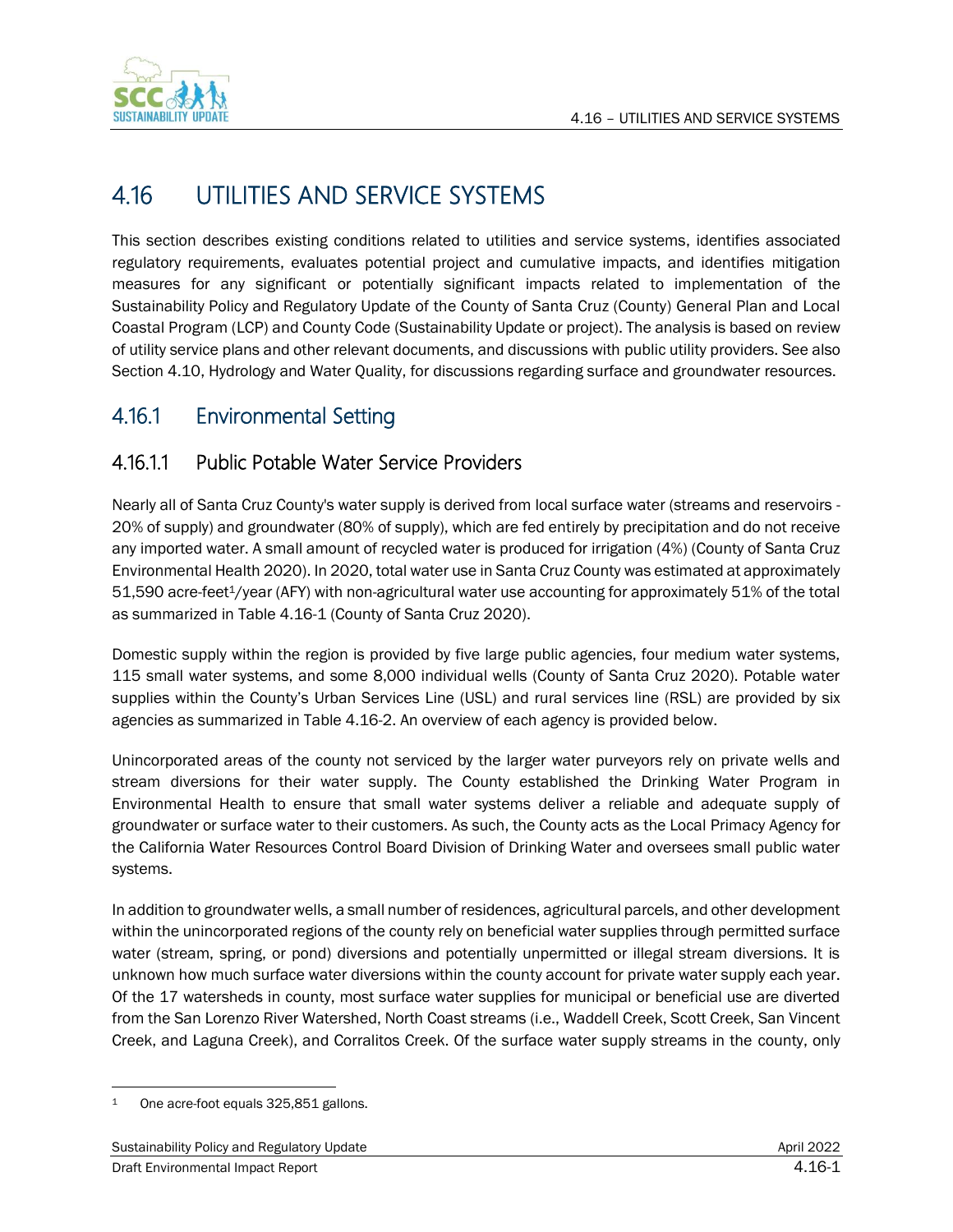

Soquel Creek has been adjudicated (County of Santa Cruz 2017). See Section 4.10, Hydrology and Water Quality, for further discussion of surface water and groundwater resources.

|                                       |                    |                                    | <b>Total</b>             |                  | <b>Water Source</b> |                   | <b>Imported</b>                         |
|---------------------------------------|--------------------|------------------------------------|--------------------------|------------------|---------------------|-------------------|-----------------------------------------|
| <b>Water Supplier</b>                 | <b>Connections</b> | <b>Population</b><br><b>Served</b> | Water<br>Use (In<br>AFY) | Ground-<br>water | Surface<br>Water    | Recycled<br>Water | from<br><b>Outside</b><br><b>County</b> |
| City of Santa Cruz                    | 24,561             | 97,417                             | 8,375                    | 5%               | 95%                 |                   |                                         |
| City of Watsonville <sup>1</sup>      | 14,855             | 65,966                             | 7,201                    | 100%             |                     |                   |                                         |
| Soquel Creek Water District           | 14,479             | 40,632                             | 3.312                    | 96.7%            | 3.3%                |                   |                                         |
| San Lorenzo Valley Water District     | 7,900              | 23,700                             | 1,953                    | 53%              | 47%                 |                   |                                         |
| <b>Scotts Valley Water District</b>   | 3,807              | 10.709                             | 1,339                    | 87%              |                     | 13%               |                                         |
| <b>Central Water District</b>         | 823                | 2,706                              | 411                      | 100%             |                     |                   |                                         |
| Big Basin Water Company               | 605                | 1,694                              | 205                      | 37%              | 63%                 |                   |                                         |
| Mount Hermon Association              | 494                | 2,850                              | 155                      | 100%             |                     |                   |                                         |
| Forest Lakes Mutual Water Company     | 326                | 1.076                              | 40                       | 100%             |                     |                   |                                         |
| Smaller Water Systems (5-199          |                    |                                    |                          |                  |                     |                   |                                         |
| connections)                          | 2,616              | 7,691                              | 1,552                    | 91%              | 6%                  |                   | 3%                                      |
| Individual Users*                     | 8,000              | 21,000                             | 2,400                    | 95%              | 5%                  |                   |                                         |
| Pajaro Agriculture (SC County only)** |                    | 22,500                             | 92%                      | 1%               | 7%                  |                   |                                         |
| Mid- & North-County Agriculture*      |                    | 2,400                              | 90%                      | 10%              |                     |                   |                                         |
| <b>TOTALS</b>                         | 78,466             | 275,441                            | 51,593                   | 78%              | 19%                 | 3%                | 0.1%                                    |
| Summary by Water Source (AFY)         |                    |                                    | 40,027                   | 9,788            | 1,776               | 47                |                                         |
| Summary of Non-Agricultural Use (AFY) |                    |                                    | 26,943                   | 17,397           | 9,326               | 174               | 47                                      |

### Table 4.16-1. Water Use in Santa Cruz County, 2020

Notes: Data for smaller systems is from 2019

\*Values are estimates |\*\*Includes a small number of water systems; recycled water source is the City of Watsonville Source: County of Santa Cruz 2020

### Table 4.16-2. Water Agencies Serving Unincorporated Santa Cruz County

| <b>Agency</b>                             | <b>County Planning Areas Served</b>                          |
|-------------------------------------------|--------------------------------------------------------------|
| City of Santa Cruz                        | Live Oak, San Lorenzo Valley (along Graham Hill Road), Bonny |
|                                           | Doon                                                         |
| City of Watsonville                       | Pajaro Valley, Salsipuedes, San Andreas                      |
| <b>Central Water District</b>             | Aptos                                                        |
| San Lorenzo Valley Water District (SLVWD) | San Lorenzo Valley                                           |
| Scotts Valley Water District (SVWD)       | Carbonera                                                    |
| Soquel Creek Water District (SqCWD)       | Soquel, La Selva Beach                                       |

## City of Santa Cruz

The City of Santa Cruz provides drinking water to an area approximately 20 square miles in size, including the entire City of Santa Cruz, adjoining unincorporated areas of Santa Cruz County, a small part of the City of Capitola, and coastal agricultural lands north of the city and the University of California at Santa Cruz campus. The unincorporated areas served by the City of Santa Cruz include Live Oak, the area along Graham Hill Road that extends north of the city, and limited service along the coast north of the city, primarily along State Highway 1. The City's service on the coast north of the city consists of limited numbers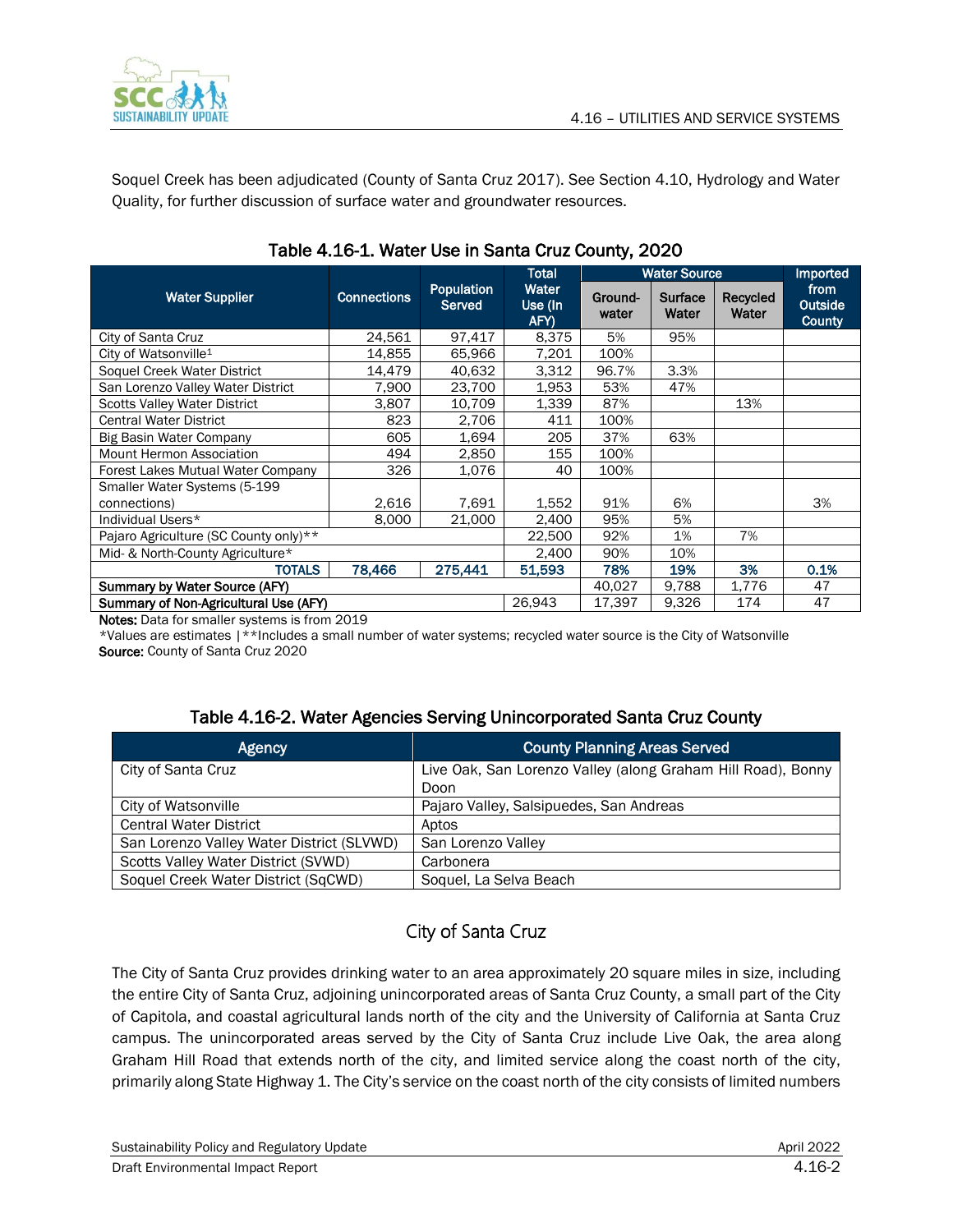

of connections that primarily derive from the City's agreements with landowners along its water pipelines. The City also provides approximately 12 million gallons per year of raw water for agricultural irrigation along the coast north of the City (City of Santa Cruz Water Department 2021b).

The City serves approximately 25,000 connections in an approximate 20-square mile area. The current population residing in the City's water service area is estimated as 96,186 people. Approximately two thirds of the total population, almost 64,000, live inside the city limits. It is estimated that almost 32,000 people, or about one third of the service area population, live outside the city limits. Within the city, about 9,100 people including students, faculty, staff, and their families reside on the University of California Santa Cruz campus. (City of Santa Cruz Water Department 2021a).

### *Water Supplies*

The City's water system relies predominantly on local surface water supplies, which include the North Coast sources (Liddell Spring and Laguna, Majors, and Reggiardo Creeks), the San Lorenzo River (Felton Diversion, Tait Diversion, and Tait Wells), and Loch Lomond Reservoir. Together, these surface water sources represent approximately 95% of the City's total annual water production. The balance of the City's supply comes from groundwater, all of which is extracted from the Beltz Well system the Santa Cruz Mid-County Groundwater Basin (City of Santa Cruz 2021a). During the past decade, the North Coast sources represented 23% of the total water supply, the San Lorenzo River represented 56%, Loch Lomond Reservoir (Newell Creek) represented 15%, and the Beltz Well system contributed the remaining 5% (City of Santa Cruz Water Department 2021a).

The North Coast water sources consist of surface diversions from three coastal creeks and a natural spring located approximately 6 to 8 miles northwest of downtown Santa Cruz. The San Lorenzo River sources include the Tait Diversion adjacent to the Coast Pump Station on State Highway 9 near the city limits and the Felton Diversion, which is an inflatable dam and intake structure built in 1974, located about six miles upstream from the Tait Diversion. When the Felton Diversion is being operated, water is pumped through the Felton Booster Station to Loch Lomond Reservoir.

Loch Lomond Reservoir is located near the town of Ben Lomond in the Santa Cruz Mountains. The reservoir was constructed in 1960 and has a maximum capacity of 2,810 million gallons. In addition to providing surface water storage, the reservoir and surrounding watershed are used for public recreation purposes, including fishing, boating, hiking, and picnicking (swimming and wading are prohibited). In addition to the City, the San Lorenzo Valley Water District is entitled by contract to receive a portion of the water stored in Loch Lomond (City of Santa Cruz 2021a).

The water stored in Loch Lomond Reservoir to help meet dry-season water demand and provide back-up supply during winter storms when river diversions can be problematic due to turbidity issues. The City follows a variety of policies, procedures and legal restrictions in operating its water supply system, and the amount of water produced from each of the City surface water sources is controlled by different water rights and operational agreements. In general, the water supply system is managed to use available flowing sources to meet daily demands as much as possible. Groundwater and stored water from Loch Lomond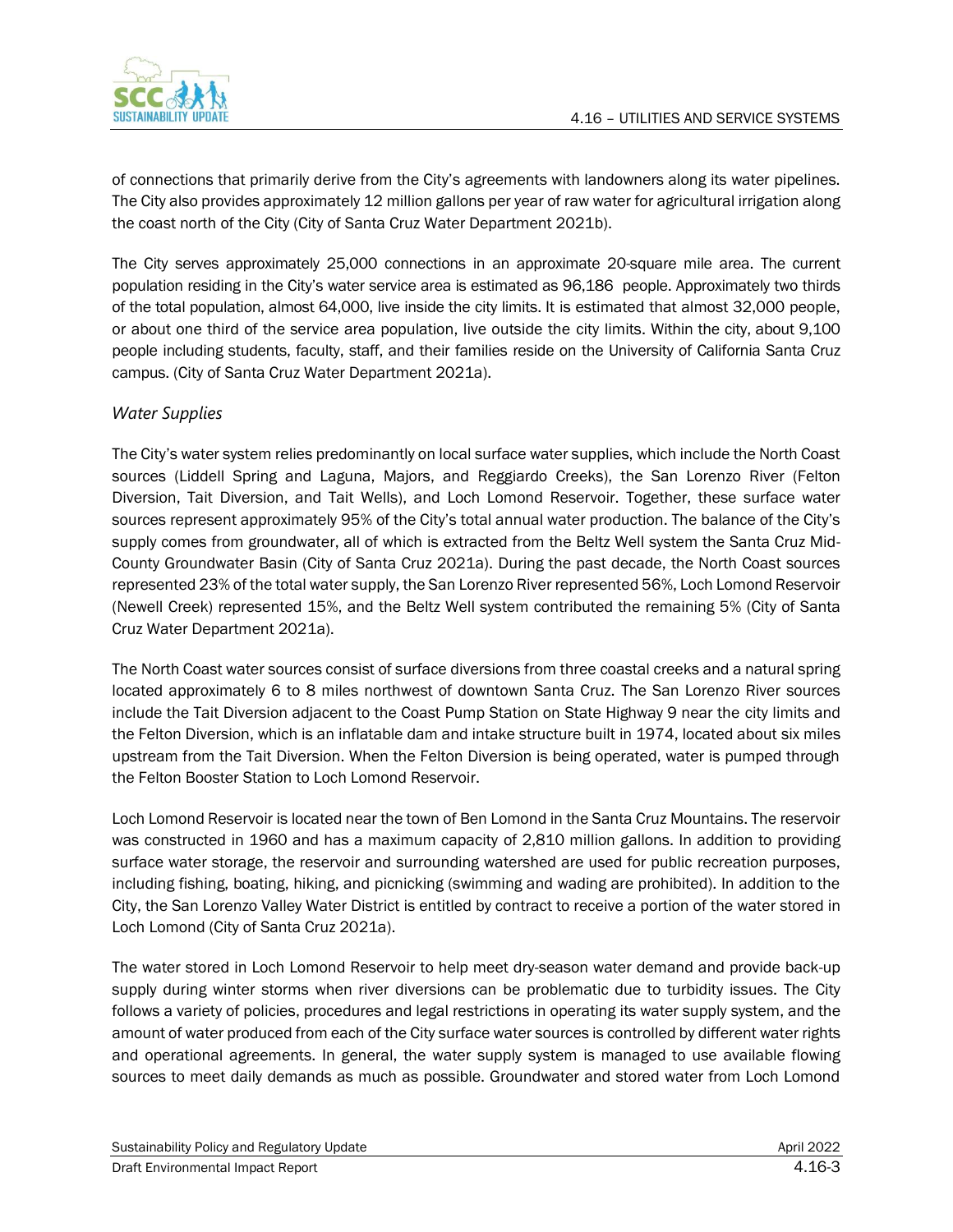

Reservoir are used primarily in the summer and fall months when flows in the coast and river sources decline (City of Santa Cruz 2021b).

Even though groundwater constitutes only up to about 5% of the City water supply on an annual basis, it is a crucial component of the water system for meeting peak season demands, maintaining pressure in the eastern portion of the distribution system, and for weathering periods of drought. The Beltz Well system consists of four production wells and two water treatment plants located in the eastern portion of the City water service area (City of Santa Cruz 2021a). The wells are in the Mid-County groundwater basin, and the City is a member agency of the Santa Cruz Mid-County Groundwater Agency (MGA); see Section 4.10, Hydrology and Water Quality, for discussion of this basin.

The City does not currently operate a recycled water system in its service area; however, the Pasatiempo Golf Course, located within the City's service area, now receives disinfected secondary effluent from the City of Scotts Valley that it treats to tertiary standards at the Pasatiempo Golf Course Tertiary Plant for use as recycled water golf course irrigation. This reduces the demand for potable water from the Santa Cruz water system that would otherwise be used for irrigation (City of Santa Cruz 2021a).

### *Water Demand and Future Supplies*

The City of Santa Cruz recently updated its Urban Water Management Plan (UWMP) and reports that until the early 2000s, the general trend in the City of Santa Cruz water system use was one in which water use rose roughly in parallel with account and population growth over time, except during two major drought periods in the late 1970s and the early 1990s. Around 2000, this pattern changed and system demand began a long period of decline, accelerated by pricing changes, drought, economic downturn, and other factors. In 2015, after two years of water rationing, annual water use fell to a level of about 2.5 billion gallons, similar to the level experienced during the 1970s drought. In 2020, demand was still at a similar level as 2015, about 2.6 billion gallons, despite several years above long-term average rainfall from 2016 and 2020. While demand did rebound following droughts in the 1970s and 1980s, demand has not rebounded to pre-drought conditions following 2014, contrary to previous projections (City of Santa Cruz 2021a).

Current projections forecast that water use over the next 25 years, including projected population growth, will increase at a very slow rate to reach approximately 2.8 billion gallons per year by 2045 (City of Santa Cruz 2021a). With implementation of the City's water rights modifications and water supply augmentation strategies as summarized below, the City projects having sufficient water available in normal years and single dry years to serve anticipated demand throughout the 2020-2045 UWMP planning period (City of Santa Cruz 2021a).

However, the City's 2020 UWMP predicts that under multi-year drought conditions in the near term (2025) with proposed water rights modifications but before implementation of the planned aquifer storage and recovery (ASR) facilities and planned infrastructure projects, available supplies would meet projected demand in years one through four of the multi-year drought scenario, but would fall short of demand by 27% in year five, although such a shortage could occur sooner and persist longer through a multiple dry year period. Under multi-year drought conditions after 2030, with implementation of the ASR and planned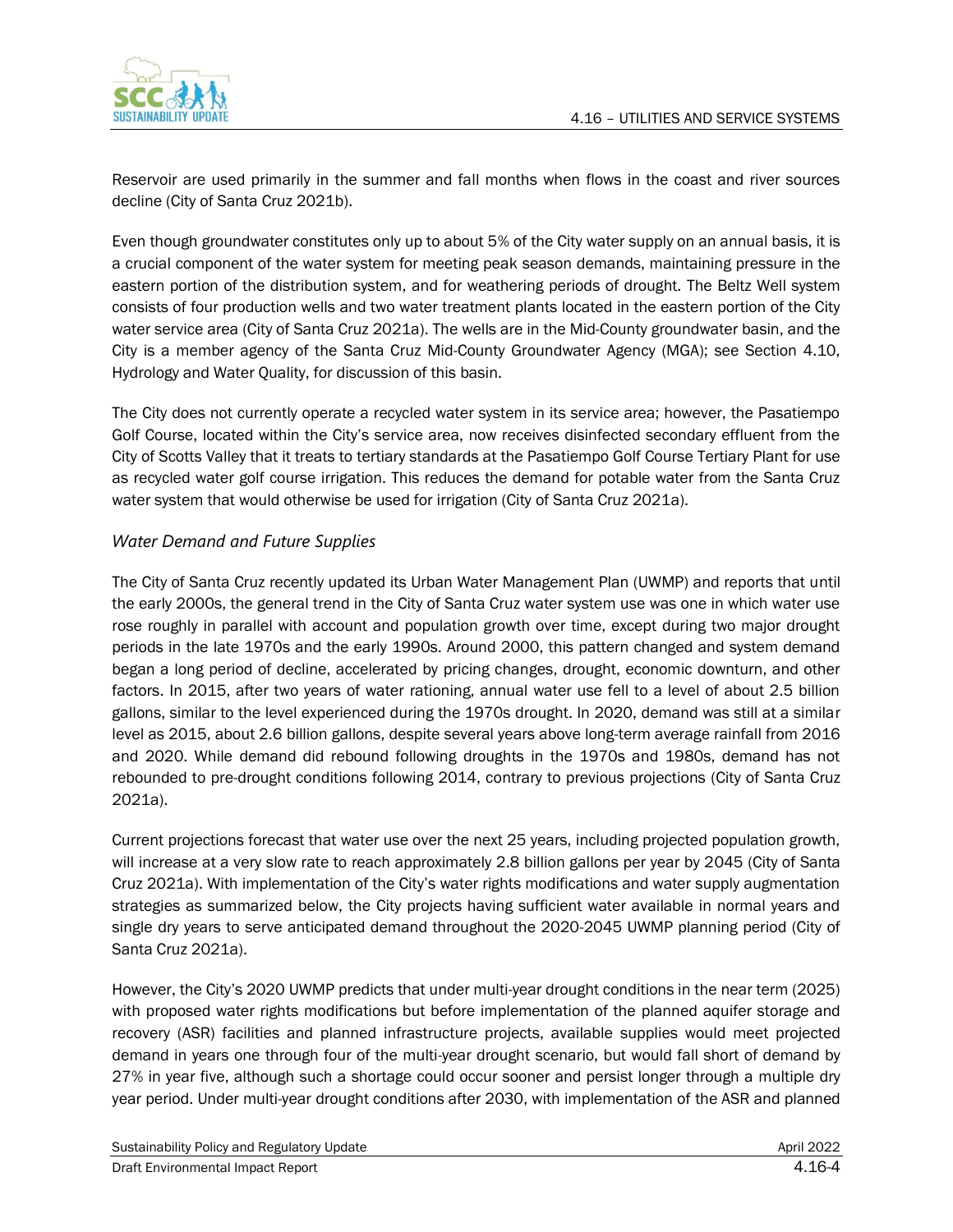

infrastructure projects, available supplies would meet projected demand in years one through four of the mutli-year drought scenario, and the year-five shortage is anticipated to be substantially reduced with projected shortages no larger than a negligible two percent or five percent with consideration of climate change parameters in dry years (City of Santa Cruz 2021a).

The City of Santa Cruz is vulnerable to water shortages during multiple dry year periods primarily due to the limitation in when and how much water is available to meet system demand, exacerbated by a lack of storage within the system. To address these limitations, the City is actively planning and implementing a number of projects and major investments in the water system designed to secure future water supply reliability. Since 2015, the City of Santa Cruz has been pursuing a Water Supply Augmentation Strategy (WSAS) developed by the Water Supply Advisory Committee, a citizen committee, which was formed in 2014 by Santa Cruz City Council with the charge to analyze potential solutions to deliver a safe, adequate, reliable, affordable and environmentally sustainable water supply for the City of Santa Cruz. The WSAS portfolio elements, which are being pursued on a concurrent timeline, and current progress are summarized below (City of Santa Cruz 2021a).

- **Element 0: Demand Management.** Demand Management, or conservation, is not considered a water supply for the purposes of the UWMP, but is addressed in the UWMP 2020.
- Element 1: Transfers and Exchanges. The City has been piloting water transfers to the Soquel Creek Water District since 2018, as water supplies are available, under a cooperative piloting agreement that extends through 2025. Potential water transfers and exchanges with local water districts in addition to the Soquel Creek Water District, include Central Water District, Scotts Valley Water District, and San Lorenzo Valley Water District, which would be facilitated by the City's proposed water rights modifications to place of use as briefly summarized below.
- Element 2: Aquifer Storage and Recovery (ASR). The City has been evaluating the feasibility of ASR in both the Santa Cruz Mid-County and in the Santa Margarita Groundwater Basins, with current work primarily focused on the portion of Santa Cruz Mid-County Basin within the City of Santa Cruz service area. Pilot testing has been conducted at the existing Beltz 8 and Beltz 12 well facilities to better understand potential water quality and operational constraints. Implementation of ASR also may occur in the future in the Santa Margarita Groundwater Basin.
- Element 3: Recycled Water or Desalination. Following completion of the 2017 Desalination Feasibility Update Review Report, further study of recycled water has been prioritized over study of seawater desalination. The City is continuing to examine the use of recycled water through commissioned engineering studies. The 2018 Recycled Water Facilities Planning Study recommendation includes two projects that would provide non-potable reuse in the city. The City is also committed to exploring other reuse opportunities, including: coordination with Soquel Creek Water District's Pure Water Soquel project, exploring groundwater replenishment and reuse at Beltz Well system, and exploring groundwater replenishment and reuse in Santa Margarita Groundwater Basin (City of Santa Cruz 2021a).

The Santa Cruz Water Rights Project supports the implementation of the WSAS and involves the modification of the City's existing water rights to increase the flexibility of the water system by improving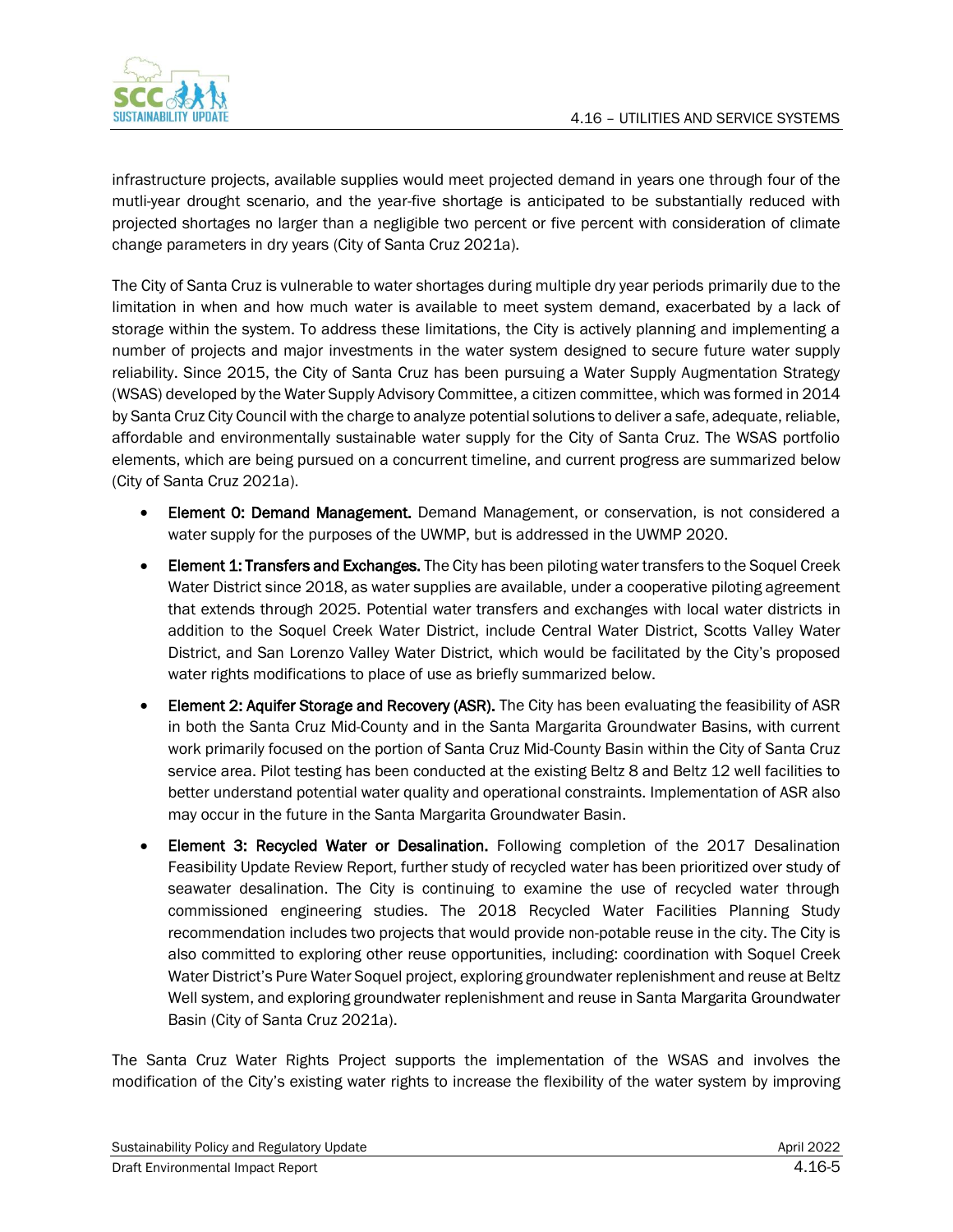

the City's ability to utilize surface water within existing allocations. This project also incorporates into the City's water rights bypass flow requirements for all of the City's surface water sources which are protective of local anadromous fisheries (Agreed Flows). The primary components of the Santa Cruz Water Rights Project include:

- Water rights modifications related to place of use, method of diversion, points of diversion and rediversion, underground storage and purpose of use, extension of time, and stream bypass requirements for fish habitats;
- Water supply augmentation components, including new aquifer storage and recovery (ASR) facilities at unidentified locations, ASR facilities at the existing Beltz Well facilities, water transfers and exchanges and intertie improvements; and
- Surface water diversion improvements, including the Felton Diversion fish passage improvements and the Tait Diversion and Coast Pump Station improvements (City of Santa Cruz 2021a).

The City expects that the proposed water rights modifications will be implemented by 2025, including implementation of the Agreed Flows, which are protective of local anadromous fisheries. The City also anticipates completion of the following components of the WSAS and planned infrastructure projects by 2030:

- ASR in the Santa Cruz Mid-County Groundwater Basin and/or the Santa Margarita Groundwater Basin, sized for up to 4.5 million gallons per day (mgd) injection and 8.0 mgd extraction,
- Improvements to the Tait Diversion,
- Facility improvements at Graham Hill Water Treatment Plant (GHWTP), and
- Replacement of major transmission pipelines on the North Coast and the Newell Creek Pipeline (City of Santa Cruz 2021a).

As described above, the City of Santa Cruz water system reliability is vulnerable to multiple consecutive dry years in the near term due to the high reliance on surface water sources and limited storage within the system. To address these reliability challenges, the City is pursuing the WSAS summarized above. In addition, as required by California Water Code and to manage risks due to water supply shortages that can be expected in the future, the 2020 UWMP includes a Water Shortage Contingency Plan that addresses how the City's water system would be managed during a water shortage emergency that arises as a result of drought, which could result in required customer water use reductions (City of Santa Cruz 2021a).

### *Planned Infrastructure Improvements*

The City's major water infrastructure facilities include three water treatment plants, including the Graham Hill Water Treatment Plants and two groundwater treatment plants related to the Beltz well system; 4 raw water pump stations, 10 distribution tanks with a total maximum capacity of 21.2 million gallons of treated water storage; 7 surface water diversions; 7 groundwater production wells; and approximately 300 miles of treated and raw water pipelines interconnecting the City's system. Key components of the City water system, including the North Coast system, the Newell Creek Dam inlet/outlet pipe, and water treatment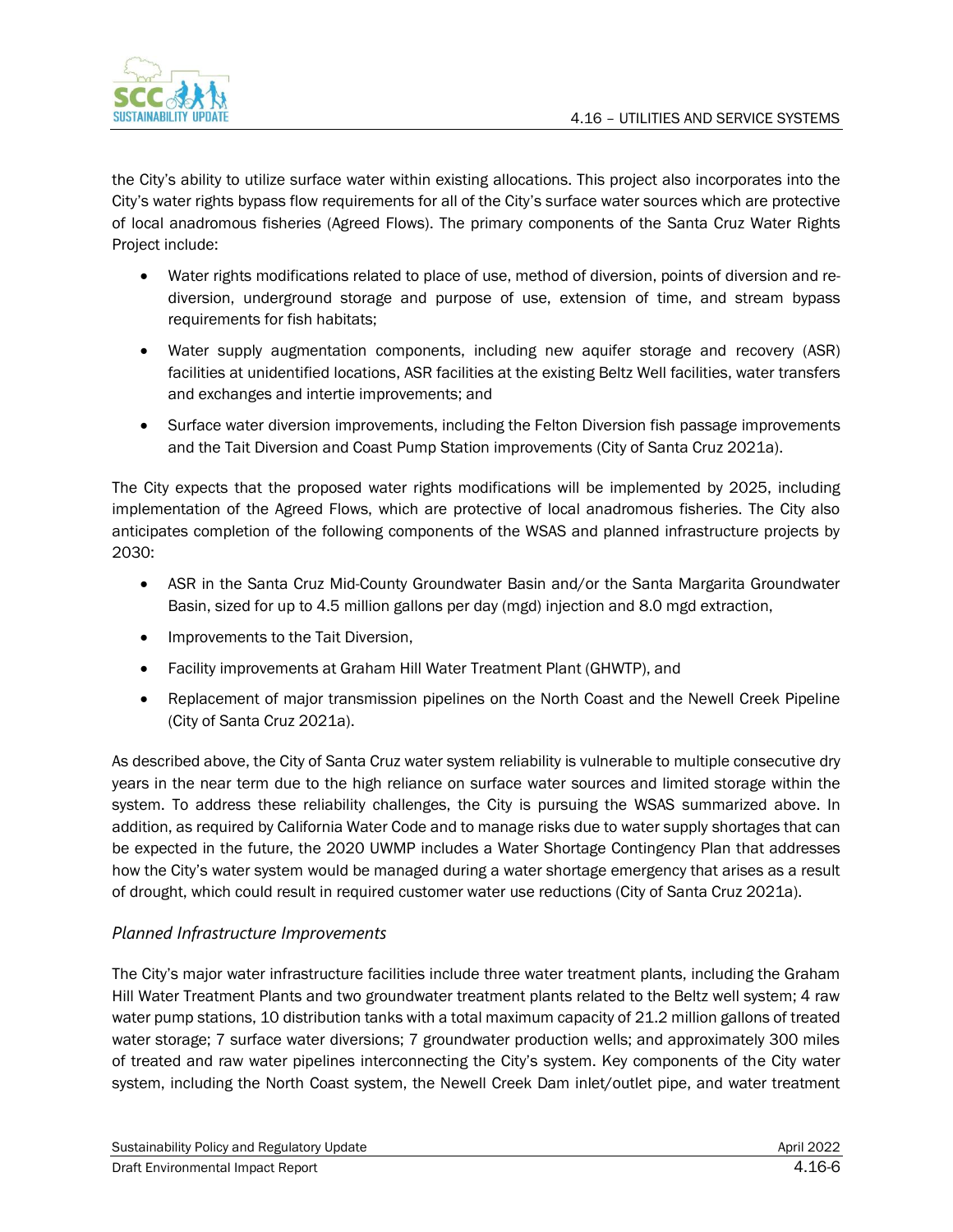

facilities, have reached the end of their useful life and are overdue for renewal and replacement. The City's Capital Improvement Program (CIP) for water infrastructure includes plans and funding for numerous capital improvements projects, including rehabilitation or replacement projects, upgrades and improvement projects, water supply augmentation components, and water main replacements (City of Santa Cruz 2021b).

Major planned improvement projects that will help support implementation of the WSAS and support water supply reliability. The City's CIP includes upgrades to the City's Graham Hill Water Treatment Plant are critical to the implementation of the WSAS to allow treatment of higher turbidity source water that otherwise would need to be bypassed during high flow periods such as during and after storm events. Recent and ongoing projects include major maintenance repair project. The City also is developing the Facilities Improvement Project, which is a comprehensive evaluation of the facility that identifies the most costeffective improvements to meet water treatment objectives and improve the overall reliability and resiliency of the plant. The City also is planning improvements to raw water conveyance by upgrades to both the Newell Creek Pipeline and segments of the North Coast system. These projects will improve reliability and reduce hydraulic constraints to improve delivery of raw water to the Graham Hill Water Treatment Plant (City of Santa Cruz 2021a).

## City of Watsonville

The City of Watsonville provides potable water service to residential, commercial, industrial, and institutional customers in the city of Watsonville and parts of unincorporated areas of Santa Cruz County. The unincorporated areas served by the City include portions of the Pajaro Valley, Salsipuedes, and San Andreas planning (Pajaro Dunes) areas from Corralitos on the north to Pajaro Dunes on the south. This City's water system serves a population of 65,231 customers within nine hydraulic pressure zones. The City's regional water system consists of 14 wells, eight reservoirs and water storage facilities, the Corralitos Filtration Plant (CFP water treatment plant, and 190 miles of pipelines (City of Watsonville 2021). Approximately 13,000 of the customers served by Watsonville reside of the Watsonville (Local Agency Formation Commission of Santa Cruz County [LAFCO] 2018).

### *Water Supplies*

The City's water supplies include groundwater and surface water sources. Depending on the year, 90– 100% of water supplied by the City is from groundwater sources, while surface water accounts for the remainder. The City pumps groundwater from the Pajaro Valley Groundwater Subbasin (Subbasin); City use accounts for about 14% of the total annual pumping from the Subbasin (City of Watsonville 2021). Fourteen groundwater wells provided the City with a range of 6,316 to 7,102 AFY of water over the last 5 years (City of Watsonville 2021). All City water is treated at each well site and meets or exceeds state and federal drinking water standards.

The Subbasin is designated as "critically overdrafted"; groundwater overdraft occurs when groundwater use exceeds the amount of recharge into an aquifer, which leads to a decline in groundwater levels. This, in turn, has allowed seawater intrusion. Seawater intrusion into the groundwater increases the salinity of the groundwater. Groundwater resources in the Subbasin have been managed by the Pajaro Valley Water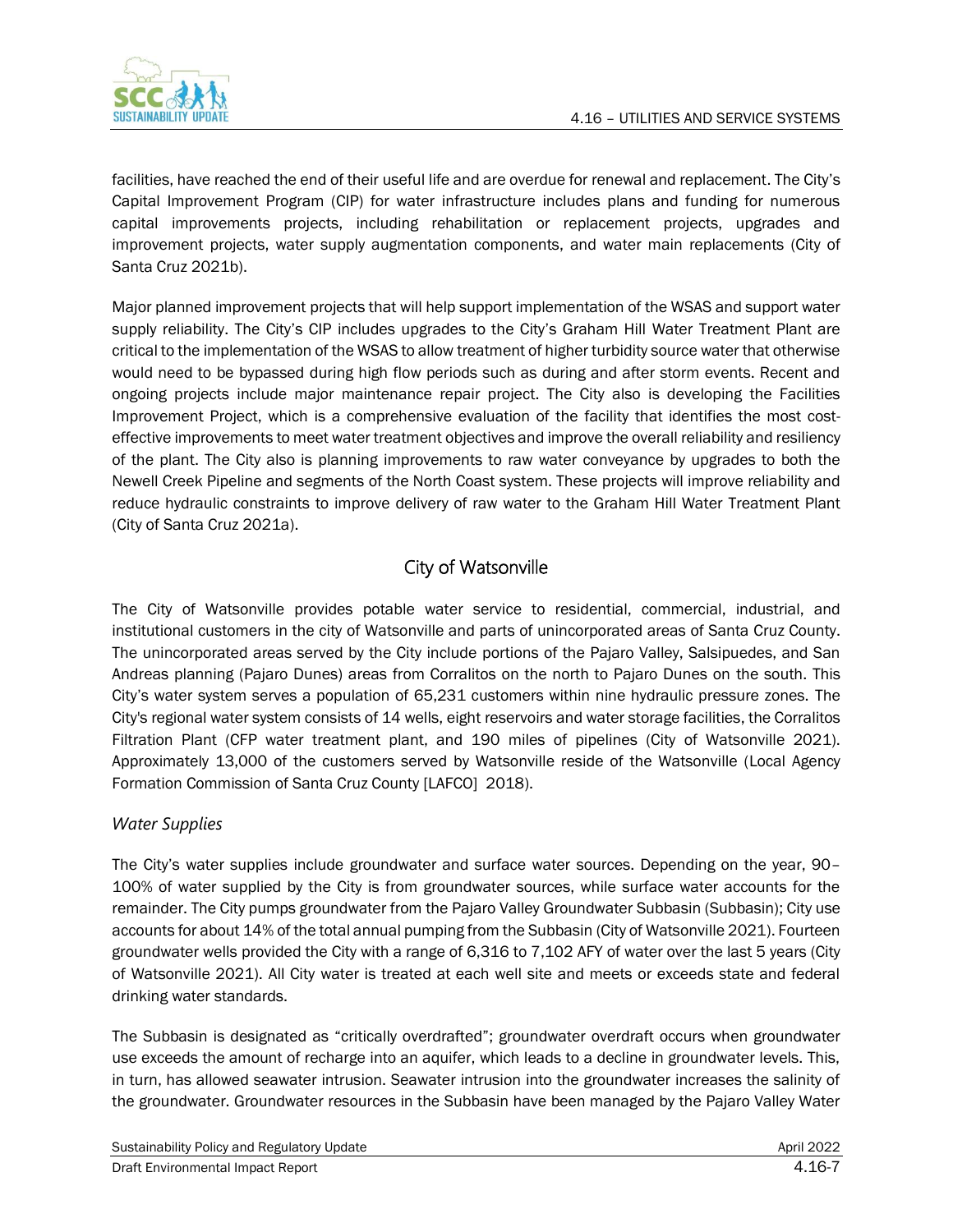

Management Agency (PV Water) since the agency's formation in 1984. PV Water has completed multiple water supply projects to help reduce overdraft, lessen seawater intrusion, and improve and protect water quality within the entire basin. As indicated below, the City works collaboratively with PV Water on a number of projects, including the Watsonville Area Recycled Water Treatment Facility (RWF) (City of Watsonville 2021). See Section 4.10, Hydrology and Water Quality, for discussion of this groundwater basin.

The City's wastewater treatment facility provides recycled water for agricultural irrigation. The City and PV Water jointly developed the Watsonville Area RWF. The City operates the RWF, and PV Water distributes the recycled water for agricultural uses (City of Watsonville 2021). The has a design capacity of up to 4,000 AFY. This recycled water is intended for agricultural purposes only. This facility is not connected to the City's distribution system; instead, PV Water manages the distribution of recycled water to agricultural users in the Pajaro Valley. The RWF provides recycled water for crop irrigation throughout the coastal areas of the South Santa Cruz and North Monterey counties. By treating wastewater and making it available to the local agricultural industry, the RWF protects groundwater by providing an alternative to well extraction, supports the local agricultural industry, and reduces wastewater discharges into the Monterey Bay National Marine Sanctuary (City of Watsonville 2021).

During years of average or above average rainfall, the City utilizes a combination of surface water and groundwater supply sources. The surface water sources are Corralitos and Browns Creeks, although the City is not always able to withdraw water from the creeks. The City has pre-1914 water rights on these two creeks, which are located north of the City limits. The surface water diversions flow to the CFP and are treated via slow sand filtration and disinfection. When operational, the CFP treats up to 900 AFY, although it has a maximum design capacity of 2 mgd. Its operation is limited by the amount of surface water available in the Corralitos and Browns creeks (City of Watsonville 2021).

### *Water Demand and Future Supplies*

Existing water demand in the City's service area is 7,102 AFY. The City's 2020 residential water use averaged 87 gallons per capita per day (gpcd), which is less than the City's targeted regional 117 gpcd. Water demand in the City's service area is projected to increase to 8,255 AFY in the year 2040 and to 8,384 AFY in the year 2045 (City of Watsonville 2021). The City's 2020 UWMP reports that residents have been effective in reducing residential water use. In developing future projections, the City's 2020 UWMP assumed that there may be only minor additional decreases in indoor water usage per household; however, the effects of climate change (e.g., drought occurrences and temperature changes) would increase outdoor water usage over time, resulting in an assumed net-zero change for residential water use projections (City of Watsonville 2021).

As indicated above, the City's wells provided the city with a range of 6,316 to 7,102 AFY of water over the last five years. The City's wells are capable of providing 21,000 AFY of water (City of Watsonville 2021) The City intends to continue pumping groundwater from its existing well sources. It is likely that additional sources will be explored for future use to replace aging wells and to provide sufficient redundancy. However, at this time, the City's wells are capable of providing for both current and projected water demands through the planning period of 2045 (City of Watsonville 2021). City wells are not currently run at full capacity and can supply additional water when needed. The City is able to supply its customers with adequate water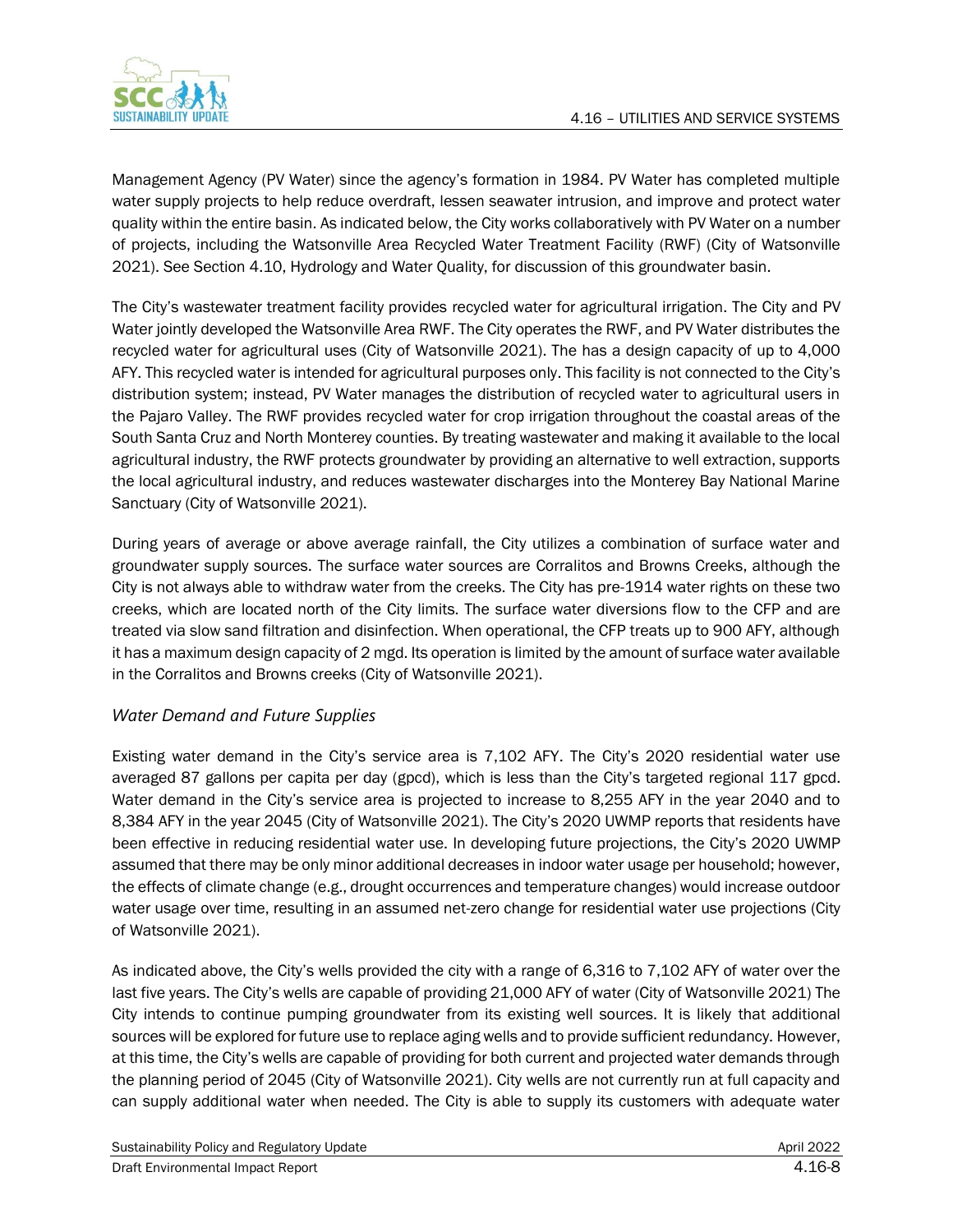

through several years of drought. However, during drought conditions, the City also implements stricter water conservation measures (City of Watsonville 2021). The City's 2020 UWMP indicates that, new wells can be placed within the Pajaro Valley and would be located hydraulically upstream of the seawater intrusion areas in order to reduce impacts on the groundwater basin. The City is currently drilling a new well and intends to continue to drill wells over time, but only to maintain and replace aging wells, not to increase water supply (City of Watsonville 2021).

Climate change is projected to increase the severity and frequency of drought events, and surface water sources are more vulnerable to drought events. According to the City's 2020 UWMP, because the City can fully rely on groundwater, it is somewhat less susceptible to drought impacts. However, the City remains vulnerable to a particularly severe and prolonged drought, as surface waters recharge aquifers. Drought events may also result in groundwater overdraft, which exacerbates saltwater intrusion. While seawater intrusion is not currently an issue for the City, it continues to affect others in the Pajaro Valley, and could become a concern for the City's future groundwater supply (City of Watsonville 2021).

Groundwater resources in the Subbasin have been managed by PV Water, which is a state-chartered water management district formed to manage existing and supplemental water supplies in order to prevent further increase in, and to accomplish continuing reduction of, long-term overdraft in the Subbasin. PV Water also works to provide and ensure sufficient water supplies for present and future anticipated needs within its boundaries, generally the greater coastal Pajaro Valley. The 2014 Basin Management Plan Update (2014 BMP) screened 44 programs and projects of which seven were selected for inclusion in a BMP portfolio that would eliminate overdraft and reduce the rate of seawater intrusion by 90% (City of Watsonville 2021). In December 2016, PV Water submitted the 2014 BMP as an Alternative to a Groundwater Sustainability Plan to comply with California's Sustainable Groundwater Management Act. PV Water is currently implementing the projects and programs outlined in the 2014 BMP and is also performing the first five-year update of the Alternative to a Groundwater Sustainability Plan (GSP) as required under SGMA (City of Watsonville 2021).

The State of California has set a Maximum Contaminant Level (MCL) for total chromium of 50 parts per billion (ppb). The City meets this MCL. In 2014, the State proposed a reduced level of 10 ppb for hexavalent chromium, also known as chromium-6. Six of the City's wells have chromium-6 levels slightly above 10 ppb with an average of 8.5 ppb among all wells. The City engaged with consultants and engineers to identify the most appropriate treatment technology for the chromium-6 impacted wells. In 2017, the Superior Court of Sacramento County issued a judgment invalidating the State's chromium-6 MCL for drinking water, ruling that the State failed to comply with the Safe Drinking Water Act's requirement to consider economic feasibility. The State is in the process of developing a new MCL. The City is prepared to ensure that each of its impacted sources meets the required treatment levels within the compliance period (City of Watsonville 2021).

### Central Water District

CWD covers a service area of approximately five square miles east of the unincorporated area of Aptos, between the SqCWD and City of Watsonville. With an estimated population of 2,700 to 3000, CWD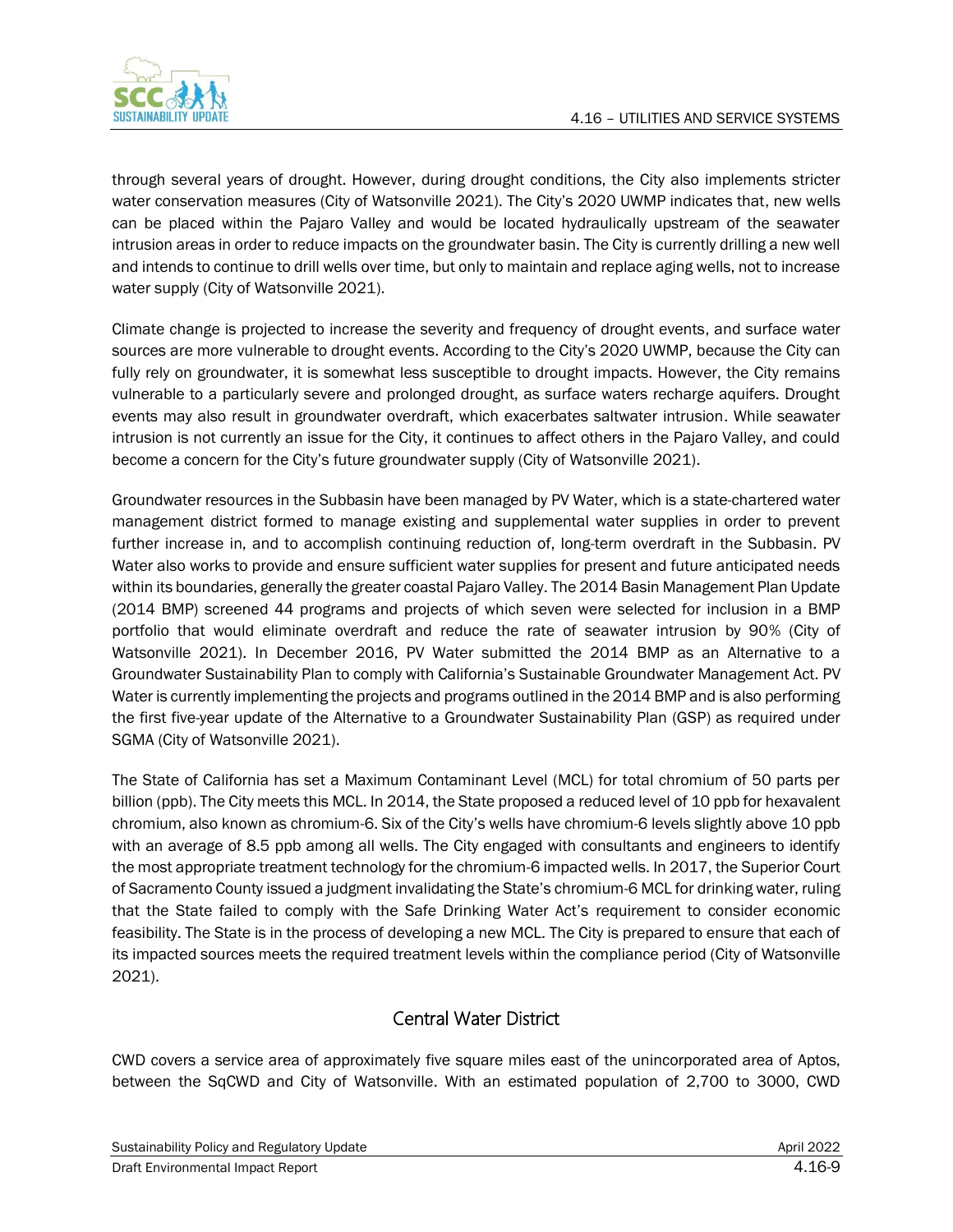

produced 126.7 million gallons of water and customers consumed 123.3 million gallons in fiscal year 2017/2018. Total production and associated groundwater pumping have declined since 2008 (CWD 2021).

The CWD distribution system consists of approximately 23.2 miles of 2- to 10-inch-diameter pipe. The distribution system is separated into five pressure zones, each supplied by pressure-reducing valves or by a combination of booster pumps and storage tanks. There are three wells that provide CWD's water supply and an additional three wells that are currently inactive (CWD 2021).

CWD's water supply source is also drawn exclusively from the same two groundwater aquifers in the overdrafted Santa Cruz Mid-County Groundwater Basin, the Purisima and the Aromas. CWD shares these two aquifers with other groundwater users and is a member of the Santa Cruz Mid-County Groundwater Sustainability Agency. The CWD has monitored groundwater resources and is currently designated to manage the groundwater resources within its boundaries. There are three wells that provide CWD's water supply and an additional three wells that are currently inactive (CWD 2020). The District has an adequate water supply and is addressing infrastructure repairs and upgrades through its CIP (LAFCO 2017).

## San Lorenzo Valley Water District

The SLVWD was established in 1941 and served approximately 23,000 people in its service area in 2020 through 7,908 metered connections. SLVWD serves a combined area of approximately 98 square miles (62,749 acres). SLVWD service area boundaries include the unincorporated communities of Boulder Creek, Brookdale, Ben Lomond, Lompico, Manana Woods subdivision, the town of Felton and southwest portions of the City of Scotts Valley and adjacent unincorporated areas (WSC and Montgomery and Associates 2021).

The SLVWD maintains approximately 190 miles of pipeline and pump stations, storage tanks and water treatment facilities. SLVWD has identified and prioritized its infrastructure needs in its CIP; the principal needs are well replacements, storage tanks, distribution system upgrades, and interties (LAFCO 2020).

### *Water Supplies*

SLVWD owns, operates, and maintains two separately managed water systems, which are the North/South System (or San Lorenzo Valley System) and the Felton System. The North/South service area includes the unincorporated communities of Boulder Creek, Brookdale, Ben Lomond, Mañana Woods, Lompico and portions of the City of Scotts Valley and adjacent unincorporated neighborhoods. The Felton Service Area was acquired by SLVWD from California American Water (CAW or Cal-Am) in September 2008 and includes the town of Felton and adjacent unincorporated areas (WSC and Montgomery & Associates 2021).

SLVWD relies on surface water and groundwater supplies from the Santa Margarita Groundwater Basin. SLVWD does not supply recycled water. SLVWD practices conjunctive use to provide a reliable water supply to their customers. Conjunctive use refers to the optimized, sustainable use of multiple sources of water throughout repeated climatic cycles. SLVWD relies on groundwater and surface water diversions to meet all customer needs. Production from stream diversions occurs whenever possible which allows groundwater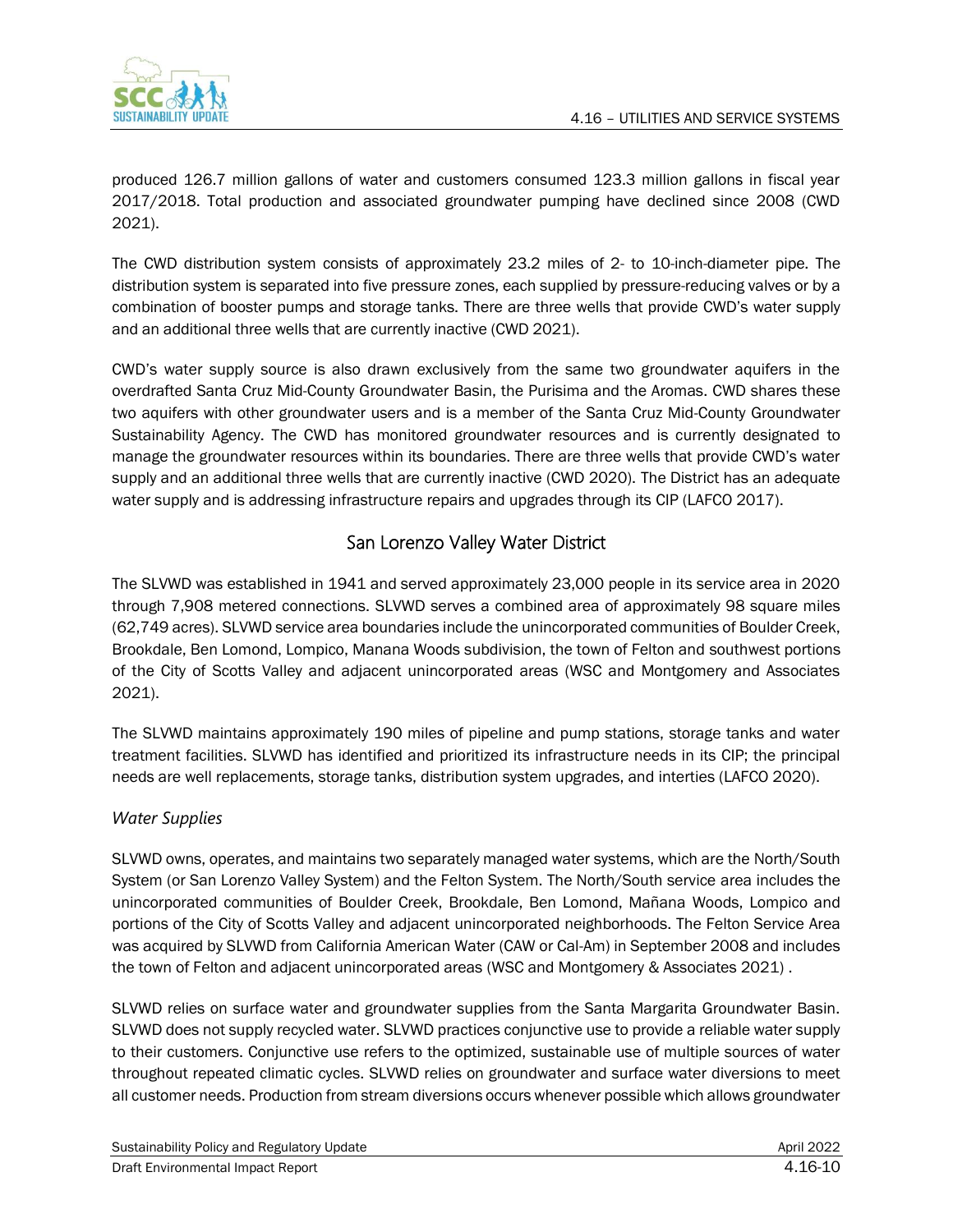

to remain stored for use during dry periods. Recycled water distributed by SVWD to one multi-residential customer in SLVWD's service area helps offset potable water demands; however, recycled water does not provide a substantial water supply for SLVWD (WCS and Montgomery & Associates 2021).

The SLVWD's currently active water supplies consist of nine active stream diversions, seven active groundwater wells, and one active spring.<sup>2</sup> Groundwater from the Santa Margarita Groundwater Basin (SMGB) provides approximately half of the potable water for SLVWD customers.

In 2020, SLVWD lost a majority of its northern intake and raw waterline infrastructure to the CZU Complex Fire. Reconstruction of the approximately 7 miles of raw water line and four diversion intake structures are planned for reconstruction within the next 2-3 years. In the meantime, SLVWD is managing its remaining surface water diversions and groundwater well sites conjunctively. This involves moving water from SLVWD online systems to the damaged offline parts of the northern system. During the period of construction, SLVWD believes it will use 48% groundwater well supply compared to its annual average of 46% groundwater and 54% surface water supply (WCS and Montgomery & Associates 2021).

In addition to the City of Santa Cruz, SLVWD is entitled by contract to receive a 313 AFY of raw water stored in Loch Lomond Reservoir. Water supplies could include a potential water supply from the City in lieu of direct diversion from Loch Lomond Reservoir. An intertie connecting SLVWD's service area with SVWD's service area was completed in 2016. It was permitted as an emergency intertie and is not used for regular water transfers between the Districts (WCS and Montgomery & Associates 2021). An emergency intertie connecting SLVWD's Felton system to the North/South system was also completed in 2016. Although only permitted for emergency use at this time, it is anticipated that the interties will eventually be used to expand capabilities for conjunctive use.

### *Water Demand and Future Supplies*

SLVWD's water demand in 2020 was approximately 2,049 AFY and projected demand in 2045 is estimated at approximately 2,277 AFY (WSC and Montgomery & Associates 2021). The SLVWD's UWMP indicates that SLVWD's water supply is adequate to meet both current and projected water demands during average, single-dry-year, and five-year-consecutive-dry-year conditions, and SLVWD expects to continue to evaluate options to diversify supply and promote continued water conservation to ensure reliability for the SMGB and stream diversions (WSC and Montgomery & Associates 2021). It is anticipated that groundwater will be used in dry years in coordination with provisions of the pending Santa Margarita Groundwater Sustainability Plan and SLVWD's Water Supply Contingency Plan. The combined effects of drought, increased demand, modified water rights, and/or climate change could necessitate increased levels of conservation and/or further infrastructure improvements. In addition, according to the 2020 UWMP, the long-term resiliency and reliability of the supply may be bolstered by expanding conjunctive use opportunities and the introduction of supplemental supply, including potential projects listed in the Santa Margarita Groundwater Agency (SMGWA) public review draft GSP, which are intended to strengthen local

<sup>2</sup> SLVWD's diversions under its water-right Permit No. 20123 are contingent on the existence of certain minimum streamflows existing below the City's Felton Diversion through the September-May period (City of Santa Cruz 2021b).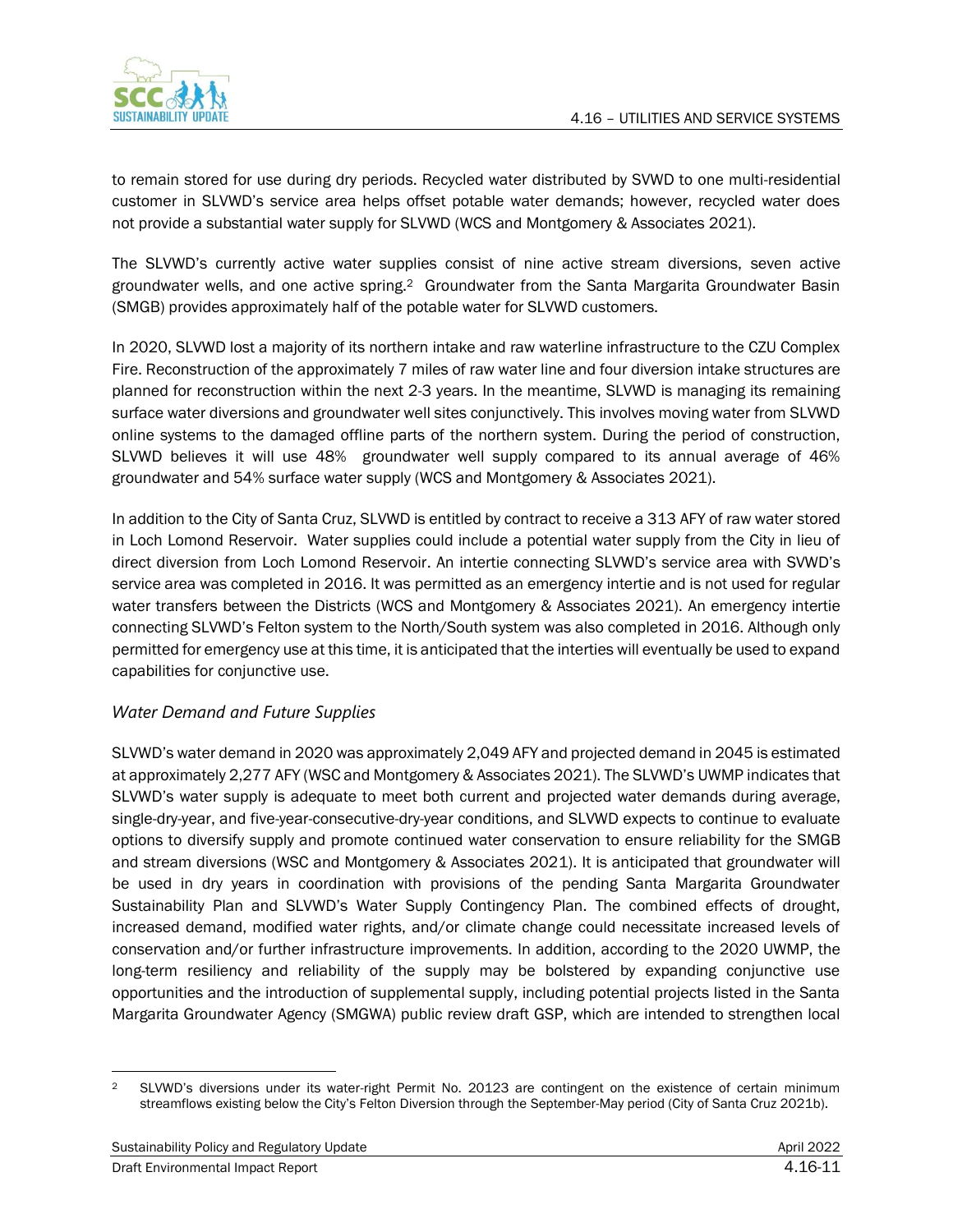

groundwater supplies and help achieve groundwater sustainability (WSC and Montgomery & Associates 2021).

SLVWD is collaborating with the County of Santa Cruz Water Resources Division to develop a San Lorenzo Watershed Conjunctive Use and Baseflow Enhancement Plan (Plan) to improve water resource efficiency. The Plan will provide guidance for diverting excess winter surface flow in the San Lorenzo River Watershed to meet water supply needs, resting groundwater wells, and providing active, passive, and/or in-lieu groundwater recharge. During the dry season, the augmented groundwater will be used to meet demands and reduce stream diversions. SLVWD anticipates that conjunctive use of surface and groundwater will lead to increased stream baseflow during summer and other critical times benefitting fisheries, and will also contribute to increased storage, recovery, and sustainable management of the SMGB (WSC and Montgomery & Associates 2021). SLVWD released a Draft Initial Study/Mitigated Negative Declaration (IS/MND) and Notice of Intent to Adopt the MND for this project in July 2021 (SLVWD 2021). The IS/MND indicates that the plan includes four conjunctive use scenarios that would allow more flexibility to divert surface flows during the winter and spring (peak flow season) and/or provide in-lieu groundwater recharge to improve surface flows during the summer (low flow season); three of the four scenarios are evaluated in the IS/MND (SLVWD 2021).

As a result of the CZU Lighting Complex Fire in August 2020, SLVWD facilities sustained significant facility and operational capacity losses. According to a preliminary damage assessment prepared for SLVWD, more than 50% of the structures assessed were destroyed or majorly damaged, while other facilities have heat damage, smoke, or possible contamination (SLVWD 2020). The water system's primary damage includes intakes and raw water pipelines (Peavine, Foreman, Clear Creek 1-3, Sweetwater); the Bennett Spring Overflow, tanks, piping and controls; and water storage (Lyon and Little Lyon tanks are contaminated with soot and other fire byproducts). The Big Steel Water Tanks and the Water Treatment Plant were spared from significant damage but will require some minor repair before resuming full operation. SLVWD is currently working on emergency repairs to bring the water system back to functioning condition. At the time of the assessment in September 2020, service had been restored to all customers, although 419 customers were still affected by a Do Not Drink/Do Not Boil order (SLVWD 2020).

The San Lorenzo River watershed also sustained extensive damage during the fire, including destruction of trees and vegetation with indirect damage due to contamination of surface waters by ash and debris, increased erosion potential due to destruction of vegetation on slopes, and potential future damage caused by toppling of damaged trees. Surface waters within the fire zone have been contaminated directly by ash and debris (SLVWD 2020).

### Scotts Valley Water District

The SVWD was established in 1961 and served approximately 10,600 people in its service area in 2020. SVWD service area boundaries include most of the City of Scotts Valley as well as some unincorporated areas north of the City. It is approximately five miles from north to south and one mile east to west with an approximate area of 4.8 square miles (WSC and Montgomery & Associates 2021).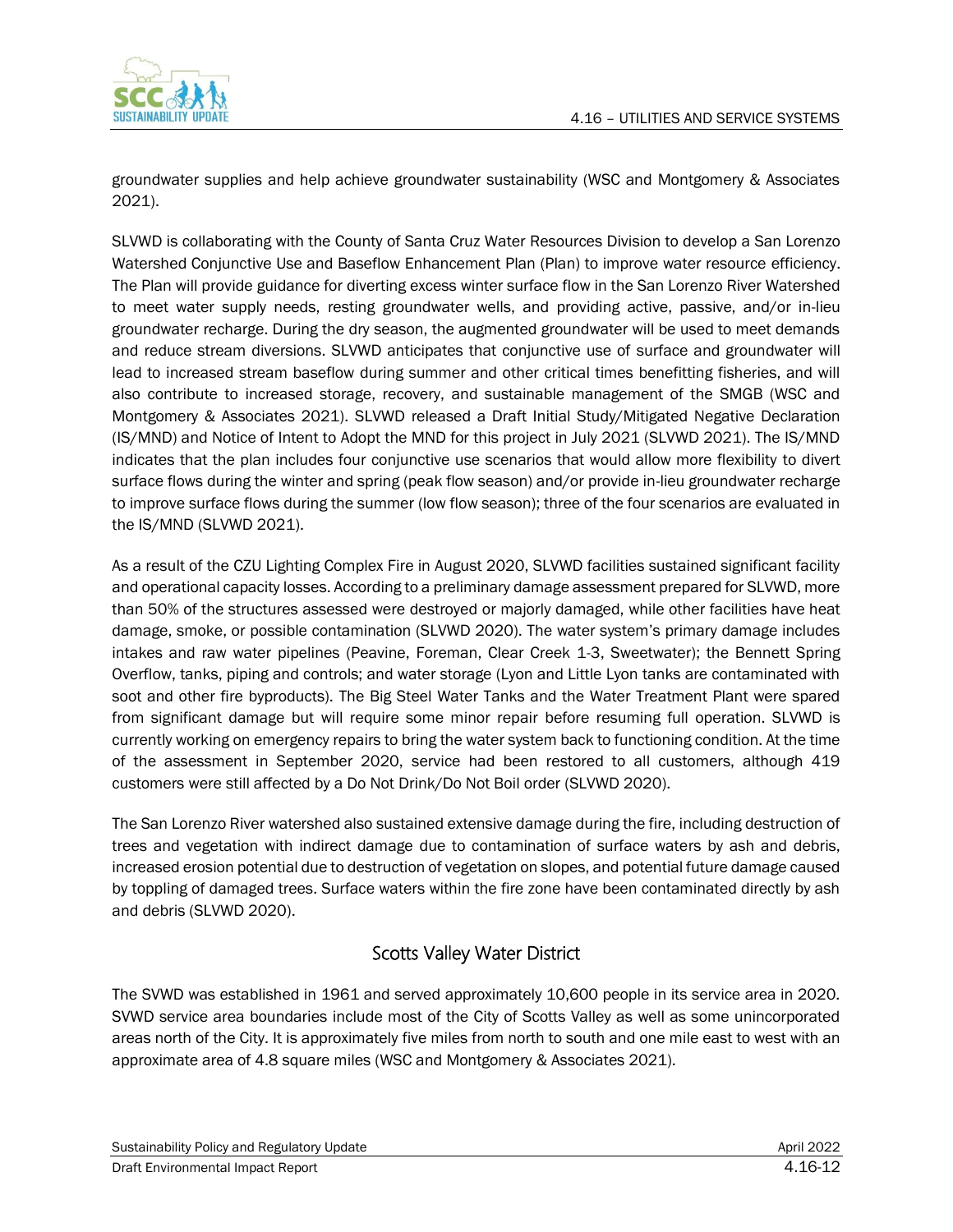



### *Water Supplies*

Groundwater from the Santa Margarita Groundwater Basin is the source of potable water supply for SVWD. SVWD overlies a large portion of the Santa Margarita Groundwater Basin; see Section 4.10, Hydrology and Water Quality, for further discussion of this basin. SVWD shares the basin with neighboring SLVWD, the Mount Hermon Association, 11 small water systems and approximately 800 private well users (WSC and Montgomery & Associates 2021). Recycled water, supplied to SVWD by the City of Scotts Valley Water Reclamation Facility, is used primarily for landscape irrigation (WSC and Montgomery & Associates 2021).

The SMGB principal aquifers Include Santa Margarita Sandstone, Monterey Formation, Lompico Sandstone, and Butano Formation aquifers. The Santa Margarita and Lompico aquifers have long been recognized as principal water supply aquifers. The Lompico aquifer is currently the principal groundwater producing unit in the Scotts Valley area. SVWD produces groundwater from five active wells. SVWD wells primarily extract groundwater from the Lompico aquifer with well #3B and Orchard well also extracting water from the Butano aquifer (WSC and Montgomery & Associates 2021).

SVWD operates wells that vary in depth from 450 feet to 1,750 feet. Pumped water is filtered through a pressurized system of sand, gravel, and anthracite to remove iron, manganese, and hydrogen sulfide from the water. Chemicals are introduced before and after filtration to oxidize the iron and disinfect the water. This treatment enables SVWD to meet Federal and State drinking water standards. There are three treatment plants that SVWD uses to produce potable water for customers: Orchard Run Water Treatment Plant treats water from Orchard well and well 3B that has a capacity of 1,100 gallons per minute (gpm); El Pueblo Water Treatment Plant treats water from wells 11A and 11B and has a capacity of 1,000 gpm; and Well 10 Treatment Plant treats water from well 10A and has a capacity of 800 gpm (WSC and Montgomery & Associates 2021).

As indicated above, an intertie connecting SLVWD's service area with SVWD's service area was completed in 2016. It was permitted as an emergency intertie and is not used for regular water transfers between the Districts (WSC and Montgomery & Associates 2021).

### *Water Demand and Future Supplies*

SVWD's water demand is projected to increase from approximately 1,135 AFY in 2020 to 1,144 SFY in 2045 (WSC and Montgomery & Associates 2021). Groundwater production had declined from 2002 through 2015 due to drought conditions, use of recycled water, and implementation of conservation programs and system demand has remained relatively stable since that time. Since 2004 SVWD has actively worked on reducing the system demand through introduction of a recycled water supply, implementation of water use efficiency programs, and minimizing water waste. use efficiency (WSC and Montgomery & Associates 2021).

SVWD has adequate supplies available to meet projected demands under normal, single-dry-year, and fiveyear-consecutive-dry-year conditions, and continues to implement water use efficiency measures, recycled water use, and actively explores opportunities for regional projects and collaborative activities to increase supply resiliency (WSC and Montgomery & Associates 2021). SVWD anticipates meeting demands under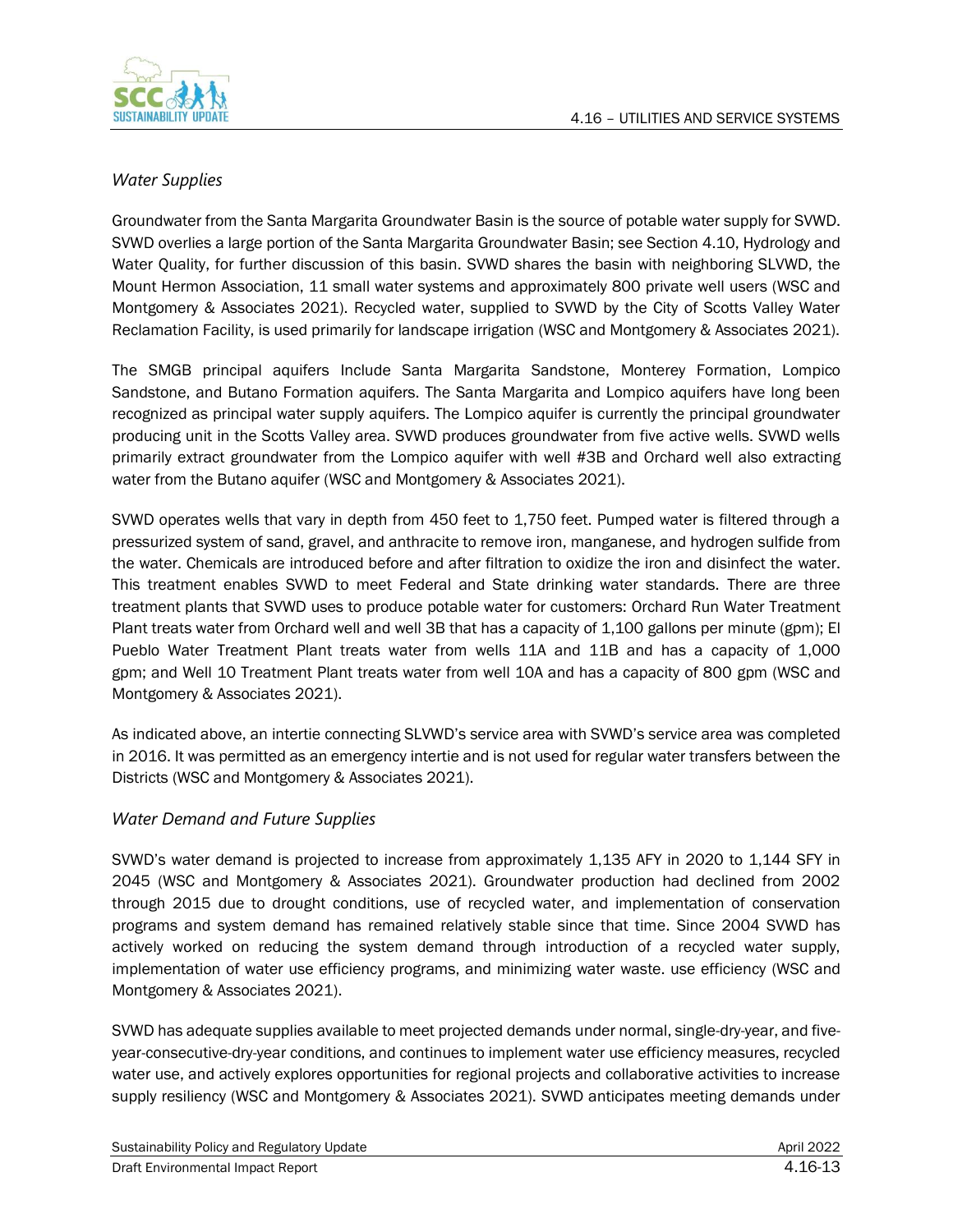

all water year scenarios, continues to evaluate options to diversify supply, encourages use of recycled water, and promotes water use efficiency measures. Average year supply is assumed to equal baseline pumping developed under the GSP groundwater model simulated conditions. Pumping groundwater in excess of recharge in a single year or multiple years may not show up immediately as a decline in groundwater level but has detrimental impacts over the long-term. Therefore, it is assumed that pumping to meet demand will vary annually; however, the groundwater supply will balance out over the long-term (WSC and Montgomery & Associates 2021).

The decline of groundwater levels in many parts of the Santa Margarita Groundwater Basin occurred during 1985-2004 representing a loss in groundwater storage in the basin by an estimated 28,000 acre-feet. SVWD began actively managing groundwater in the area in the early 1980s, developed the Water Resources Management Plan in 1983 to monitor and manage water resources, and adopted a Groundwater Management Plan in 1994. Along with SLVWD and other agencies, SVWD also participated in the Santa Margarita Groundwater Basin Advisory Committee that was actively involved in the cooperative groundwater management of the basin until its dissolution and substitution with SMGWA in 2017. With conservation and other management efforts by local water agencies, the total pumping from the basin has decreased by 45% since 1997 (SVWD 2021).

## Soquel Creek Water District

The SqCWD provides potable water service and groundwater resource management within its service area and serves a population of approximately 40,000 (ESA 2018). The SqCWD's service area includes portions of the City of Capitola and unincorporated Santa Cruz County, including the communities of Aptos, La Selva Beach, Opal Cliffs, Rio Del Mar, Seascape, Seacliff Beach, and Soquel. In 2020, 82% of the total water deliveries were to residential customers (62% to single-family accounts and 20% to multi-family accounts). SqCWD also serves non-residential uses, including commercial, irrigation, government, fire protection, and SqCWD accounts. SqCWD promotes conservation year-round, regardless of any drought curtailments (WSC 2021).

### *Water Supplies*

SqCWD produces its supply from the Santa Cruz Mid-County Groundwater Basin (Mid-County Basin). The Mid-County Basin is in a state of critical overdraft with seawater intrusion occurring in coastal monitoring wells. Seawater intrusion occurs when seawater moves into freshwater aquifers due to a drop in hydraulic pressure. Hydraulic pressure drops are caused by lowering groundwater elevations caused by over-pumping (WSC 2021). The SqCWD water supply system consists of 18 production wells (15 of which are currently active), approximately 166 miles of pipeline, and 18 water storage tanks (ESA 2018).

SqCWD pumps groundwater from aquifers located within two geologic formations that underlie the SqCWD service area. In 2020, the Purisima Formation provided about 62% of total production and the Aromas Red Sands aquifer provided the remaining 38%. In 2016 through 2020, SqCWD pumped an average of 3,300 AFY from these sources. While SqCWD is currently 100% reliant on its groundwater supply, its distribution system includes interties with Central Water District (CWD), the City of Santa Cruz Water Department, Pure Source Water Inc. (Pure Source), Trout Gulch Mutual Water Company (Trout Gulch), and Cabrillo College.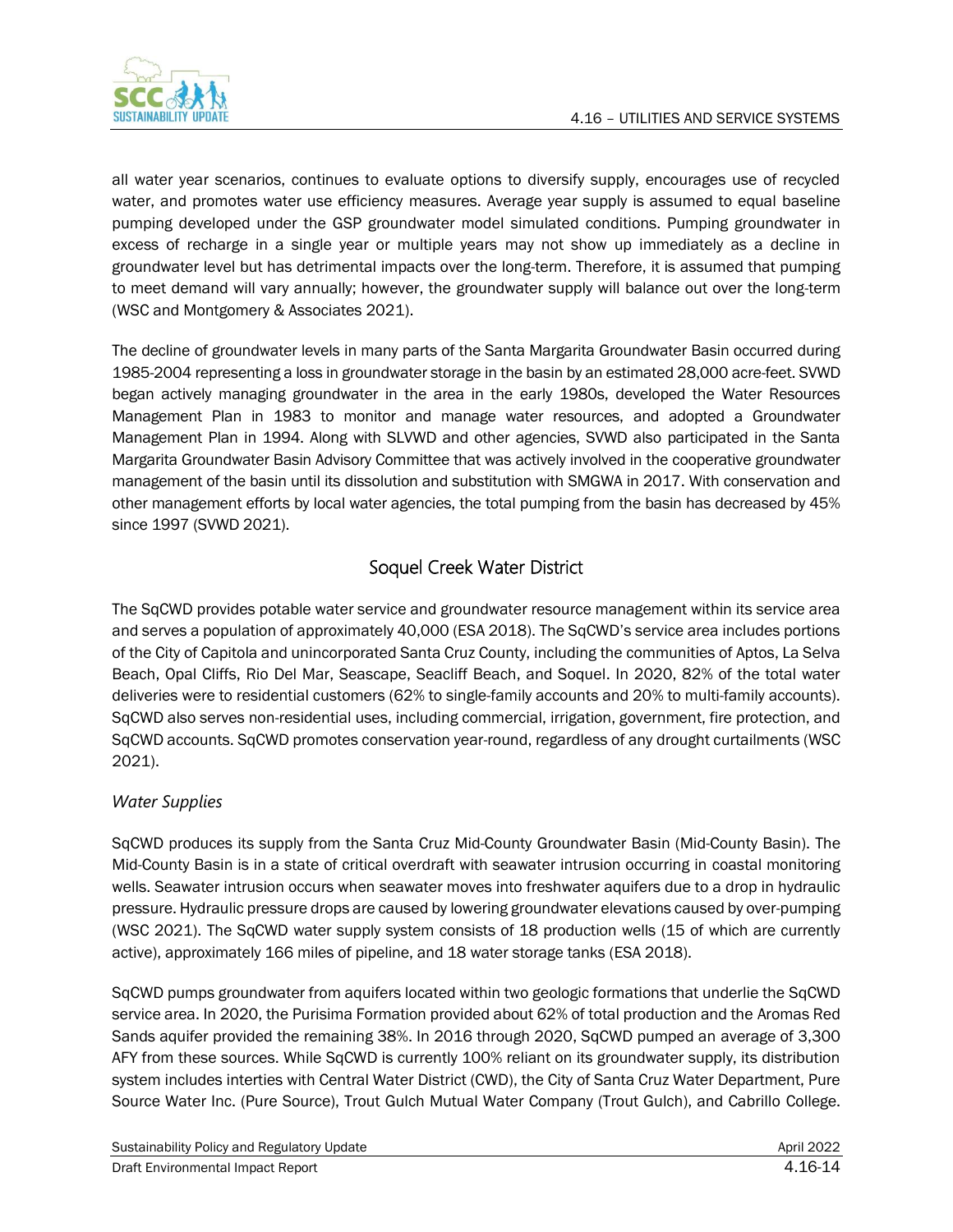

There are three interties with SqCWD including one bi-directional intertie at SqCWD's O'Neill Ranch Well that allows for limited water exchanges, and two uni-directional (to SqCWD) interties that provide SqCWD with greater reliability in the event of an emergency. There are two uni-directional (to SqCWD) interties with CWD that also provide SqCWD with greater reliability during an emergency. The remaining two interties with Pure Source and Trout Gulch are uni-directional (to Pure Source and Trout Gulch) and are generally only used by these suppliers when they have a system emergency (WSC 2021).

### *Water Demand and Future Supplies*

Total SqCWD water demand in 2020 was approximately 3,347 AFY and is projected to be approximately 3,655 AFY in 2045 (WSC 2021). Projected demands are expected to decrease from a maximum of 3,866 AFY in 2025 to a low of 3,655 AFY in 2040 (WSC 2021). SqCWD expects to meet demands under all water year scenarios (normal, single dry, and five-year consecutive droughts), implement Pure Water Soquel, which is described below, pursue further evaluation of supplemental supply options to diversify supply, and promote continued water conservation, to ensure reliability for the Mid-County Basin throughout the future (WSC 2021). Average normal year supply is 3,800 AFY based on 1,500 AFY of recharge from Pure Water Soquel and 2,300 AFY of net average pumping, which was based on assumed demand hydraulically modeled for the GSP. Demands during drought are expected to change in single dry and multiple dry years at the same percent of average supply identified for each year type (WSC 2021).

In 2018, SqCWD approved Pure Water Soquel, which is a groundwater replenishment and seawater intrusion prevention project that uses advanced water purification to purify recycled water for replenishing the groundwater basin. Pure Water Soquel is included in the GSP and is necessary for the basin to reach sustainability. The project is designed to produce 1.3 mgd or approximately 1,500 AFY of purified water, which is the estimated volume required to offset the portion of the Basin's groundwater overdraft attributable to SqCWD groundwater pumping (ESA 2018). In addition, the conveyance infrastructure for Pure Water Soquel has been designed to accommodate up to 3,000 AFY and may therefore be expanded to increase groundwater recharge (WSC 2021). The facility is also being designed to enable future expansion if needed. The project is under construction and is expected to be operational in 2023. The Pure Water Soquel with the goal of coming online in late 2022/2023, which would provide up to approximately 1,500 AFY. SqCWD could pump an annual average of 3,800 AFY to fully restore the Mid-County Basin (WSC 2021). Additionally, SqCWD is currently improving its existing groundwater well infrastructure and redistributing pumping inland through implementation of the Well Master Plan (WSC 2021).

In terms of surface water transfers, as previously described, the City of Santa Cruz and SqCWD have been investigating the feasibility of transferring excess City surface water to SqCWD for the purpose of passively recharging the groundwater basin. Pursuant to a 2016 agreement that was extended in February and March 2021, a pilot program was established to sell excess winter water supply from the City's GHWTP to the SqCWD, and pilot transfers were provided to a limited portion of the SqCWD service area during the 2018/2019 and 2019/2020 winter and spring wet season; the extension of the agreement allows for another five-year term through water year 2026 (May 1, 2026) (City of Santa Cruz 2021b).

According to the District's 2020 UWMP, SqCWD actively manages water resources using a combination of management tools that were first established in the 1996 Soquel-Aptos Area Groundwater Management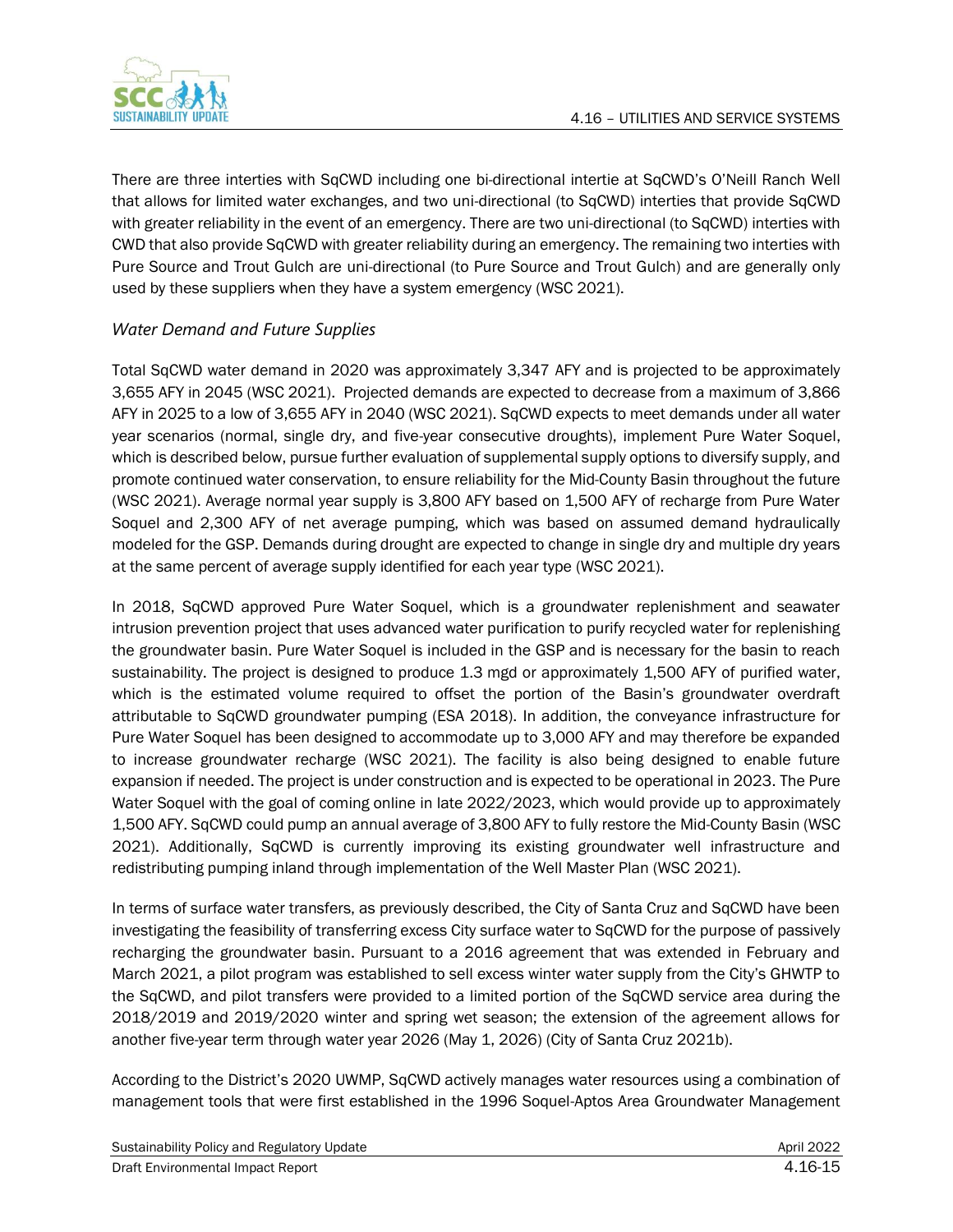

Plan. The Community Water Plan (CWP), first prepared in 2015 with community input is the District's roadmap for meeting the goal of a sustainable groundwater basin by 2040 (WSC 2021). Components of the CWP include implementation of water conservation program, a water management program, including SqCWD-only management efforts such as the Well Master Plan to regional efforts including a monitoring well network program, groundwater modeling, seawater intrusion studies, and partnerships with other users of the basin, and completing the Pure Water Soquel Project for a supplemental water source (WSC 2021).

As indicated above, the City of Santa Cruz, SqCWD, and Central Water District are member agencies of the MGA, which is responsible for implementing the mandates set forth in the 2014 Sustainable Groundwater Management Act in the Santa Cruz Mid-County Basin (Basin). The MGA adopted a GSP that was approved by the California Department of Water Resources (DWR) in June 2021. The GSP includes projects and management actions that are being implemented to restore protective water levels and prevent further seawater intrusion from moving further inland and contaminating the groundwater basin.

As the Santa Cruz Mid-County Groundwater Basin is in a state of critical overdraft, SqCWD has been actively pursuing supplemental supply options that would allow for reductions in groundwater pumping to facilitate basin recovery (WSC 2021). (See Section 4.10, Hydrology and Water Quality, for additional information on the Santa Cruz Mid-County Groundwater Basin.) Based on current hydrologic evaluations and desire to achieve and maintain groundwater sustainability, SqCWD plans to limit its net average groundwater pumping to 2,300 AFY to contribute to basin recovery based on the proportion of its basin consumptive use. To meet the targeted pumping, SqCWD has identified that approximately 1,500 AFY of supplemental water source(s) would be required and the 2020 UWMP indicates that additional supplemental supplies will be used as appropriate, but Pure Water Soquel will reduce overdraft conditions and will protect against and aid in preventing further seawater intrusion of the basin (WSC 2021).

## 4.16.1.2 Wastewater

The collection, conveyance, and treatment of wastewater within the unincorporated areas of the county are managed by a number of agencies. Wastewater services within Santa Cruz County are provided by three cities, four special districts, and six County Service Areas (CSAs). Facilities range from individual or small community onsite wastewater treatment systems (OWTS, also known as septic systems) to local wastewater collection systems and regional treatment plants. Wastewater infrastructure includes septic systems, collection and sewer main lines, lift stations, treatment plants and recycled water treatment systems. Wastewater systems are closely regulated both for health and environmental concerns. The Regional Water Quality Control Board (RWQCB) regulates operations and discharges from sewage systems, while the County regulates individual and small OWTS with flows up to 10,000 gallons per day (LAFCO 2019).

Sanitary sewer service and wastewater treatment providers that serve unincorporated county areas are summarized in Table 4.16-3. An overview of each agency is provided below. It is noted that sewer service in the Scotts Valley area is provided by the City, and the City produces recycled water for SVWD to be distributed primarily for irrigation use and generally within city boundaries.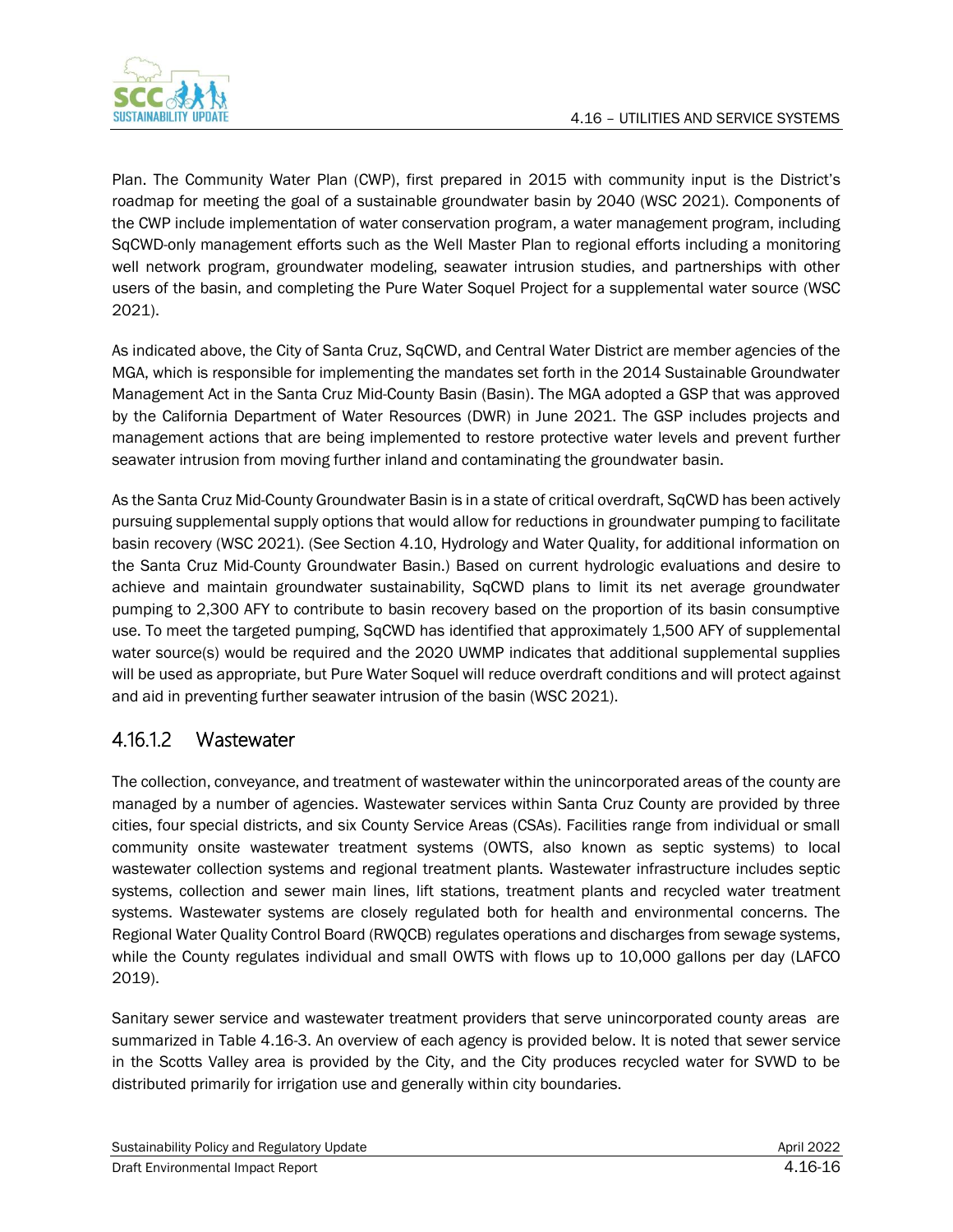

| <b>Agency</b>                             | <b>Service Provided</b>                      | <b>County Planning Areas</b><br>Served                                     |  |
|-------------------------------------------|----------------------------------------------|----------------------------------------------------------------------------|--|
| City of Santa Cruz                        | Wastewater Treatment<br>Facility             | Aptos, Live Oak, Soquel, San<br>Lorenzo Valley (along Graham<br>Hill Road) |  |
| City of Watsonville                       | Wastewater Treatment<br>Facility             | Salsipuedes,<br>Pajaro Valley,<br>San Andreas                              |  |
| City of Scotts Valley                     | <b>Water Reclamation</b><br>Facility         | Carbonera                                                                  |  |
| Davenport County Sanitation District      | Collection, Treatment,<br>and Recycled Water | North Coast                                                                |  |
| Freedom County Sanitation District        | Collection                                   | Pajaro Valley                                                              |  |
| Santa Cruz County Sanitation District     | Collection                                   | Aptos, Live Oak, Soquel                                                    |  |
| Salsipuedes Sanitary District             | Collection                                   | Pajaro Valley                                                              |  |
| <b>County Community Service Areas</b>     |                                              |                                                                            |  |
| CSA 2-Place de Mer                        | Septic                                       | La Selva                                                                   |  |
| CSA 5-Sand Dollar Beach and Canon del Sol | Package Treatment                            | San Andreas                                                                |  |
| CSA 7-Boulder Creek                       | <b>Collection and Treatment</b>              | San Lorenzo Valley                                                         |  |
| CSA 10-Rolling Woods<br>٠                 | Collection                                   | San Lorenzo Valley                                                         |  |
| CSA 20-Trestle Beach                      | <b>Collection and Treatment</b>              | La Selva                                                                   |  |
| <b>SLVWD: Bear Creek Estates</b>          | Septic and Collection<br>System              | San Lorenzo Valley                                                         |  |

### Table 4.16-3. Sanitary Sewer and Wastewater Treatment Providers Serving Unincorporated Santa Cruz County

Source: LAFCO 2019.

## County of Santa Cruz

The Sanitation Division of the County Community Development & Infrastructure Department staffs three County sanitation districts, which include the Davenport County Sanitation District, the Santa Cruz County Sanitation District (SCCSD), and the Freedom County Sanitation District, as well as five County Service Areas (CSAs): 2 (Place de Mer), 5 (Sand Dollar), 7 (Boulder Creek), 10 (Rolling Woods), and 20 (Trestle Beach). These agencies provide sanitary sewer collection services. Collected wastewater is treated at the City of Santa Cruz wastewater treatment facility (WWTF) for the Santa Cruz County Sanitation District and CSA 10, and at the City of Watsonville wastewater treatment facility for the Freedom County Sanitation District. The three districts provide a total of 252.3 miles of gravity sewer lines, 16.5 miles of force mains, and 46 pump stations (County of Santa Cruz 2017).

Where County sanitation districts are unable to provide sanitary waste services to unincorporated communities, CSAs have been formed by residents to pay assessments for sanitary waste management services in addition to other services such as road maintenance, street lighting maintenance, and fire protection. In total, five CSAs provide municipal wastewater services for their communities. CSAs 2, 5, 7, and 20 dispose of treated waste through independent wastewater treatment systems maintained and operated by the County, which do not discharge to any of the three County sanitation district facilities (County of Santa Cruz 2017). As indicated above, wastewater treatment for CSA 10 is provided by the City of Santa Cruz.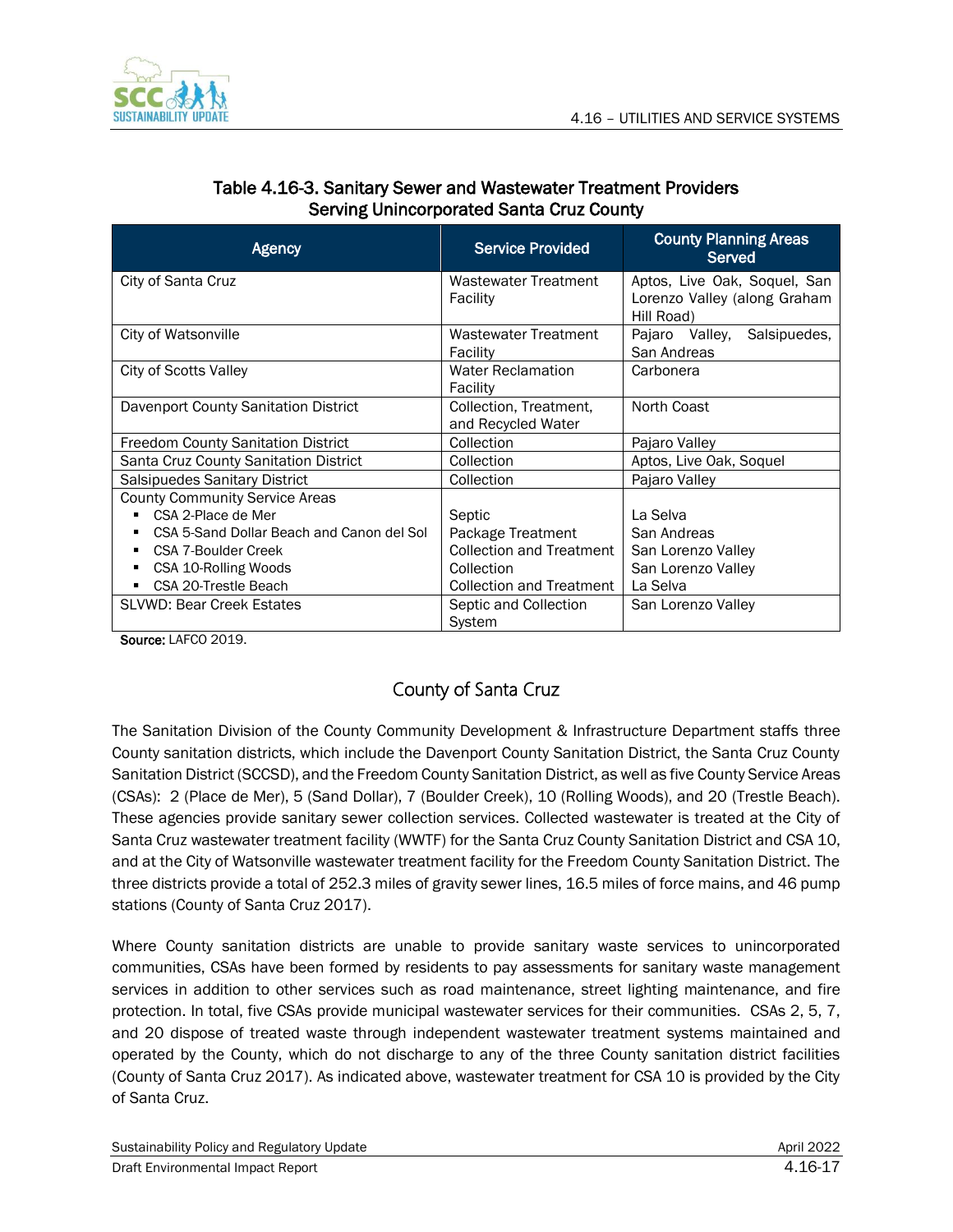

Communities located within the rural areas of the county, primarily in the San Lorenzo Valley, which contains the highest density of septic systems of any comparable area in the state, are not connected to municipal wastewater infrastructure and instead dispose and treat sanitary waste through individual private septic systems, also known as OWTS. Countywide septic system services (permitting, inspections, education, water quality monitoring, reporting, and fee collection) are provided by the County through the Septic System Maintenance and Management CSA No. 12. This CSA provides service to over 27,700 septic systems, 15,200 of which are located within the San Lorenzo River Watershed (County of Santa Cruz Health Services Agency 2021). Septage that is routinely pumped from septic tanks is transported by private pumpers for disposal at the Santa Cruz and Watsonville wastewater treatment plants. See Section 4.10, Hydrology and Water Quality, for further discussion of OWTS in the county.

### *Santa Cruz County Sanitation District*

The SCCSD, formed in 1973, provides wastewater collection service for the city of Capitola and the unincorporated communities of Aptos, Soquel and Live Oak. The District also serves Harbor High School, a satellite medical center and the Port District which are within the City of Santa Cruz and outside the District's boundary. The District receives periodic inquiries regarding sewer service in the La Selva Beach area due to septic problems in that area, but that area lies outside its current sphere of influence. During the 1970s the District participated in regional sewer studies and ultimately acted to abandon its treatment plants and outfall, build a transmission line into the city of Santa Cruz, and contract with the City of Santa Cruz to treat and dispose of the district's sewage. The city built a new outfall in 1989 and added secondary treatment in 1998 (LAFCO 2019).

The SCCSD's collection system is pumped to the City of Santa Cruz WWTF for treatment. The SCCSD collects approximately 3.6 mgd of wastewater, and up to 5.5 mgd or more during wet periods, at their main pump station, the D.A Porath Sanitation Facility (WSC 2021). The District is required to comply with the requirements of the City of Santa Cruz National Pollutant Discharge Elimination System (NPDES) permit NO. CA0048194. The D. A. Porath Sanitation Facility is located at 2750 Lode Street off 26th Avenue in Live Oak. That facility pretreats sewage from the entire District before it is pumped to the City of Santa Cruz for treatment. Santa Cruz County Sanitation District operates a collection system and serves about 72,000 residents. It currently has 36,000 connections and approximately 220 miles of sewer line (LAFCO 2019) or 234 miles including force mains.

The County adopts a CIP that identifies and prioritizes needs and project costs for planned improvements to the District's infrastructure over a 5-year period. The 2020-20 CIP identifies projects located in various areas of the District. As part of the County Sanitation's Sewer Lateral Program, the County reviewed over 600 sewer lateral videos and required repairs on over 350 laterals. Repairs fix defects that could lead to sewer exfiltration or cause sanitary sewer overflows (County of Santa Cruz 2021b).

The SCCSD currently has a moratorium on new connections for an area in the Soquel planning area near Upper Rodeo Gulch due to constrained sewer line capacity in which development is limited. The District is currently working on plans to upgrade the affected sewer line to provide required capacity. Other areas may require upgraded sewer lines in the future.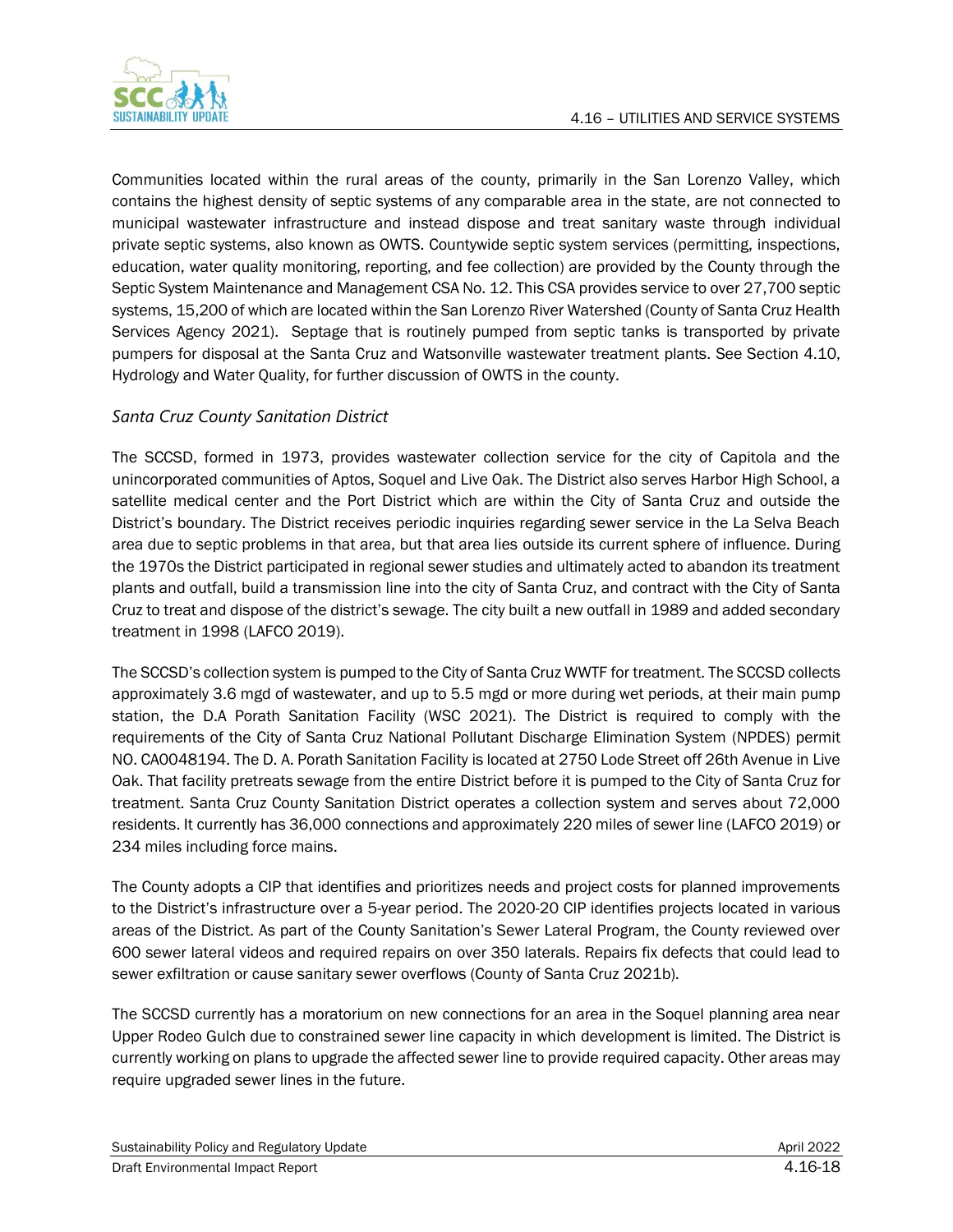

### *Davenport County Sanitation District*

The Davenport County Sanitation District owns and operates a wastewater treatment facility serving the community of Davenport, which includes a domestic wastewater collection system, influent headworks, aerated lagoon, sand filter, and a chlorine contact tank. The District currently has 108 connections and serves over 200 residents. Redevelopment of the CEMEX cement plant that closed in 2008, could require expansion of the existing treatment plant and recycled water plant to meet the new demands. There would also be a need for new transmission lines and possibly pump stations to serve the new development (LAFCO 2019).

### *Freedom County Sanitation District*

The Freedom County Sanitation District provides wastewater collection service for the Buena Vista/Calabasas area of Freedom and the Green Valley Road corridor outside Watsonville's city limits. The District also serves three connections outside its boundaries, including the Pinto Lake County Park ranger's residence. The District currently has over 1,800 connections and serves approximately 4,000 residents. Collected wastewater is transported to the City of Watsonville treatment plant (LAFCO 2019).

### *County Service Areas*

CSA 2 has been collecting and disposing wastewater from the oceanfront residential development in La Selva Beach, known as Place de Mer, since the construction of the septic system back in 1972. The current two-pump station community septic tank system has 97 connections and serves about 168 residents (LAFCO 2019).

The County currently has a countywide CIP and a specific CIP for the SCCSD, The County has adopted a Sewer System Management Plan (SSMP). The existing community septic tank system for CSA 2 is undersized and requires new larger tanks and new leach pits. CSA 2 plans a major upgrade and in May 2021, the homeowners of Community Service Area (CSA) 2- Place De Mer approved the formation of an assessment district in the amount of \$2.8 million to fund sanitary sewer improvements to replace a failing community septic system and gravity sewer mains. The project includes an advanced wastewater treatment system that will treat the CSA's wastewater to a higher than secondary treatment, reduce nitrogen, and remove the existing precast concrete tanks that have failed. The replacement of gravity sewer mains will reduce the possibility of infiltration and exfiltration (Santa Cruz County Environmental Health 2021). The LAFCO service review recommends that the County consider developing a specific capital improvement plan and/or long-term maintenance plan that covers the sanitation districts managed and operated by the Public Works Department (Davenport, Freedom, and Santa Cruz County Sanitation Districts and CSAs 2, 5, 7, 10, and 20) (LAFCO 2019).

CSA 5 operates two separate treatment plants and serves over 200 residents. The Sand Dollar treatment plant was constructed in 1967 and the Canon del Sol treatment plant was constructed in 1982. CSA 5 currently has 184 connections and approximately 1.2 miles of sewer line (LAFCO 2019). Minor upgrades to aeration tanks have been identified (LAFCO 2019).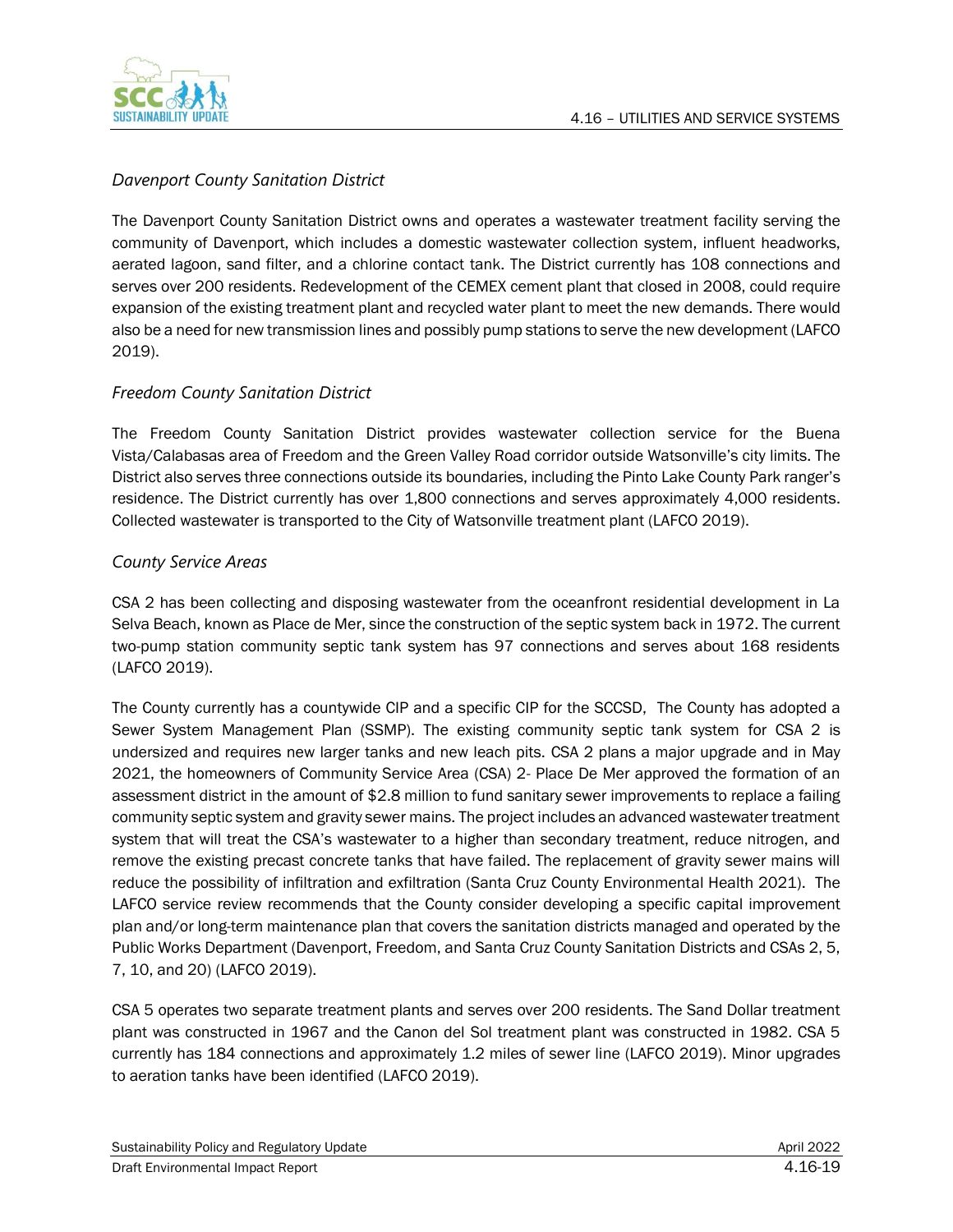

CSA 7 has a wastewater collection and treatment plant that treats the domestic wastewater from the Boulder Creek Country Club and surrounding houses. The all-in-one wastewater treatment plant consists of an equalization tank, aeration tank, and a clarifier to remove solids, and the treated effluent is discharged to leach fields. CSA 7 has 263 connections and serves over 600 residents (LAFCO 2019). CSA 7 does not have any current or proposed sewer-related capital improvement projects scheduled at this time, although the County has indicated that the wastewater treatment plant is deteriorating and in need of repair (LAFCO 2019). Since the LAFCO 2019 review, significant replacement and repairs to the treatment plant were completed after the CZU Lightning Fires destroyed much of the plant, however the equalization tank still needs to be replaced. Replacement and rehabilitation are also needed at some of the CSA's sewer pump stations and sewer mains, which will require additional funding (LAFCO 2019). Efforts are currently underway to evaluate the feasibility of expanding CSA 7 to provide sewage collection and treatment for downtown Boulder Creek and the small communities along the Highway 236 corridor.

CSA 10 operates a sanitary sewer collection system and serves the residential areas of Rolling Woods and Woods Cove, as well as the Pasatiempo Golf Club. The County currently has a contractual agreement with the City of Santa Cruz to transfer collected wastewater to the City of Santa Cruz's treatment system. The City treats the sewage at its WWTF and disposes the treated wastewater into the Pacific Ocean off West Cliff Drive. CSA 10 has 104 connections and has almost 900 residents within its service area (LAFCO 2019). The County has not identified any infrastructure needs at this time, although future repairs may be needed (LAFCO 2019).

CSA 20 operates a collection and treatment plant located in the Trestle Beach subdivision near La Selva Beach. The wastewater system provides on-site treatment to a secondary level and serves a small community of around 40 residents. The Public Works Department has indicated that the current infrastructure is aging, deteriorating, and in need of repair (LAFCO 2019). CSA 20 does not have any current or proposed sewer-related capital improvement projects scheduled at this time, and is not part of the County's SSMP, but the County has indicated that the existing treatment plant requires some repairs (LAFCO 2019).

### Salsipuedes Sanitary District

Salsipuedes Sanitary District has provided wastewater collection services to the unincorporated area northeast of Watsonville since 1965. Treatment of collected wastewater is provided by the Watsonville Wastewater Treatment Plant as part of a 1985 contractual agreement. The District currently has over 500 connections and serves about 2,100 residents. The 2015 Service Review for the Salsipuedes Sanitary District identified a potential to reorganize the Salsipuedes Sanitary District either by contracting for collection system maintenance from the City, or by annexing to the Santa Cruz County Sanitation District or a new regional sanitation district (LAFCO 2019).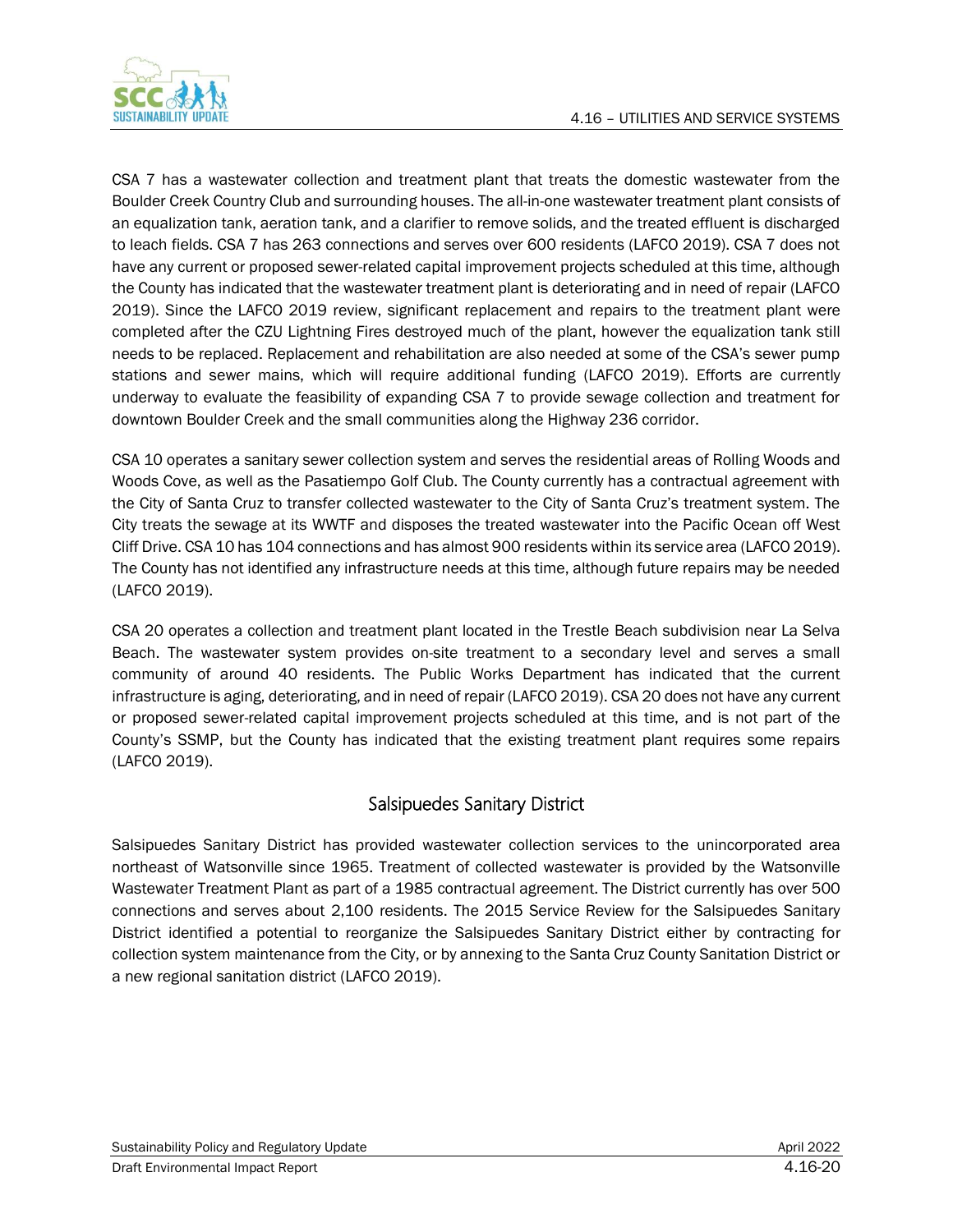

## San Lorenzo Valley Water District

SLVWD provides sewer service to the Bear Creek Estates area within the District. which serves 56 homes. The system collects and treats domestic wastewater which is discharged to a subsurface 2.3 acre leach field (WSC and Montgomery & Associates 2021).

## City of Santa Cruz

The City WWTF serves the cities of Santa Cruz and Capitola and parts of unincorporated Santa Cruz County. In addition to the City of Santa Cruz, the WWTF serves the Santa Cruz County Sanitation District (SCCSD) and CSA 10 The City also provides septage disposal for CSA 12 and provides capacity for the City of Scotts Valley to discharge its treated wastewater into the Pacific Ocean via the City's discharge.

### *Treatment Plant Overview*

The City owns and operates the WWTF, located on California Street adjacent to Neary Lagoon that provides secondary level of treatment. The City treats sewage from domestic and industrial sources and discharges the treated effluent into the Pacific Ocean under the provisions of a waste discharge permit (NPDES No. CA0048194) issued by the California RWQCB, Central Coast Region (Order No. R3-2005-0003). Monterey Bay, into which the region's treated wastewater is disposed, was designated in 1992 as a National Marine Sanctuary. Wastewater influent and effluent characteristics are carefully monitored for compliance with state water quality requirements. The City also participates in a regional receiving water monitoring program with other dischargers in the Monterey Bay area (City of Santa Cruz 2012).

The City's WWTF was upgraded in 1998 to provide secondary treatment in order to meet state and federal waste discharge requirements, and currently produces wastewater of a quality that would be classified as Disinfected Secondary-23. The treatment process consists of a series of steps, including screening, aerated grit removal, primary sedimentation, trickling filter treatment, solids contact, secondary clarification, and ultraviolet disinfection (City of Santa Cruz 2012).

The WWTF is not currently permitted for and does not now produce recycled water for offsite reuse. The current level of treatment is not sufficient for general irrigation without additional treatment and facility upgrades. In addition to the treatment upgrades, a distribution system, including pumps, meters, storage facilities, and separate piping would be required to convey the recycled water to customers (City of Santa Cruz 2012). The City is actively investigating the feasibility of development and use of recycled water, as discussed in Section 4.3.1.2, Water Supply.

In 2019, the City approved an agreement with SqCWD to allow SqCWD to utilize a portion of the treated effluent produced by the City's WWTF for groundwater replenishment as part of Pure Water Soquel approved by the SqCWD. Pure Water Soquel will treat a portion of secondary effluent water from the City's WWTF with a new tertiary treatment facility, located at the City's WWTF. That tertiary-treated water will then be pumped to a new Advanced Water Purification Facility located in Live Oak for further purification using advanced water purification methods for injection into the ground to replenish the groundwater basin. The agreement also included additional benefits of providing a facility to produce Title 22 recycled water for the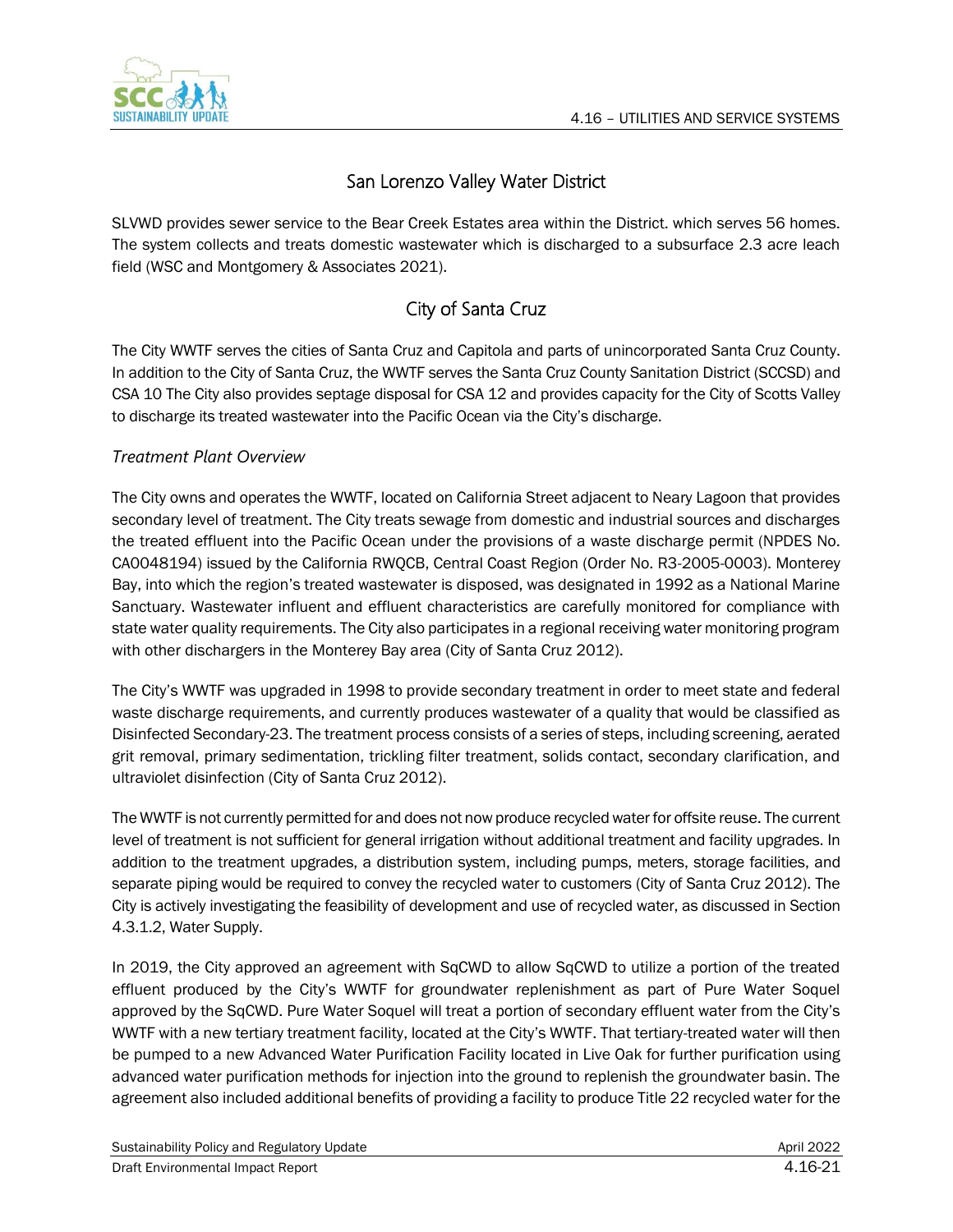

City's use at the WWTF. In the future, a portion of that water could be used for a recycled water and irrigation water for La Barranca Park, which runs along Bay Street near the WWTF. Pure Water Soquel will also reduce the City's discharge of treated secondary wastewater to the Monterey Bay National Marine Sanctuary (City of Santa Cruz 2020).

### *Treatment Plant Capacity*

The WWTF has a permitted wastewater treatment capacity of 17.0 million gallons per day (mgd). In 2019, the WWTF treated 3.3 billion gallons of wastewater effluent at an average daily rate of 9.04 mgd. The SCCSD has treatment capacity rights of 8 mgd at the City's WWTF. As previously indicated, the SCCSD contributes approximately 3.6 to 5.5 mgd with a remaining capacity of 2.5 mgd. The total remaining treatment plant capacity, therefore, is 6.5 mgd. The City contributes approximately 5.0 mgd and has a remaining capacity of 4.0 mgd.

### *Treated Effluent Disposal*

The treated effluent is disposed into the Monterey Bay via a deep ocean outfall constructed in 1987. The outfall extends 12,250 feet on the ocean bottom and terminates one mile offshore at a depth of approximately 110 feet below sea level. A 1,200-foot diffuser at the end of the pipe provides an initial dilution of greater than 139 parts seawater to 1 part wastewater (City of Santa Cruz 2012). The City of Scotts Valley discharges its treated effluent via the City's ocean outfall. The Scotts Valley Wastewater Treatment Plant has a permitted capacity of 1.5 million gpd and treats water to secondary and tertiary levels. Secondarily treated effluent that is not used for recycled water is transmitted via a main to Santa Cruz and discharged to the ocean through the outfall shared with the City.

## City of Watsonville

The City of Watsonville's Wastewater Treatment Facility collects and treats all of the wastewater (excluding stormwater run-off) from a 21-square-mile service area comprising users within the City, Freedom County Sanitary District, Pajaro/Sunny Mesa Community Services District (in Monterey County), and Salsipuedes Sanitary District. The treatment facility is located on the Pajaro River, southwest of the City between Highway 1 and the Monterey Bay.

More than 170 miles of pipeline are used to transport wastewater to the facility for treatment. The treatment plant treats about 5 mgd of wastewater in dry weather. It is permitted to treat up to 12 mgd. In 2020, it treated a total of 1,795 million gallons, or 5,510 AFY (City of Watsonville 2021). Existing average daily flows are 5.2 mgd (LAFCO 2018).

The wastewater treatment process includes primary sedimentation, biological filtration, aeration, and secondary clarification. In 2009, the City completed its upgrade of the treatment plant to include tertiary treatment, providing recycled water to the PV Water for agricultural irrigation through its coastal distribution system. During the irrigation season, virtually all of the City of Watsonville wastewater is recycled for irrigation, providing a critical component in the efforts to reduce groundwater overdraft and seawater intrusion. . All secondary treated water undergoes extensive monitoring and testing to ensure compliance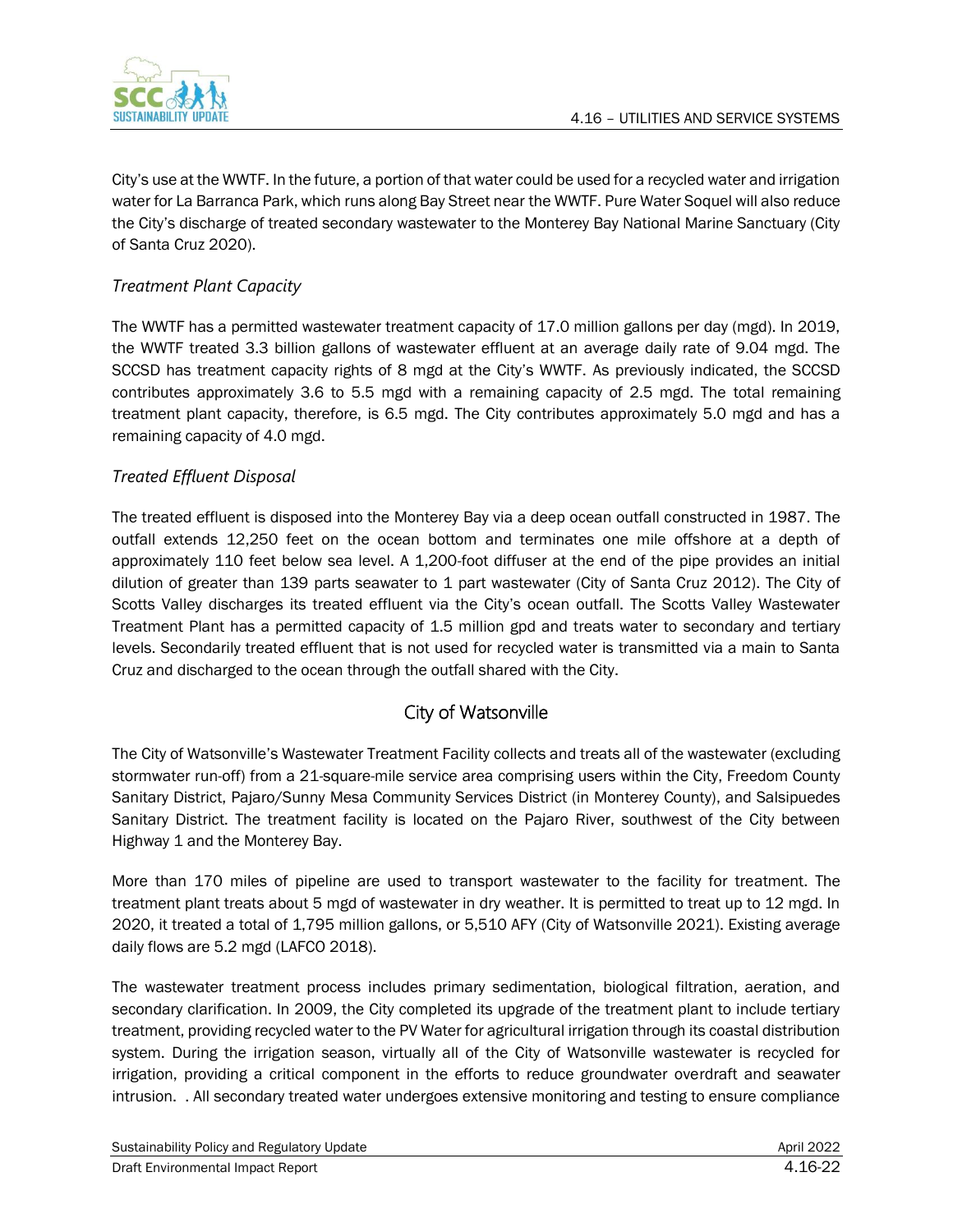

with all state and federal pollution prevention laws prior to being discharged to the Monterey Bay over a mile offshore. (City of Watsonville 2021).

## 4.16.1.3 Solid Waste

Solid waste generally refers to garbage, refuse, sludge, and other discarded solid materials that come from residential, industrial, and commercial activities. Construction, demolition, and inert wastes are also classified as solid waste. Agricultural waste can be generated by agricultural areas, but typically is disposed on site (composted, mulched, chipped, or burned) rather than entering the municipal solid waste stream. The general waste classifications used for California waste management units, facilities, and disposal sites are Nonhazardous Solid Waste, Special Waste, Designated Waste, Hazardous Waste, and Industrial Waste.

Santa Cruz County Recycling and Solid Waste Services (Recycling & Trash) is responsible for the operation and administration of solid waste diversion and disposal in the unincorporated areas of the County. Recycling & Trash operates the County's two solid waste facilities, the Buena Vista Landfill located west of the City of Watsonville at 1231 Buena Vista Drive and the Ben Lomond Transfer Station located east of Ben Lomond in the San Lorenzo Valley at 9835 Newell Creek Road. The remaining solid waste disposal capacity of the existing and planned solid waste facilities serving Santa Cruz County is summarized in Table 4.16-4.

|                                       | <b>Total Capacity</b>                           |                                        |                      | <b>Daily Capacity</b>                    |                                               |                      |
|---------------------------------------|-------------------------------------------------|----------------------------------------|----------------------|------------------------------------------|-----------------------------------------------|----------------------|
| <b>Solid Waste</b><br><b>Facility</b> | Total<br>Permitted<br>Capacity<br>(cubic yards) | Remaining<br>Capacity<br>(cubic yards) | Percent<br>Remaining | Permitted<br>Daily<br>Capacity<br>(tons) | Average<br>Daily<br><b>Disposal</b><br>(tons) | Percent<br>Remaining |
| Buena Vista<br>Landfill               | 7.537.700                                       | 1.947.631                              | 26%                  | 1,150                                    | 297                                           | 74%                  |
| Ben Lomond<br>Transfer<br>Station     |                                                 |                                        |                      | 300                                      | 118                                           | 61%                  |
| Monterey<br>Peninsula<br>Landfill     | 49.700.000                                      | 48.560.000                             | 98%                  | 3.500                                    | 1.753                                         | 50%                  |

### Table 4.16-4. County of Santa Cruz Existing and Planned Solid Waste Facility Capacity

Sources: CalRecycle 2020, 2022a, 2022b; County of Santa Cruz 2022; K. Kolassa, personal communication, February 3, 2022.

The Buena Vista Landfill is a 126-acre solid waste landfill facility with permitted green waste processing operation with 61 acres available for disposal use. The Buena Vista Landfill is permitted to receive a total of 7,537,700 cubic yards of solid waste, including agricultural, construction/demolition, contaminated soil, dead animals, green materials, industrial, inert, metals, mixed municipal, sludge (biosolids), tires, and wood waste. The facility has a maximum permitted daily solid waste throughput capacity of 1,150 tons (K. Kolassa, personal communication, February 3, 2022), and a maximum permitted green waste throughput capacity of 12,500 cubic yards. In 2021, 92,133 tons of solid waste were disposed of at the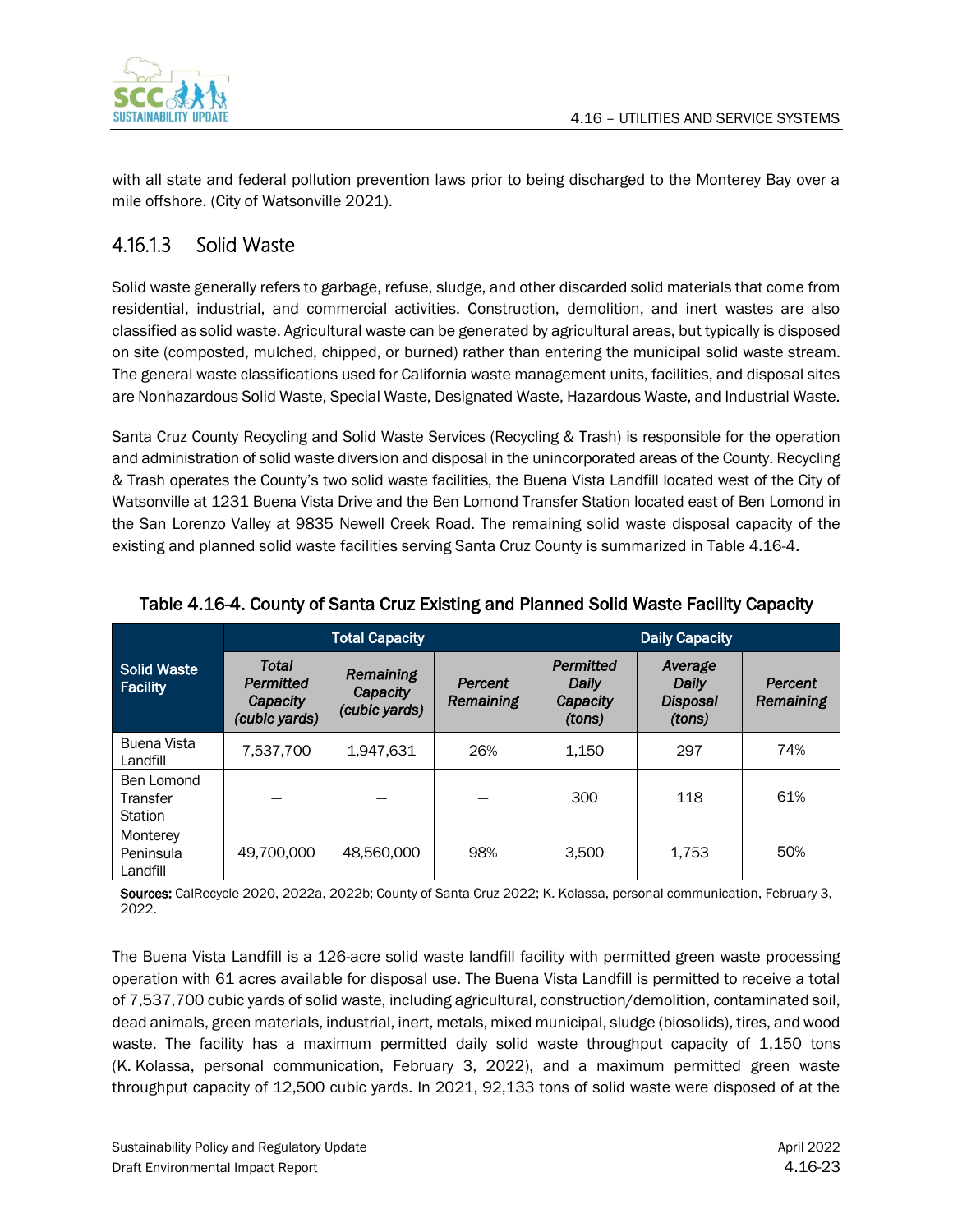

Buena Vista Drive Sanitary Landfill, which is an average of approximately 297 tons per day (K. Kolassa, personal communication, February 3, 2022). Based on the most recent facility capacity evaluation in 2021, the Buena Vista Landfill has a remaining capacity of 1,947,631 cubic yards (County of Santa Cruz 2022) and is expected to reach capacity by 2030 (County of Santa Cruz 2020). After the landfill's closure, refuse from the unincorporated County will be transferred to the Monterey Regional Waste Management District (MRWMD) 315-acre Monterey Peninsula Landfill approximately 2 miles north of the City of Marina in Monterey County, and the County is currently in the process of studying a transfer station to be located at the current Buena Vista Landfill site. The Monterey Peninsula Landfill has a maximum permitted throughput of 3,500 tons of waste per day (CalRecycle 2022b). In 2020, the Monterey Peninsula Landfill received 639,799 tons of solid waste, which is an average of approximately 1,753 tons per day (CalRecycle 2020). The landfill's maximum permitted capacity is 49.7 million cubic yards of waste. As of 2004 (the most recent data available), the landfill had a remaining capacity of over 48.5 million cubic yards of waste (CalRecycle 2022b). The landfill is expected to have capacity for approximately 90 more years (CalRecycle 2022b). Developments in recycling and diversion in the coming years are anticipated to add additional life expectancy to the Monterey Peninsula Landfill disposal site (MRWMD 2016).

The Ben Lomond Transfer Station is a 3.5-acre large-volume solid waste transfer/processing facility located east of Ben Lomond in the San Lorenzo Valley at 9835 Newell Creek Road. The Ben Lomond Transfer Facility is permitted to receive and process a total of 300 tons per day of mixed municipal, green materials, tires, construction/demolition, and industrial waste. Processed waste from this facility is either diverted for reuse, recycling, or composting off site and refuse is transferred to the Monterey Peninsula Landfill or Buena Vista Landfill. The Ben Lomond Transfer Station accepts an average of 118 tons of refuse and recyclable material daily.

Residential and commercial waste collection services are provided to the unincorporated areas of the county by GreenWaste Recovery. Garbage and yard trimmings (green waste) collected in the northern part of the county, primarily in the Mountain Region, is delivered to the Ben Lomond Transfer station. Refuse is transferred into larger trucks and taken to Monterey Peninsula Landfill or Buena Vista Landfill. Green waste is processed (chipped and screened) and taken off-site for composting or directly to market as wood chips, mulch or solid amendment product. Food waste is delivered to the Monterey Regional Waste Management District in the City of Marina (GreenWaste 2021). Recyclable materials are collected and taken to the 9 acre GreenWaste Recovery Facility located in the City of San Jose, which is permitted to receive and process a total of 3,500 tons per day (CalRecycle 2021b; GreenWaste 2021).

The County Department of Public Works sponsors a wide range of recycling and waste reduction programs that have resulted in significant diversion of waste from landfill disposal. In addition, the County owns and operates solid waste facilities and conducts recycling, reuse, and waste diversion operations at those facilities. The combination of various programs and facility operations has resulted in the County (unincorporated area) achieving approximately 58% waste diversion.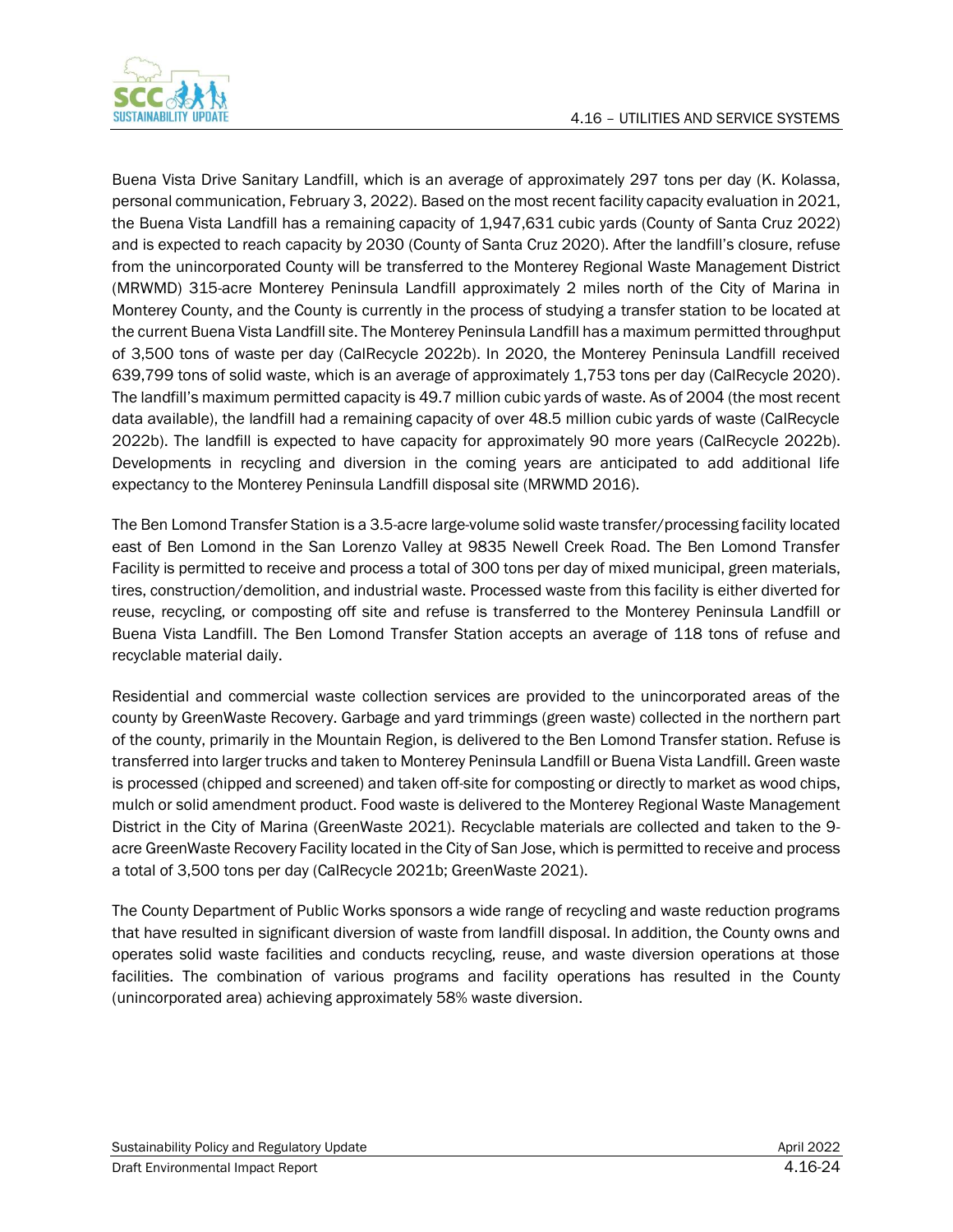

## 4.16.2 Regulatory Framework

## 4.16.2.1 Federal Regulations

### Safe Drinking Water Act

The Safe Drinking Water Act (SDWA) regulates public water systems that supply drinking water (42 U.S.C. Section 300(f) et seq.; 40 Code of Federal Regulations [CFR] Section 141 et seq.). The principal objective of the federal SDWA is to ensure that water from the tap is potable, meaning safe and satisfactory for drinking, cooking, and hygiene. The main components of the SDWA are to:

- Ensure that water from the tap is potable.
- Prevent contamination of groundwater aquifers that are the main source of drinking water for a community.
- Regulate the discharge of wastes into underground injection wells pursuant to the Underground Injection Control program (see 40 CFR Section 144).
- Regulate distribution systems.

### Clean Water Act

The Clean Water Act (CWA) is the primary federal law that protects our nation's waters, including lakes, rivers, aquifers, and coastal areas. As defined by the U.S. Environmental Protection Agency (EPA), the CWA is the primary law regulating pollution of the nation's waterways and is intended to govern the restoration and maintenance of the chemical, physical, and biological integrity of the nation's water.

Section 402 of the CWA implements the National Pollution Discharge Elimination System (NPDES), which is regulated by the EPA. The permitting program prohibits the unauthorized discharge of pollutants from a point source (e.g., pipe, ditch, well) to United States waters. The permitting program addresses municipal, commercial, and industrial wastewater discharges and discharges from large animal feeding operations. Under Section 402 of the CWA, permittees must verify compliance with permit requirements by monitoring their effluent, maintaining records, and filing periodic reports. The program is administered at the local level by the Regional Water Quality Control Boards (RWQCBs). Under the NPDES program, the RWQCBs implements Waste Discharge Requirements for some discharges in addition to those subject to NPDES permits. Permits contain specific requirements that limit the pollutants in discharges. They also require dischargers to monitor their wastewater to ensure that it meets all requirements. Wastewater dischargers must maintain their treatment facilities, and treatment plant operators must be certified. The RWQCB routinely inspects treatment facilities and strictly enforce permit requirements.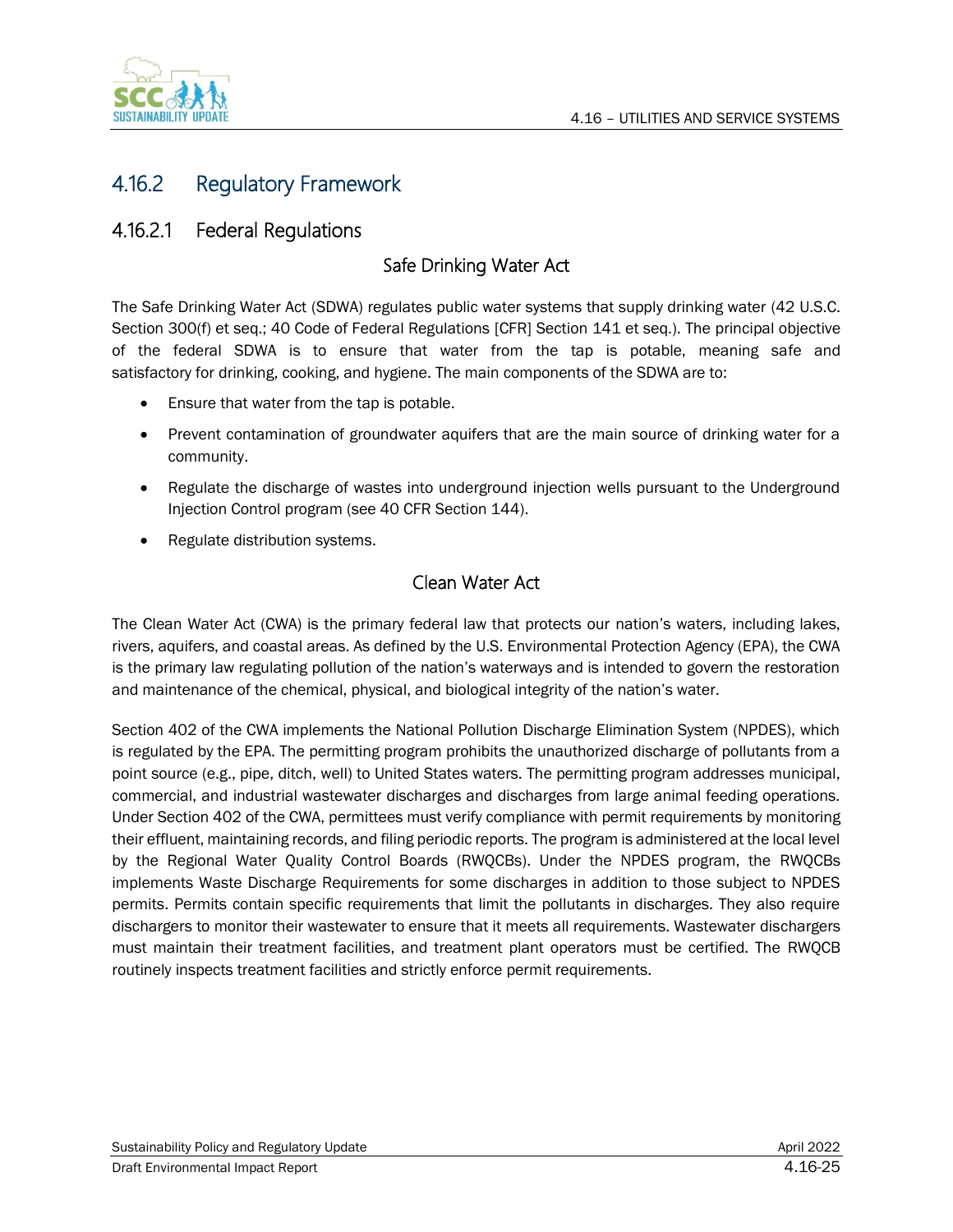

## 4.16.2.2 State Regulations

## California Safe Drinking Water Act

The California Safe Drinking Water Act (SDWA) (Health & Safety Code Section 116270 et seq.; 22 Cal. Code Regs. Section 64400 et seq.) regulates drinking water more rigorously than federal law. Like the federal Safe Drinking Water Act, California requires that primary and secondary maximum contaminant levels be established for pollutants in drinking water; however, some California maximum contaminant levels are more protective of health. The California SDWA also requires the SWRCB to issue domestic water supply permits to public water systems. The SWRCB enforces the federal and state SDWAs and regulates more than 7,500 public water systems across the state. Implementation of the federal SDWA is delegated to the State of California. The SWRCB's Division of Drinking Water oversees the state's comprehensive Drinking Water Program. The Drinking Water Program is the agency authorized to issue public water system permits.

### Model Water Efficient Landscape Ordinance

The Water Conservation in Landscaping Act, enacted in 2006, required DWR to update the Model Water Efficient Landscape Ordinance. The updated Model Water Efficient Landscape Ordinance requires cities and counties to adopt landscape water conservation ordinances. The County of Santa Cruz adopted 2015 State Model Water Efficient Landscape Ordinance in Section 13.13.010 of the Santa Cruz County Code (SCCC).

### The Water Conservation Act of 2009

SB 7 (SB X7-7), the Water Conservation Act of 2009, was enacted in November 2009 and requires all water suppliers to increase water use efficiency. The legislation sets an overall goal of reducing per capita urban water use by 20% by December 31, 2020 (California Water Code Section 10608.20). In order to reach this goal, SB X7-7 requires each urban retail water supplier to report progress in meeting water use targets (California Water Code Section 10608.40). The law also requires wholesale water suppliers to support their retail member agencies' efforts to comply with SB X7-7 through a combination of regionally and locally administered active and passive water conservation measures, programs, and policies, as well as the use of recycled water.

## Green Building Standards Code

In January 2010, the California Building Standards Commission adopted the statewide mandatory Green Building Standards Code (hereafter the "CALGreen Code") that requires the installation of water-efficient indoor infrastructure for all new projects beginning after January 1, 2011. The CALGreen Code was incorporated as Part 11 into Title 24 of the California Code of Regulations. The CALGreen Code was revised in 2013 with the revisions taking effect on January 1, 2014; however, these revisions do not have substantial implications to the water use already contemplated by the 2010 CALGreen Code. The CALGreen Code applies to the planning, design, operation, construction, use and occupancy of every newly constructed building or structure. All new development must satisfy the indoor water use infrastructure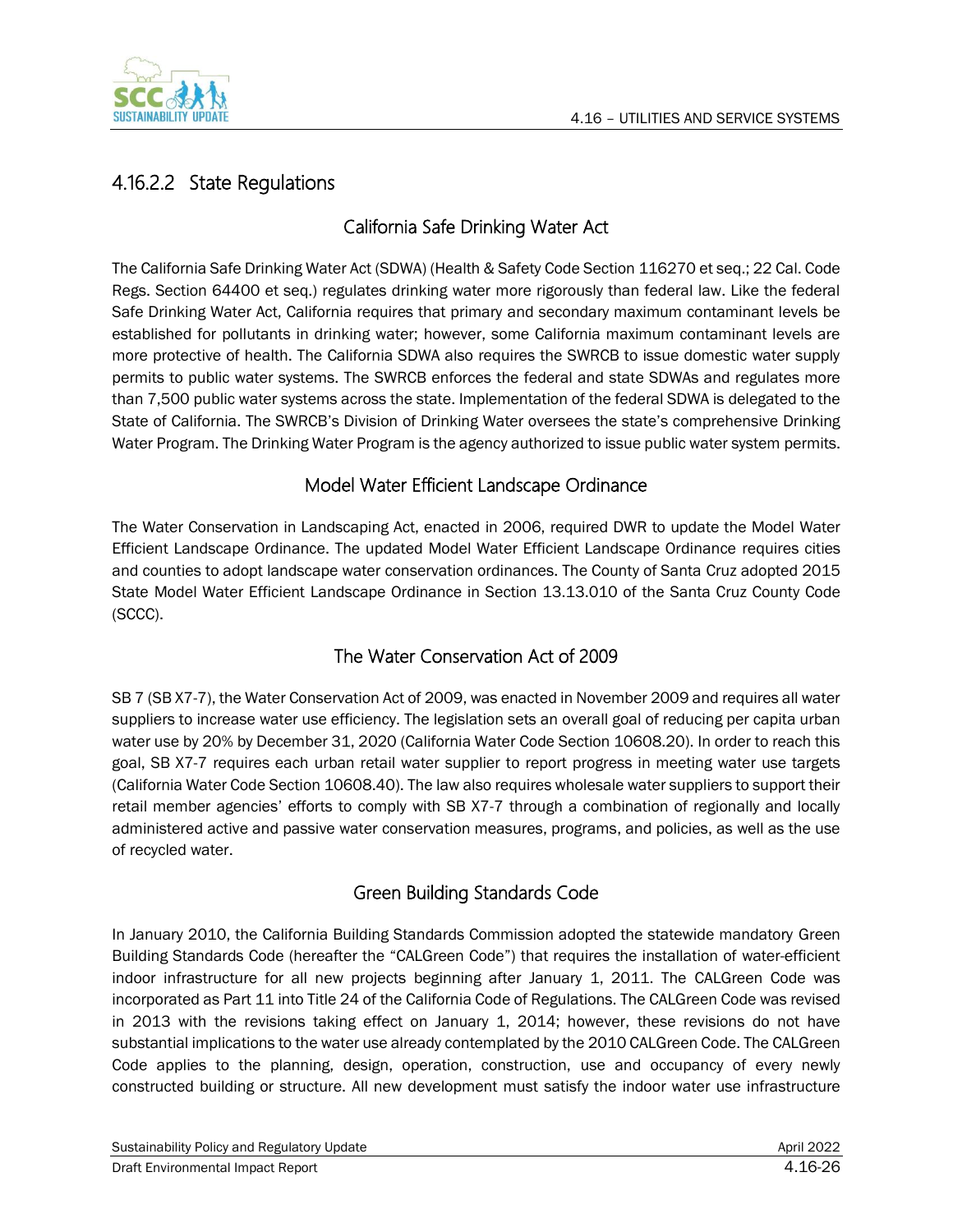

standards necessary to meet the CALGreen Code. The CALGreen Code requires residential and nonresidential water efficiency and conservation measures for new buildings and structures that will reduce the overall potable water use inside the building by 20%. The 20% water savings can be achieved in one of the following ways: 1) installation of plumbing fixtures and fittings that meet the 20% reduced flow rate specified in the CALGreen Code, or 2) by demonstrating a 20% reduction in water use from the building "water use baseline".

## Urban Water Management Planning Act

In 1983, the California State Legislature (Legislature) enacted the Urban Water Management Planning Act (California Water Code, sections 10610–10656), which requires specified urban water suppliers within the state to prepare a UWMP and update it every 5 years. State and local agencies and the public frequently use UWMPs to determine if water supply planning has been efficiently implemented. As such, UWMPs serve as an important element in documenting water supply availability and reliability for purposes of compliance with Senate Bill (SB) 610 and SB 221, which link water supply sufficiency to large land use development project approvals. Urban water suppliers also must prepare UWMPs, pursuant to the Urban Water Management Planning Act, in order to be eligible for state funding and drought assistance.

A UWMP provides information on water usage, water supply sources, and water reliability planning within a specified water agency service area. It also may provide implementation schedules to meet projected demands over the planning horizon a description of opportunities for new development of desalinated water, groundwater information (where groundwater is identified as an existing or planned water source), a description of water quality over the planning horizon, and identification of water management tools that maximize local resources and minimize imported water supplies. Additionally, a UWMP evaluates the reliability of water supplies within the specified service area. This includes a water supply reliability assessment, water shortage contingency plan, and development of a plan in case of an interruption of water supplies.

## Water Supply Assessments

In 2001, Senate Bill (SB) 610 amended California law regarding review of water availability for large projects (section 10910 et seq. of the Water Code; section 21151.9 of the Public Resources Code [CEQA]; see also section 15155 of the CEQA Guidelines). Pursuant to SB 610, preparation of a water supply assessment is required for projects subject to CEQA that meet specified criteria regarding project size: projects of 500 or more residential units, 500,000 square feet or more of retail commercial space, 250,000 square feet or more of office commercial space, 500 or more hotel rooms, specified industrial uses, or a project that would result in a water demand equal to or greater than the amount needed to serve a 500-unit residential project. These assessments, prepared by "public water systems" responsible for service, address whether there are adequate existing or projected water supplies available to serve proposed projects over a 20-year period, in addition to existing demand and other anticipated development in the service area. The proposed project does not propose new residential, commercial, hotel or other development, and therefore, it does not meet the requirements that would trigger the preparation of a water supply assessment.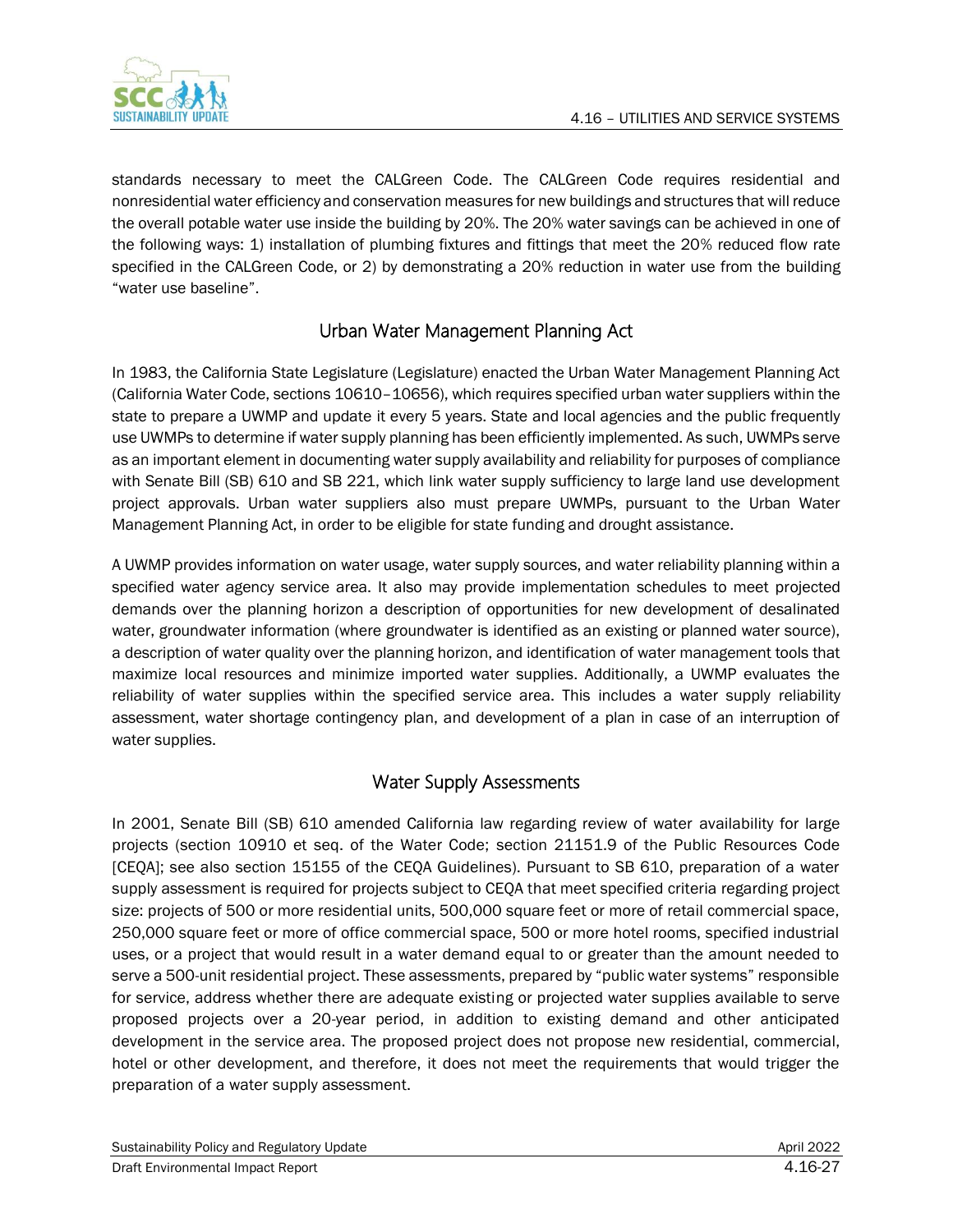

## Sustainable Groundwater Management Act

In 2014, California enacted the "Sustainable Groundwater Management Act" (California Water Code sections 10720-10737.8 et seq.) to bring the state's groundwater basins into a more sustainable regime of pumping and recharge. It requires development and implementation of plans to reduce groundwater pumping and/or implement projects to eliminate any adverse impacts on groundwater beneficial uses by 2040. The legislation provides for the sustainable management of groundwater through the formation of local groundwater sustainability agencies and the development and implementation of GSPs. The GSPs are required to set objectives and implement projects and programs to achieve sustainability within 20 years of plan implementation, report data to DWR, mitigate overdraft, and address groundwater dependent ecosystems. The approved and pending GSPs for the watersheds in the county are described in Section 4.10.1.3, Groundwater Resources. SGMA also requires consideration of the interaction between General Plan updates and groundwater sustainability plans, with the intent that they be consistent with each other.

### California Integrated Waste Management Act

AB 939, known as the California Integrated Waste Management Act of 1989, required all California cities and counties to divert 50% of the waste generated within their boundaries by the year 2000. The act requires each California city and county to prepare, adopt, and submit to CalRecycle a Source Reduction and Recycling Element (SRRE) that demonstrates how the jurisdiction will meet the California Integrated Waste Management Act's mandated diversion goals. Each jurisdiction's SRRE must include specific components, as defined in California Public Resources Code sections 41003 and 41303. In addition, the SRRE must include a program for the management of solid waste generated in the jurisdiction consistent with the following hierarchy: (1) source reduction, (2) recycling and composting, and (3) environmentally safe transformation, and (4) land disposal.

## Assembly Bill 341

AB 341, adopted in October 2011, amended the California Integrated Waste Management Act and established a statewide policy goal to divert 75% of solid waste from landfills by 2020. AB 341 focused on mandatory commercial recycling and requires California commercial enterprises and public entities that generate 4 or more cubic yards per week of waste to arrange for recycling services. As noted above in Section 4.16.1.3, Solid Waste, the County's diversion rate is approximately 58%. The State of California also did not meet the meet the 75% recycling goal by 2020 as set out in AB 341 (the state's 2019 recycling rate was 37%), CalRecycle remains committed to achieving this goal (CalRecycle 2021a).

### Assembly Bill 1826

AB 1826 (2014) requires businesses to recycle their organic waste on and after April 1, 2016, depending on the amount of waste they generate on a weekly basis. Additionally, AB 1826 requires that, after January 1, 2016, all local jurisdictions implement an organic waste recycling program to divert organic waste generated by businesses, including multifamily residential dwellings with five or more units. Organic waste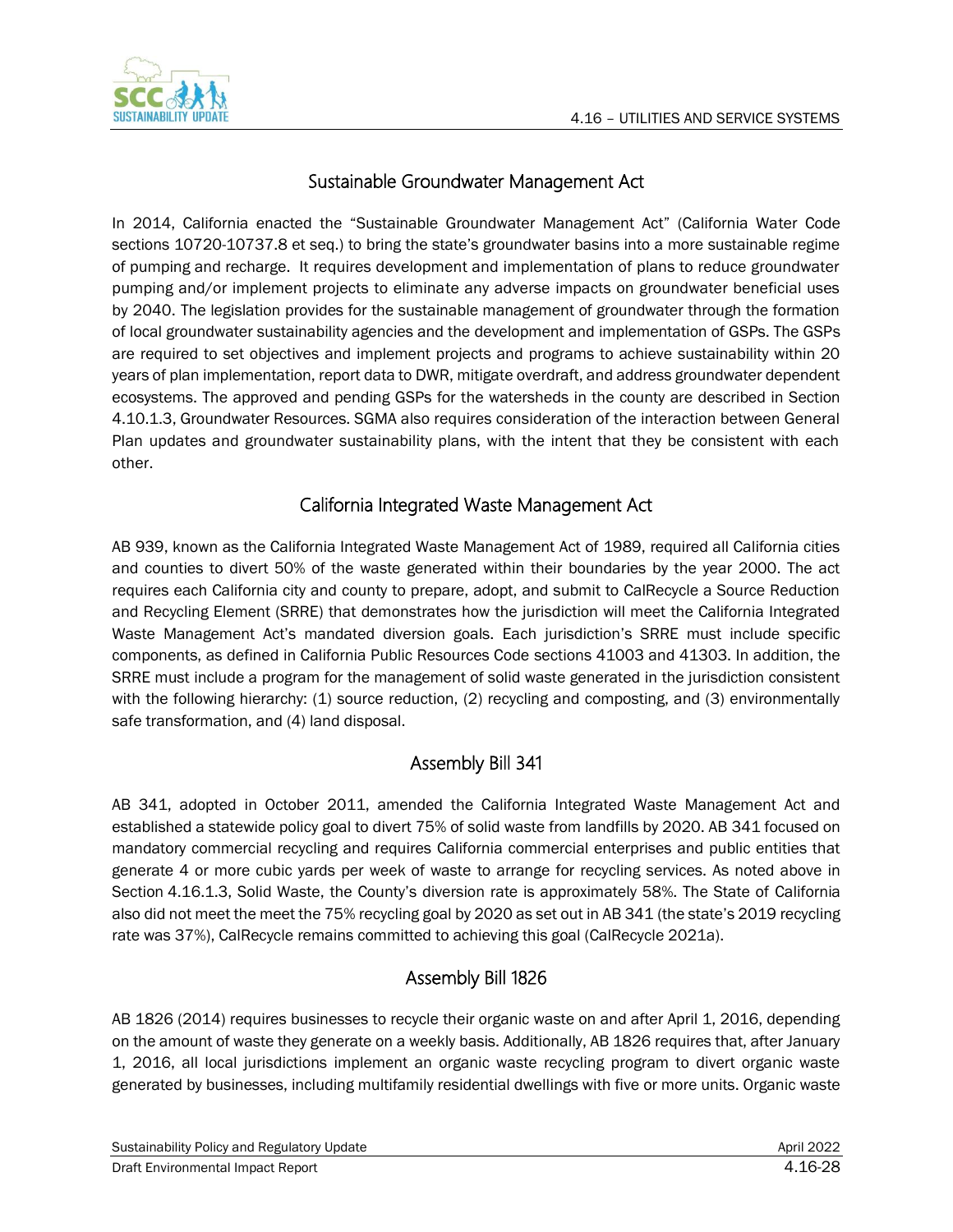

includes food waste, green waste, landscape and pruning waste, nonhazardous wood waste, and foodsoiled paper waste that is mixed in with food waste. This law phases in the mandatory recycling of commercial organics over time.

## Senate Bill 1383

SB 1383 was enacted in 2016 to reduce the environmental impacts caused by the release of methane emissions from organic materials decomposing in landfills, as well as to increase statewide edible food recovery efforts beginning January 1, 2022. SB 1383 expands upon the goals of AB 341 and AB 1826 and directs actions to achieve statewide organic waste disposal reduction and edible food recovery targets. As required by SB 1383, CalRecycle, in consultation with the California Air Resources Board (CARB), is charged with developing regulations to reduce disposal of organic waste by 50% of 2014 levels by 2020 and 75% by 2025. In addition, at least 20% of the edible food in the organic waste stream must be recovered to feed people by 2025. Materials that cannot be effectively recovered for human consumption would be directed to organic waste recovery facilities to make useful products, including compost, fertilizer, fuel, or energy. These facilities may be developed at existing landfills, other waste management sites, or at new standalone sites.

## 4.16.2.3 Local Regulations

## County of Santa Cruz General Plan/LCP

The County of Santa Cruz General Plan/LCP is a comprehensive, long-term planning document for the unincorporated areas of the county and includes the County's LCP, which was certified by the California Coastal Commission in 1994. The County General Plan/LCP provides policies and programs to establish guidelines for future growth and all types of physical developments. The existing Parks, Recreation and Public Facilities Element includes objectives and policies that address utilities and service systems, including water supply, wastewater, and solid waste. The proposed project includes revisions to some of the existing goals, policies, and implementation strategies related to utilities and service systems, sewer, water, stormwater, solid waste, electricity, and telecommunications, as described in Chapter 3 of this Environmental Impact Report (EIR) and further reviewed in Section 4.16.3.3 below.

## Santa Cruz County Zero Waste Plan

In 2015, the County of Santa Cruz Department of Public Works published the Zero Waste Plan. The Plan is intended to guide County officials in the planning and decision-making process to achieve zero waste goals. The Plan outlines several strategies and initiatives aimed at moving the County towards a zero-waste future. These include:

- Supporting legislation and adopting policies that require minimized environmental impacts and reduce the waste stream;
- Ensuring that facilities and infrastructure are in place to properly manage all recovered materials;
- Continuing to implement activities and programs that support the County's Zero Waste Policy;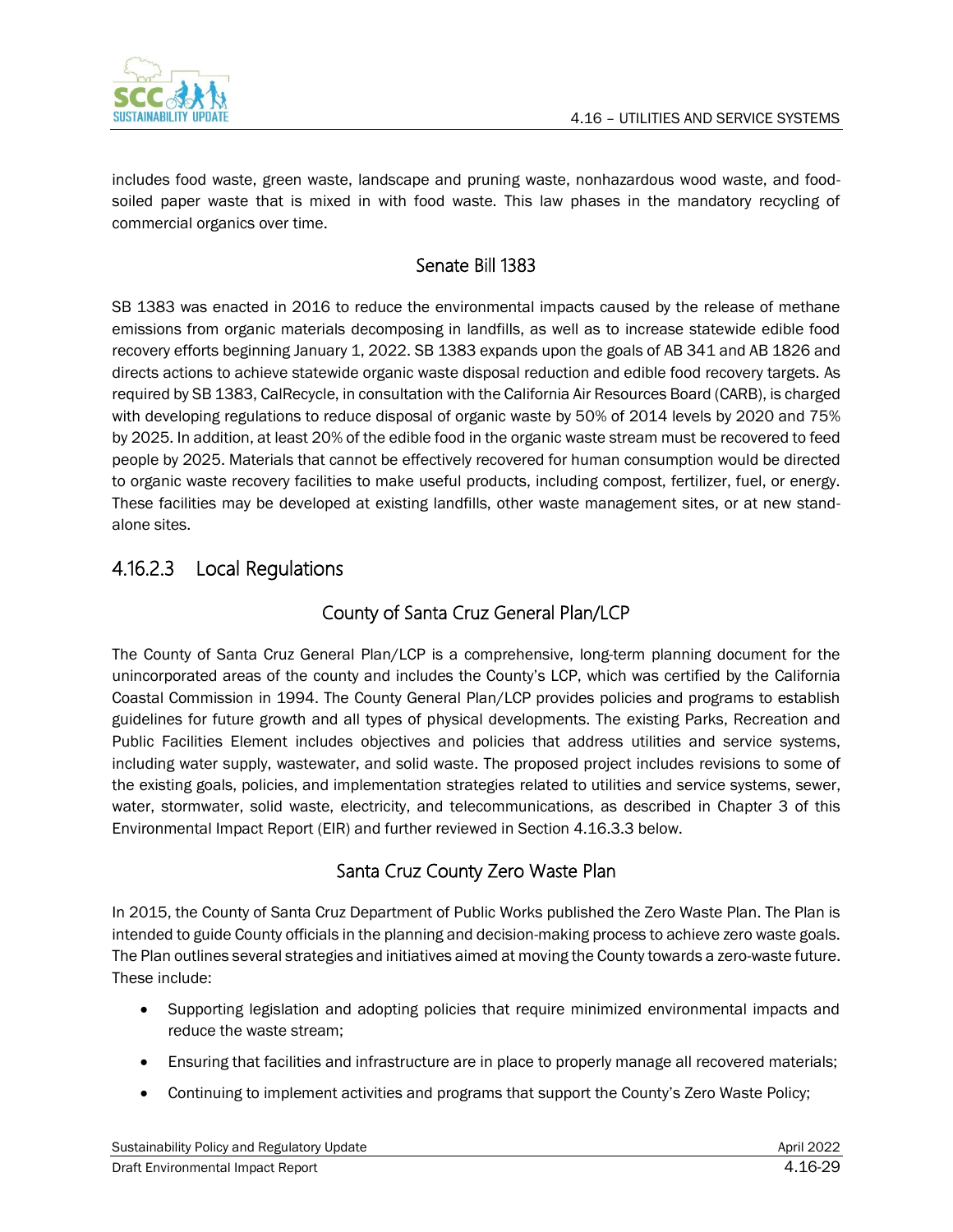

- Fostering sustainable green practices and business;
- Educating and engaging businesses, organizations, public agencies, and residents to encourage zero-waste behavior change (SCCDPW 2015).

This plan incorporates the reductions required by AB 939, 341, and 1826. This plan aims to maintain 75% diversion, provides policies and practices that would increase diversion rates, and identifies challenges specific to the County.

## Santa Cruz County Code

### *Chapter 7.20, Solid Waste - Santa Cruz County Landfill Ban*

On June 21, 2005, the Santa Cruz County Board of Supervisors voted to ban the disposal of recyclable materials in the Buena Vista Landfill and created new requirements for County residents and businesses to recycle. The ban prohibits placement of recyclable materials in refuse containers in the unincorporated County area. The landfill ban and list of recyclable materials prohibited are provided in the SCCC, Title 7, Health and Safety, Chapter 7.20, Solid Waste. The list covers a variety of household and commercial wastes, ranging from yard waste and newspapers, to concrete and electronic waste, among many others. The ban further provides that if the director of Santa Cruz County Department of Public Works determines that a particular recyclable material cannot be recycled for a specific time period, then the director may permit the disposal of said recyclable material at any county disposal facility for that time period.

### *Chapter 7.69, Water Conservation*

The purpose of this chapter is to prevent waste of water and to reduce long-term demand for water supply within Santa Cruz County. Water conservation will also decrease energy use and production of greenhouse gases. The provisions of this chapter apply to all use of water in unincorporated areas of Santa Cruz County. Water conservation measures in addition to or more stringent than those contained in this chapter may be required by other chapters of this code, or otherwise required by a supplier of water as a condition of water service. The regulations identify prohibited water uses, and also require regulations for retrofitting plumbing fixtures at time of sale of all existing residential, commercial, and industrial buildings. Pre-existing toilets that use not more than one and six-tenths of a gallon per flush shall be considered to meet the requirements of this chapter.

### *Chapter 13.13, Water Conservation - Water Efficient Landscaping*

Chapter 13.13 addresses water-efficient landscaping and indicates that water conservation reduces demand on groundwater and surface water supplies, saves energy, inhibits salt-water intrusion and conserves aquatic resources. Sustainable landscapes benefit ecosystems, enhance soil and scenic resources, minimize energy use and reduce greenhouse gas emissions. The purposes of this chapter are to: conserve water by setting a maximum applied water allowance as an upper limit for water use and reducing water use to the lowest practical amount; promote sustainability and mitigate climate change in new landscaping projects by installing native plants and habitat enhancements, avoiding invasive plants,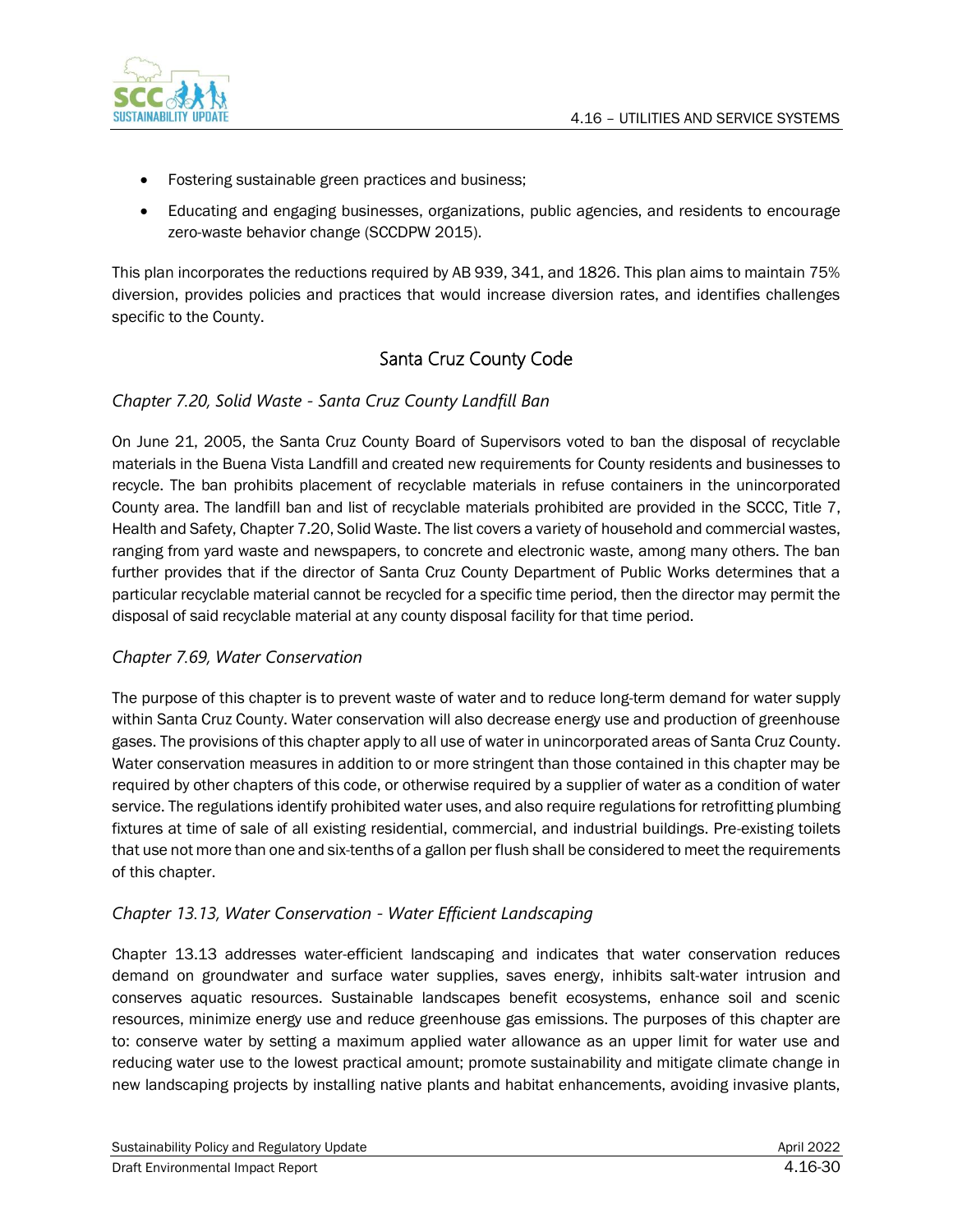

improving soils, minimizing stormwater runoff and providing shade; improve the efficiency of existing landscaping; promote rainwater capture and graywater use; and implement the 2015 California Model Water Efficient Landscape Ordinance. This chapter applies to landscape areas of new, expanded or rehabilitated landscapes in commercial, industrial, public, residential and agricultural service establishment projects that require a building, grading or discretionary permit.

## 4.16.3 Impacts and Mitigation Measures

## 4.16.3.1 Thresholds of Significance

The thresholds of significance used to evaluate the impacts of the proposed project related to utilities and service systems are based on Appendix G of the CEQA Guidelines and, if applicable, other agency standards, as listed below. A significant impact would occur if the project would:

- UTL-1 Require or result in the relocation or construction of new or expanded water, wastewater treatment or storm water drainage, electric power, natural gas, or telecommunications facilities, the construction or relocation of which could cause significant environmental effects.
- UTL-2 Have sufficient water supplies available to serve the project and reasonably foreseeable future development during normal, dry and multiple dry years.
- UTL-3 Result in a determination by the wastewater treatment provider which serves or may serve the project that it has adequate capacity to serve the project's projected demand in addition to the provider's existing commitments.
- UTL-4 Generate solid waste in excess of state or local standards, or in excess of the capacity of local infrastructure, or otherwise impair the attainment of solid waste reduction goals.
- UTL-5 Not comply with federal, state, and local management and reduction statutes and regulations related to solid waste.

## 4.16.3.2 Analytical Methods

This analysis describes how the proposed Sustainability Update could result in increased demand on public utility systems in the county. This analysis focuses services provided in unincorporated areas of the county and the adequacy and capacity of these services, relative to additional demand that may result from the proposed project. Public utilities analyzed in this section include water utilities, wastewater collection and treatment, and solid waste disposal. Where potentially significant impacts on services are identified, mitigation measures are recommended.

### Potential Growth Assumptions

Adoption and implementation of the proposed Sustainability Update would not directly result in impacts related to population and housing. However, the proposed General Plan/LCP amendments includes could lead to future development, indirectly resulting in potential impacts related to public utilities. The proposed project includes the following components that could lead to population growth and development of new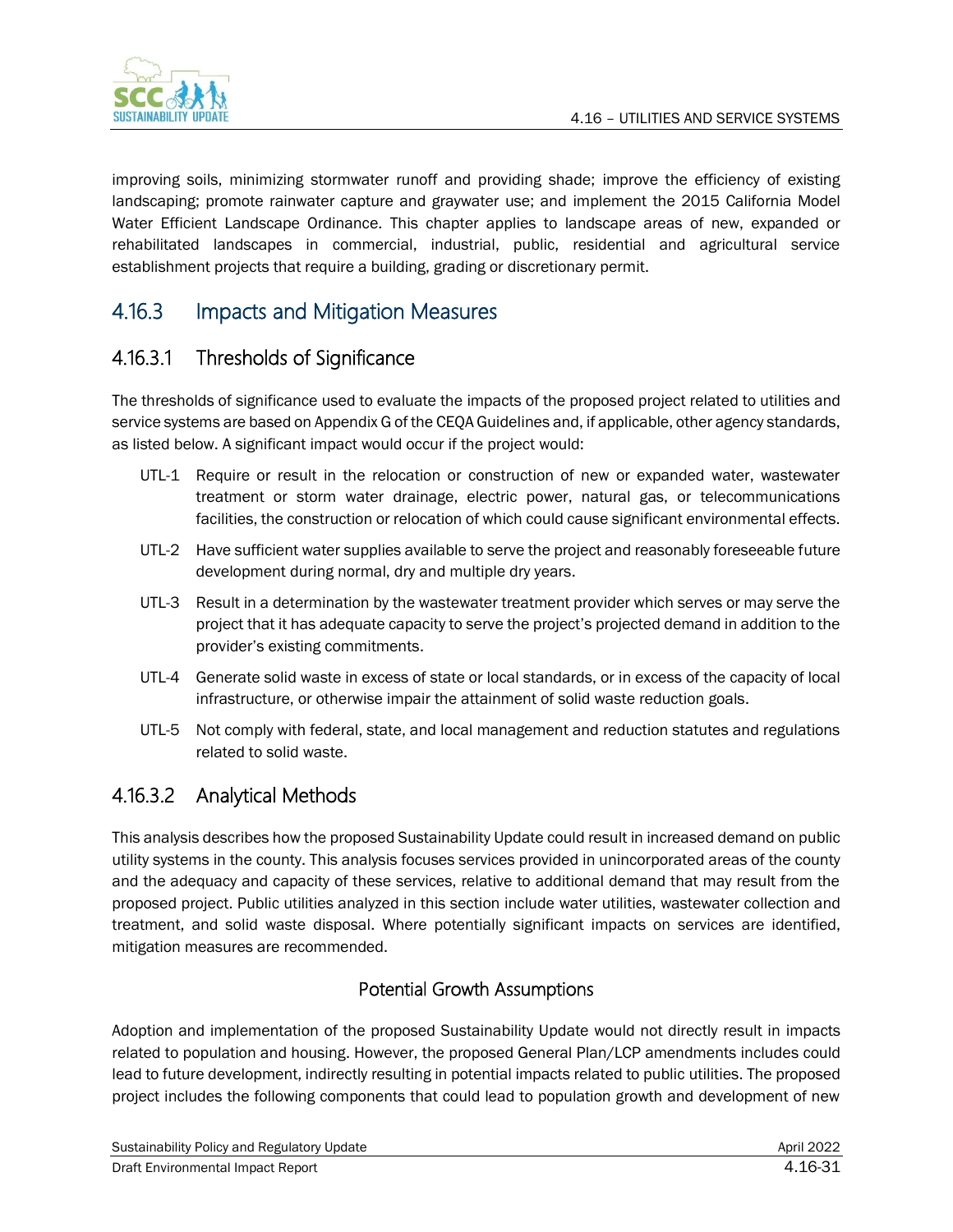

housing units and potential service demands; the proposed Countywide Design Guidelines component of the proposed project does not include guidelines related to housing growth or utilities:

- Amendments to the General Plan/LCP include policies that support new development, mixed-use development, and potential intensified redevelopment, primarily within the Urban Services Line (USL).
- Amendments to the SCCC that include changes to permitted/allowed uses in some zone districts, including encouraging opportunities for residential development and allowing new agricultural tourism, education, and homestay uses in agricultural zones.
- Amendments to General Plan/LCP land use and/or zone district maps for 23 specified parcels.

As described in Section 4.0, Introduction to Analyses, this EIR estimates that the proposed project has the potential to accommodate approximately 4,500 housing units throughout the county over existing conditions as shown in Table 4.0-2, with approximately 75% projected to occur within urban areas. This EIR also estimates that the proposed project has the potential to accommodate approximately 6,210,000 square feet of non-residential uses as shown in Table 4.0-3, with approximately 60% expected to occur within urban areas. These are forecasts provide an estimate of potential growth that could occur as a result of adoption and implementation of the proposed Sustainability Update for the purpose of evaluation in this EIR. This estimate of growth may or may not occur, and this estimate does not establish a limit to development. Annual limits for residential units are set annually by the County pursuant to Measure J and SCCC provisions as explained in Section 4.13 of this EIR, Population and Housing. Additionally, some of this projected development and growth would occur under the existing General Plan/LCP without the proposed project.

## EIR Notice of Preparation Comments

Public and agency comments were received during the public scoping period in response to the Notice of Preparation (NOP), which is included in Appendix A. A summary of the comments received during the scoping period for this EIR, as well as written comments received, are included in Appendix B. Comments related to utilities included the following:

• The EIR should analyze the impacts of water use and encourage use of recycled water in parks, athletic fields, medians, and greenway buffers.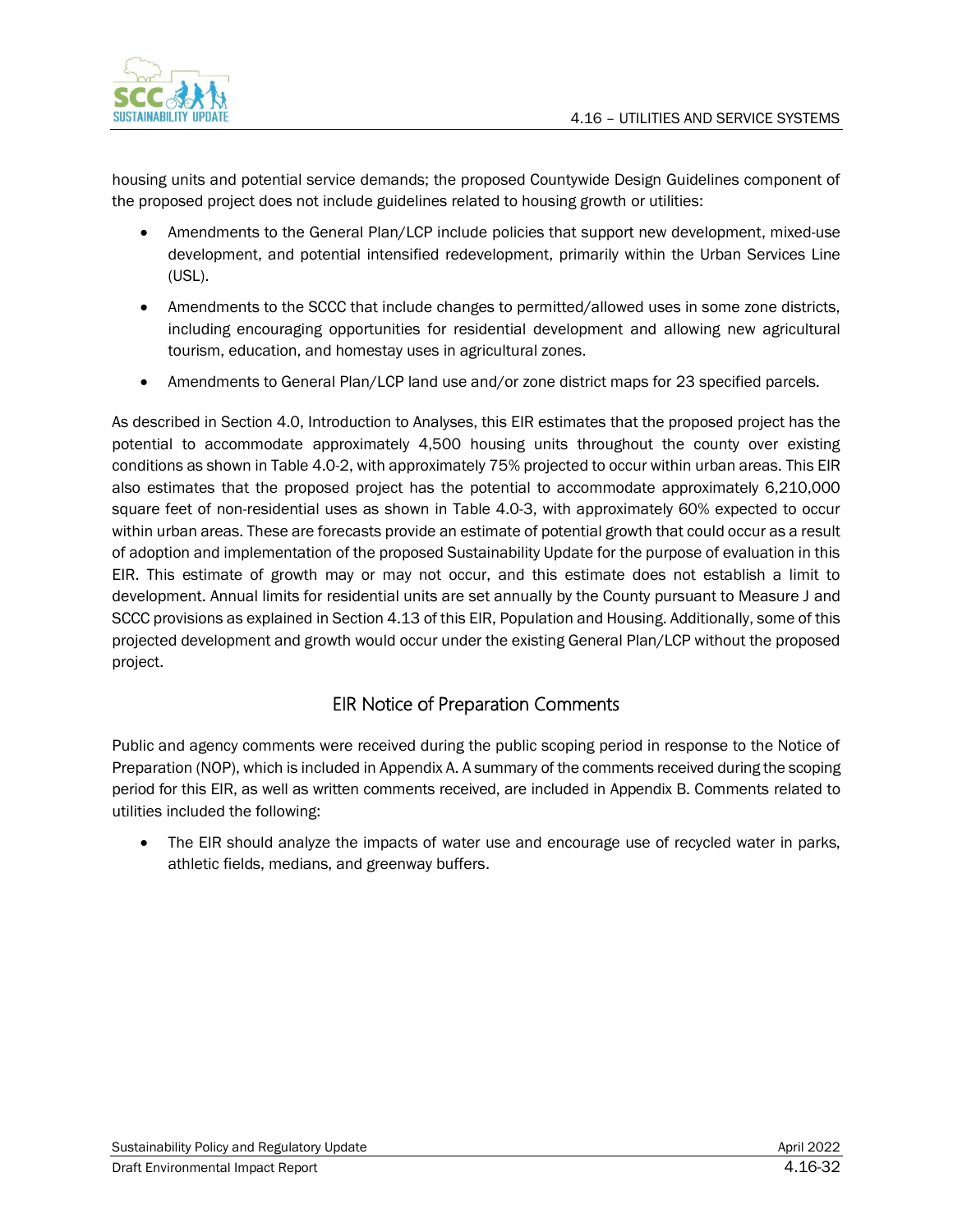

## 4.16.3.3 Project Impact Analysis

Impact UTL-1: New or Expanded Facilities (Significance Threshold UTL-1). Adoption and implementation of the proposed Sustainability Update could lead to development that could result in future increased utility service demands, but would not result in relocation or construction of new or expanded water, wastewater treatment or storm water drainage, electric power, natural gas, or telecommunications facilities, the construction or relocation of which could cause significant environmental effects. (*Less than Significant)*

The proposed project would not directly result in new development, but could indirectly lead to future development and redevelopment throughout the county, primarily within urban areas within the County's USL. Implementation of the proposed Sustainability Update could lead to development of additional housing units and non-residential development with a population increase of approximately 11,385 new residents as explained in Section 4.13, Population and Housing. However, potential future development and growth resulting from the proposed project is not substantially higher than forecast growth in the year 2040 without the proposed project as summarized in Section 4.0.2.2 and is within historical growth rates. Therefore, the proposed project would not induce substantial unplanned population growth in the unincorporated area of Santa Cruz County.

While most agencies have CIPs to plan for improvements to repair, upgrade, and/or replace utility infrastructure, there are no known facilities that would be required as a result of future development accommodated by the Sustainability Update based on discussions with service providers. Existing sewer line capacity issues in the Soquel area are being addressed with planned improvements by the SCCSD. The SCCSD would continue to monitor sewer pipelines and review projects as they are proposed to ensure that adequate capacity exists.

While some repairs and upgrades also have been identified in several County-operated CSAs for wastewater facilities to address existing deficiencies, there are no known facilities that would be required as a result of the proposed project. Furthermore, additional residential development in the CSAs is estimated to be minor or the same as what could occur under the County's existing General Plan/LCP with only minor expansion of non-residential uses. Additionally, as previously mentioned, redevelopment of the CEMEX cement plant in Davenport could require expansion of the existing treatment plant and recycled water plant to meet the new demands.

Compliance with County General Plan/LCP policies would ensure development projects can be adequately served by water and sewer infrastructure as part of the approval process (Built Environment [BE]-2.1.8, Parks, Recreation + Public Facilities [PPF]-4.2.1); see Tables 4-16-5 and 4-16-6 below. Therefore, the project would not result in the need for relocated or new public utility facilities related to water or wastewater treatment facilities. No new or expanded storm drainage or energy utility systems have been identified; see Sections 4.10 and 4.6, respectively. Therefore, the proposed project would result in a *lessthan-significant impact*.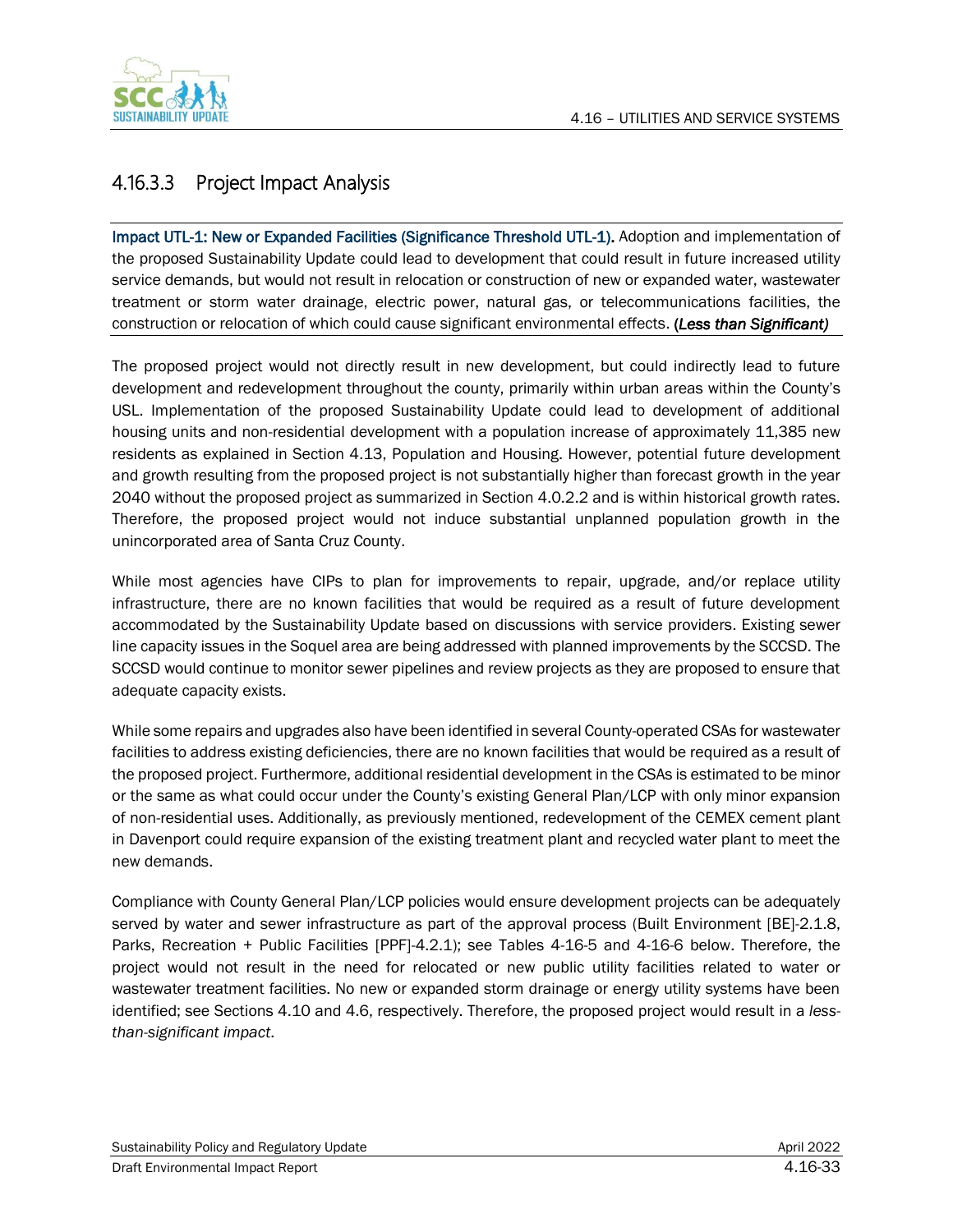

#### Mitigation Measures

No mitigation measures are required as a significant impact has not been identified.

Impact UTL-2: Water Supplies (Significance Threshold UTL-2). Adoption and implementation of the proposed Sustainability Update could lead to development that could result in future increased demand for domestic water supplies, but two existing providers (City of Santa Cruz and Soquel Creek Water District) may not have sufficient water supplies available to serve the development indirectly resulting from implementation of the Sustainability Update and reasonably foreseeable future development during normal, dry, and multiple years. (*Potentially Significant and Unavoidable)*

The proposed project would not directly result in new development, but could indirectly lead to future development and redevelopment throughout the county, primarily within the County's USL. The proposed project would result in additional demand for domestic potable water. Each of the six major public water service utilities have concluded that supplies are available to serve projected demand through the year 2040 for normal, dry, and multiple dry years based on recent updates to each agency's state-mandated UWMP. However, the City of Santa Cruz forecasted a slight shortfall after the fourth year of a multi-year drought, as discussed in Section 4.16.1.2 and further explained below.

Potential future growth and development accommodated by the proposed Sustainability Update could result in some increase in development over what could occur in the year 2040 under the existing General Plan/LCP without the project. Potential growth in the unincorporated areas within the service areas of the City of Watsonville, San Lorenzo Valley Water District, and Scotts Valley Water District is expected as minor increases in non-residential developments, but residential development is not estimated over what could occur under the existing General Plan/LCP and growth projections and would be minor. Therefore, it appears that any future growth indirectly resulting from the project would be accommodated in the growth projections of these agencies.

Potential growth in the City of Santa Cruz service area would primarily result from redevelopment and intensification in the Live Oak planning area. Housing unit forecasts included in the City's 2020 UWMP estimate 14,140 occupied and 15,947 total dwelling units in areas outside of the City, but within the City's service area (City of Santa Cruz 2021a). Areas outside the city limits would be primarily within the unincorporated county, although the City's service area also includes the western edge of the City of Capitola. Growth projections developed for this EIR and summarized in Section 4.0.2.2, estimate 13,538 occupied dwelling units in the Live Oak area in 2040 as a result the proposed project. This is within the City's projection for occupied units. However, the City's estimate would also include the western portion of the City of Capitola, where future redevelopment of Capitola Mall may occur, and the unincorporated area along Graham Hill that is in the City's service, but where no new development is projected.

Although, the amount and timing of future development is not known, future potential development resulting from the proposed project and potential future development in Capitola may approach or exceed housing unit estimates used to forecast water demand in the City's 2020 UWMP. The UWMP and discussions with the Santa Cruz Water Department indicate that water demand has decreased and is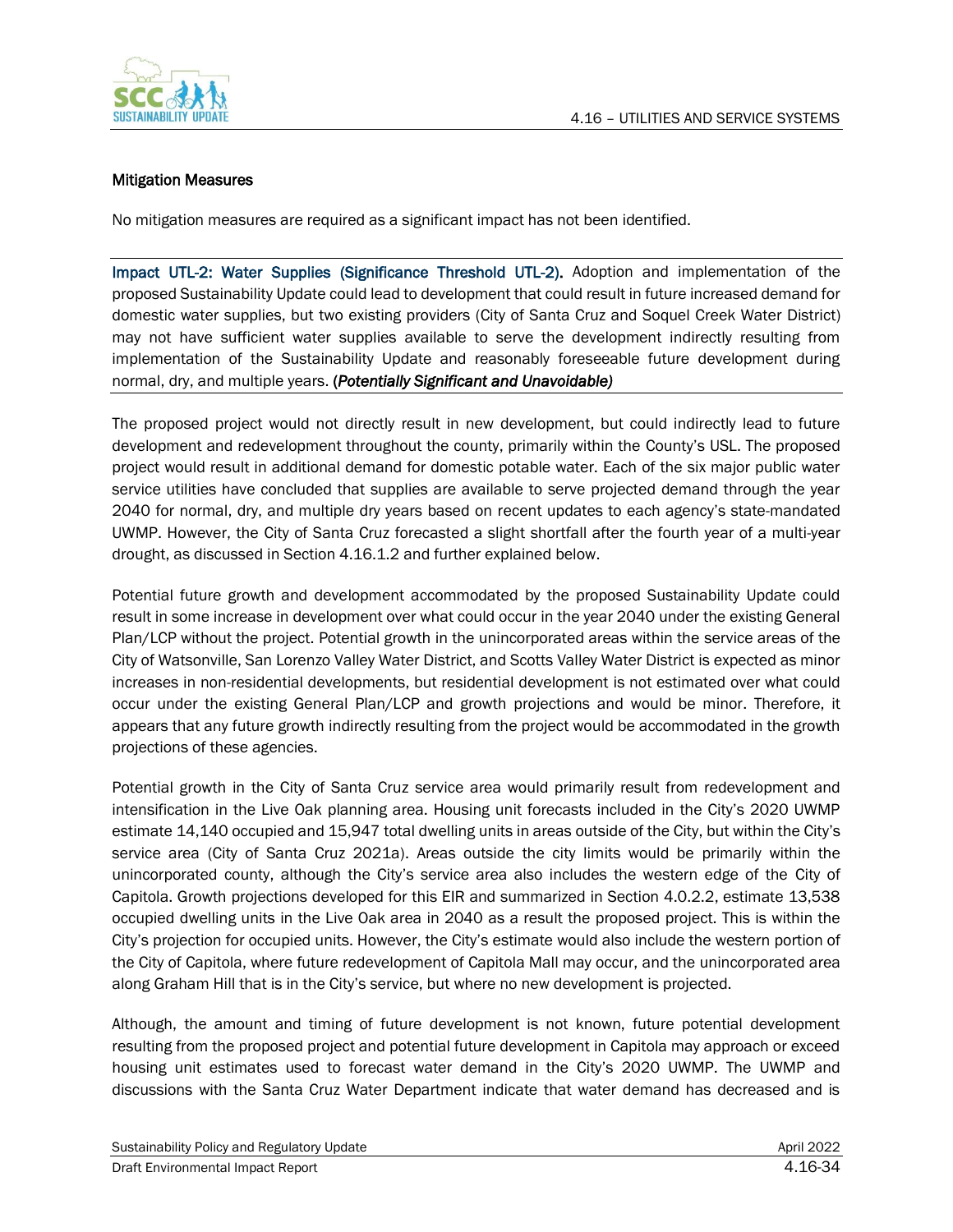

projected to increase at a very slow rate in the future. The City also forecasts adequate supplies to meet demand during normal and single-year dry years and forecasts a negligible two to five percent shortfall in the future during year five of a multiple-dry year period. Under multi-year drought situations, imposition of the City's Water Contingency Plan and required customer curtailment would be required. It appears that water demand generated from potential future development in the Live Oak area could be accommodated by the City as overall demand has remained flat despite development within the City's service area, However, due to uncertainties of when development would occur, as well as potential development in the City of Capitola, it is conservatively concluded that City water supplies may not be adequate during drought periods to serve development that may occur in the Live Oak planning area as an indirect result of the proposed project, which would be a *significant impact*.

Potential growth in the SqCWD service area would primarily result from redevelopment and intensification in the Soquel and Aptos planning areas with some minor development in the La Selva Beach area. Housing unit forecasts included in the SqCWD's 2020 UWMP are based on AMBAG growth forecasts adopted in 2018, which predict 17,498 dwelling units in SqCWD's service area (WSC 2021). Most of the City of Capitola is included in this area in addition to unincorporated county areas. Growth projections developed for this EIR and summarized in Section 4.0.2.2, estimate 14,168 occupied dwelling units in the Aptos, La Selva, and Soquel planning areas in 2040 with the proposed project. This potential growth is within the SqCWD's 2020 UWMP growth projections, but may approach or exceed the UWMP estimates with consideration of existing and potential development in the City of Capitola. As with the City of Santa Cruz, due to uncertainties of when development would occur, as well as potential development in the City of Capitola, it is conservatively concluded that SqCWD water supplies may not be adequate to serve development that may occur in the Aptos, Soquel, and La Selva Beach planning area as an indirect result of the proposed project, which would be a *significant impact*.

The proposed Sustainability Update includes policies that serve to avoid or minimize impacts related to provision of adequate water supplies as summarized in Table 4.16-5. These policies support use of water conservation fixtures, measures, and landscaping in new development and support water facility improvements. In addition, the policies require that new development or intensification of land use only be allowed where public service levels are adequate to serve a project, including water supply (PPF-3.1.1 and PPF-4.1). Implementation of these policies also would be required for developments served by small mutual water companies or water systems. Requirements for water conserving-fixtures and water-efficient landscaping are also included in the SCCC and building codes and would be required for new development.

Adoption and implementation of the proposed Sustainability Update would not directly result in new development, but new development accommodated by the proposed project would result in demand for domestic water supplies. Future potential development and growth appears to be within growth projections developed for each of the six major public water districts serving the unincorporated county area, although potential development may approach or exceed estimates in the City of Santa Cruz and SqCWD 2020 UWMPs. Implementation of the proposed Sustainability Update policies summarized in Table 4.16-5 and compliance with SCCC water conservation requirements would serve to reduce water demand. Furthermore, policies require that development be allowed only where adequate water supplies are available, and all public water purveyors would have to approve new connections as part of future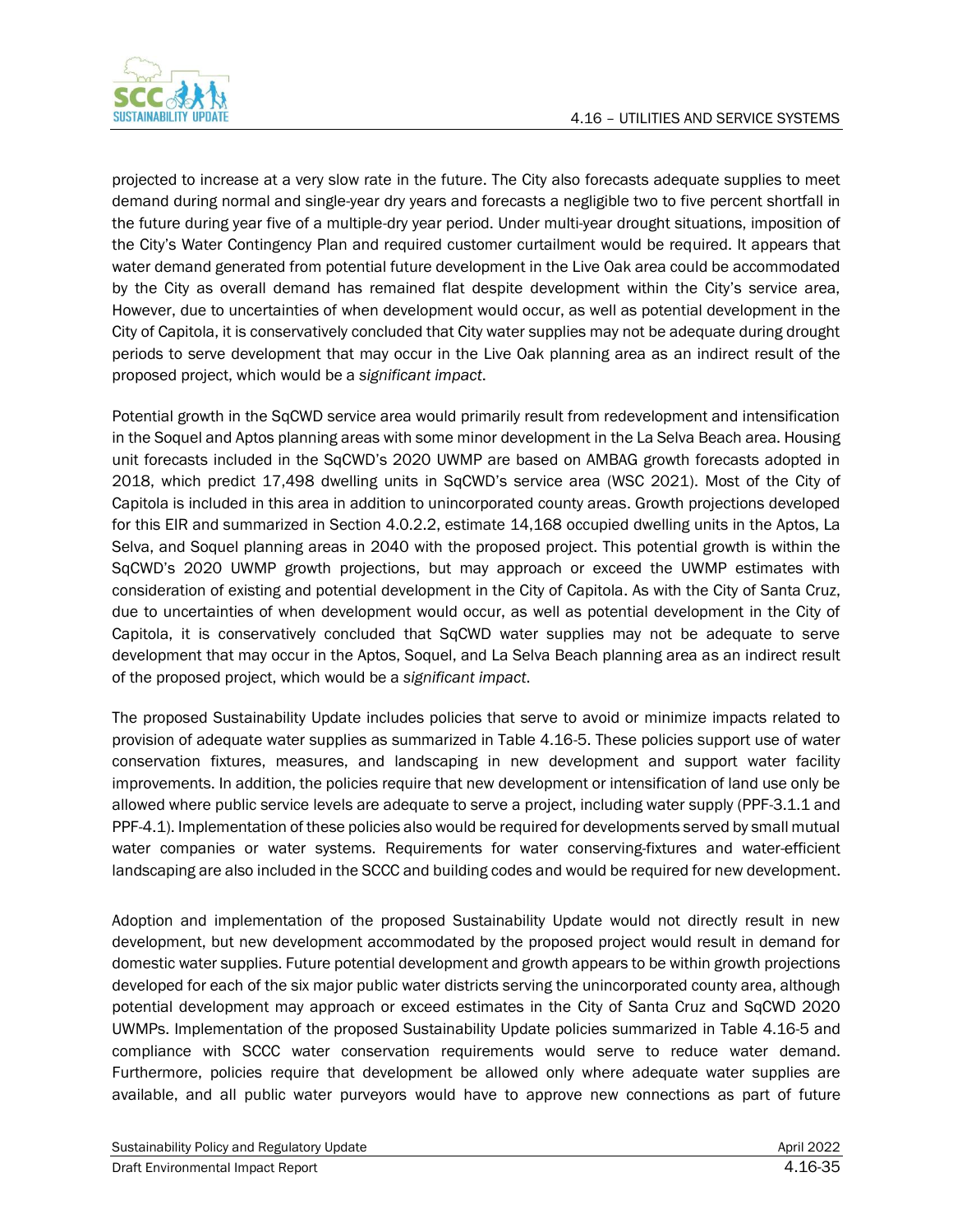

development project reviews. Implementation of County policies and compliance with water conservation regulations and requirements of the water purveyors would serve to reduce demand and ensure availability of adequate water supplies prior to approval of future developments, and it is concluded that the proposed Sustainability Update's potential indirect impact on water supplies would be considered *less than significant*, except it is conservatively concluded that the impact could be *potentially significant* for the Santa Cruz Water Department and SqCWD.

| <b>Potential Impact</b>                        | <b>Policies</b>                                                                                                                                                                                                                              |
|------------------------------------------------|----------------------------------------------------------------------------------------------------------------------------------------------------------------------------------------------------------------------------------------------|
| <b>Sufficient Water Supply</b><br>Availability | • Allow expansion of the USL only when sewer, water supply and road capacity<br>is available. (BE-1.1.1)                                                                                                                                     |
|                                                | Consider adequacy of water service in determining the number of units<br>to be permitted for projects within each residential density range.<br>$(BE-2.1.8)$                                                                                 |
|                                                | • Establish standards for landscaping associated with new construction and<br>major renovation projects with consideration for water conservation. (BE-<br>4.1.5                                                                             |
|                                                | Encourage building designs to conserve water. (Objective BE-4.2)                                                                                                                                                                             |
|                                                | • Encourage development projects to conserve water with efficient fixtures<br>indoors and sustainable site elements outdoors, such as drought-tolerant<br>plants, rainwater catchment systems, graywater irrigation systems. (BE-<br>4.2.6   |
|                                                | • Encourage water districts, resource management agencies, and<br>agricultural users to implement water conservation measures,<br>especially in areas subject to overdraft; support water conservation<br>assistance to growers. (ARC-1.5.3) |
|                                                | • Allow new development or intensification of land use only where public<br>service levels are adequate, including water supply, sewage treatment, road<br>capacity. (PPF-3.1.1)                                                             |
|                                                | • Coordinate with water agencies to ensure that land use and growth are<br>linked directly to availability of water supplies. (PPF-4.1.1)                                                                                                    |
|                                                | • Require commitment letter from a water agency that verifies the capability of<br>the system to serve proposed development. (PPF-4.1.2)                                                                                                     |
|                                                | • Review all development proposals to assess whether adequate service is<br>available. (PPF-4.1.3)                                                                                                                                           |
|                                                | • Support water system improvements for storage, treatment, and<br>distribution. (PPF-4.1.4)                                                                                                                                                 |
|                                                | • Support groundwater sustainably to maintain water quality and stream<br>baseflows. (PPF-4.1.5)                                                                                                                                             |
|                                                | • Use the best methods for water conservation in new developments.<br>$(PPF-4.1.6)$                                                                                                                                                          |
|                                                | • Encourage water reuse and recycling. (PPF-4.1.7)                                                                                                                                                                                           |

### Table 4.16-5. Proposed and Retained General Plan/LCP Policies that Avoid/Minimize Impacts Related to Water Supply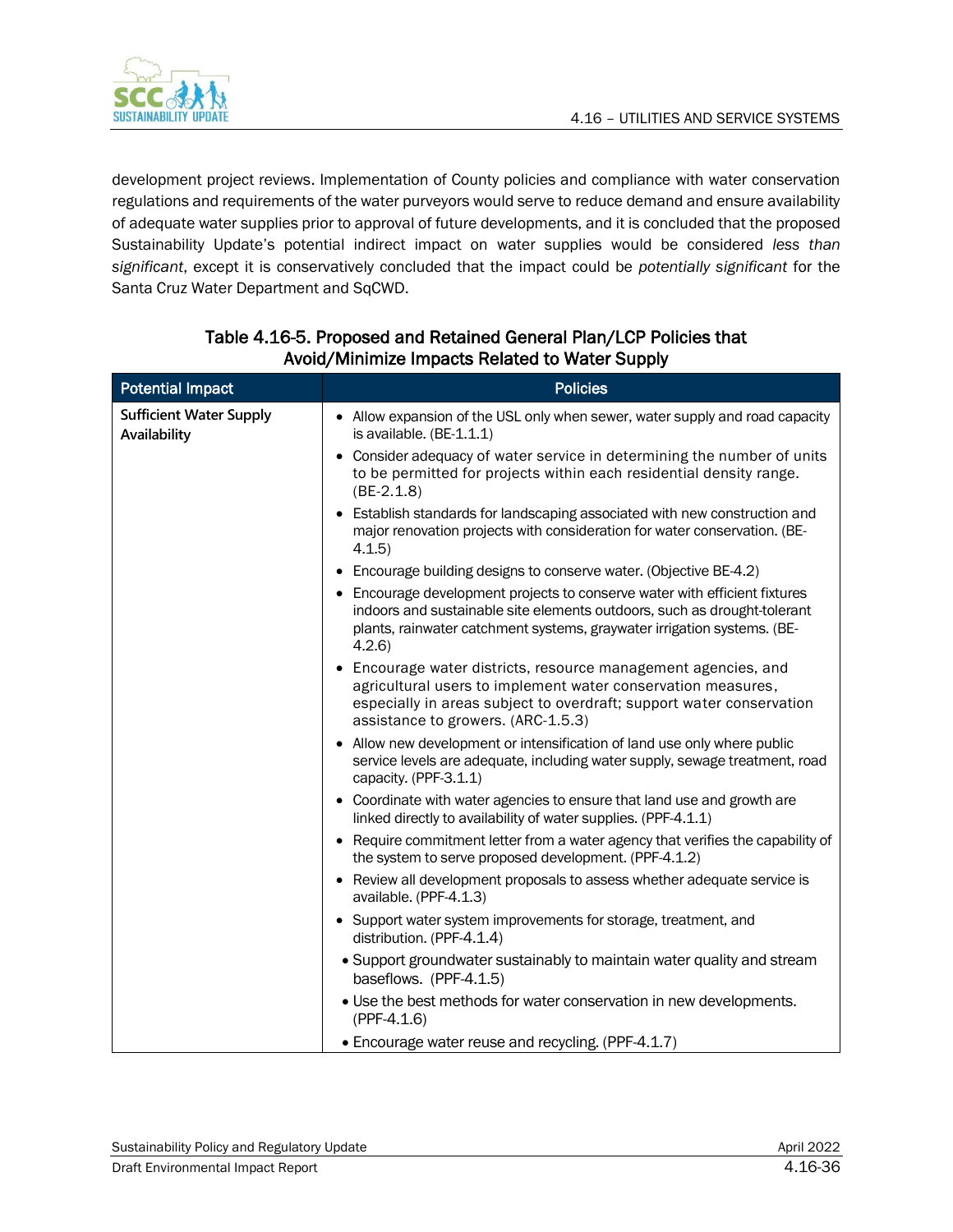

#### Mitigation Measures

The proposed project and existing regulations would require incorporation of water-conserving fixtures, measures, and landscaping as part of new development in the county, which would serve to minimize water demands. No other mitigation measures have been identified that would reduce potential impacts on water supply of the City of Santa Cruz and SqCWD to a less-than-significant level. Therefore, the impact for these two water suppliers would remain *potentially significant and unavoidable*.

Impact UTL-3: Wastewater Treatment Capacity (Significance Threshold UTL-3). Adoption and implementation of the proposed Sustainability Update could lead to development that could result in increased wastewater flows and required treatment, but would not result in a determination by the wastewater treatment provider which serves or may serve the project that it has inadequate capacity to serve the project's projected demand in addition to the provider's existing commitments. (*Less than Significant)*

The proposed project would not directly result in new development, but could indirectly lead to future development and redevelopment throughout the county, primarily within urban areas within the county's USL. Implementation of the proposed project could indirectly result in new development and associated generation of wastewater. Both regional wastewater treatment facilities have adequate remaining capacity to serve potential growth resulting from the proposed project. Wastewater generation can be generally estimated based on water demand. Based on water demand rates identified in the City of Santa Cruz General Plan 2030 EIR (City of Santa Cruz 2012), it is estimated that future development within SCCSD's service area in which wastewater is collected and conveyed to the City of Santa Cruz WWTF for treatment would generate an increase of approximately 0.86 million mgd of wastewater by the year 2040. This amount is well within the remaining treatment plant capacity allocation to SCCSD remaining portion (2.5 mgd). Similarly, the City of Watsonville's wastewater treatment plant has an estimated remaining capacity of approximately 7 mgd per day that would be more than adequate to serve the limited potential increased development in the county areas served by the treatment plant.

Therefore, future increased wastewater generation resulting from implementation of the proposed Sustainability Update would not exceed existing treatment plant capacities. Furthermore, the proposed Sustainability Update includes policies that serve to avoid or minimize impacts related wastewater treatment as summarized in Table 4.16-6. These policies would ensure that new development or intensification of land use only be allowed where public service levels are adequate to serve a project, including sewer service and wastewater treatment (PPF-3.1.1 and PPF-4.1.1).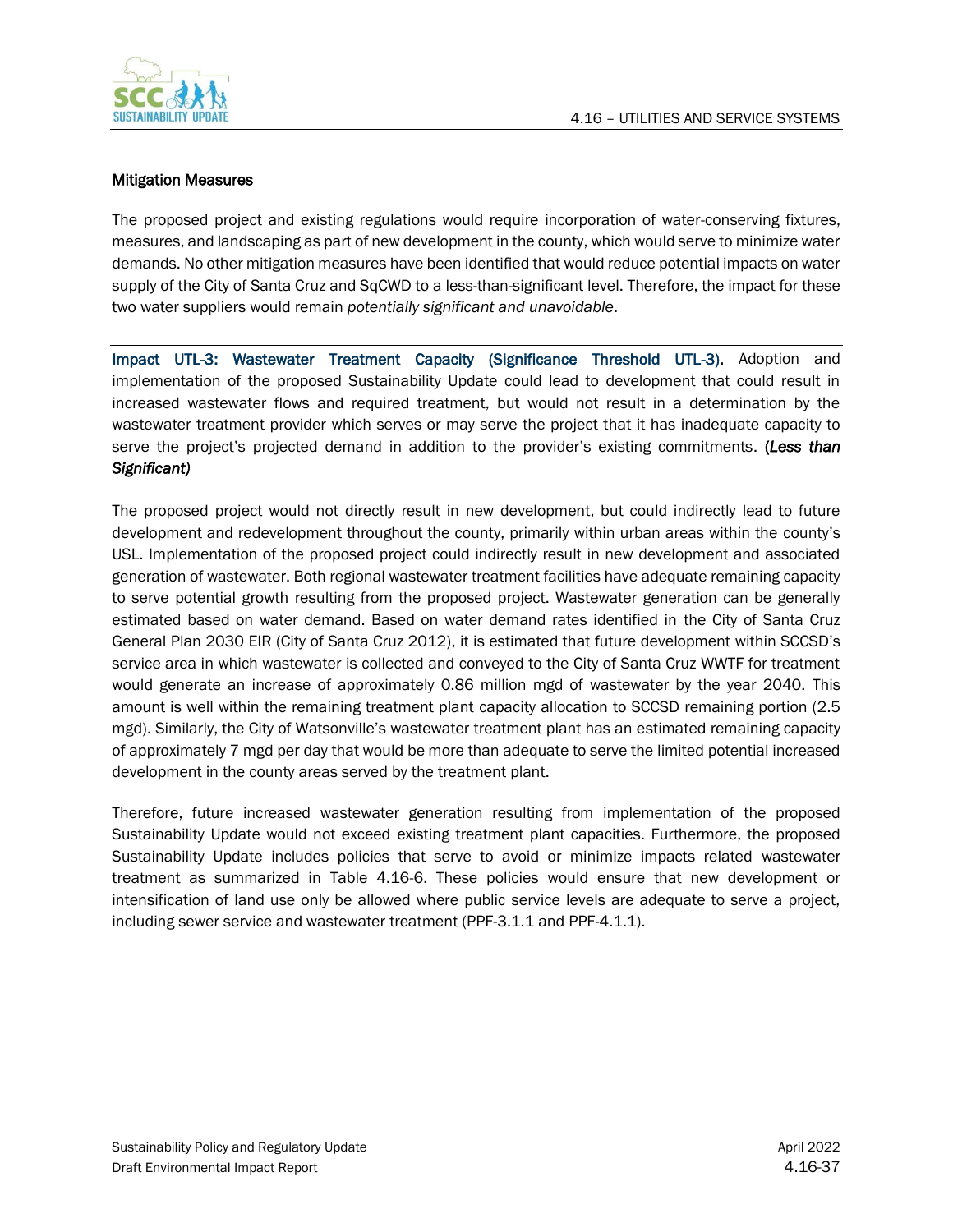

### Table 4.16-6. Proposed and Retained General Plan/LCP Policies that Avoid/Minimize Impacts Related to Wastewater Treatment

| Potential Impact                        | <b>Policies</b>                                                                                                                                                                                                                   |
|-----------------------------------------|-----------------------------------------------------------------------------------------------------------------------------------------------------------------------------------------------------------------------------------|
| <b>Wastewater Treatment</b><br>Capacity | Allow expansion of the USL only when sewer, water supply and road<br>capacity is available. (BE-1.1.1)                                                                                                                            |
|                                         | Consider adequacy of sewer service in determining the number of<br>units to be permitted for projects within each residential density<br>range. (BE-2.1.8)                                                                        |
|                                         | Require written commitment from sewer service that it can support a<br>new development. (PPF-4.2.1)                                                                                                                               |
|                                         | Allow new development at designated urban densities that can be<br>served by community sewage disposal systems. (PPF-4.2.2)<br>Site sewer facilities to best serve all areas anticipated to require sewer<br>service. (PPF-4.2.6) |

Therefore, adoption and implementation of the proposed Sustainability Update would not directly result in new development and resulting wastewater flows can be accommodated within the remaining capacity of the existing regional wastewater treatment providers. Furthermore, with implementation of the proposed Sustainability Update policies and implementation strategies summarized in Table 4.16-6 that endure adequate sewer services are available as part of future development project reviews, the proposed Sustainability Update's potential indirect impact on wastewater treatment capacity would be considered *less than significant*.

### Mitigation Measures

No mitigation measures are required as a significant impact has not been identified.

Impact UTL-4: Solid Waste (Significance Threshold UTL-4 and UTL-5). Adoption and implementation of the proposed Sustainability Update could lead to development would not generate solid waste in excess of state or local standards, or in excess of the capacity of local infrastructure, or otherwise impair the attainment of solid waste reduction goals. (*Less than Significant)*

The proposed project would not directly result in new development, but could indirectly lead to future development and redevelopment throughout the county, primarily within urban areas within the county's USL. Implementation of the proposed project could indirectly result in new development and an associated increase in the generation of solid waste from construction and operation of these new uses. It is expected that construction waste would generally be recycled and reused to the maximum extent possible, due to the cost of disposing of such materials, in accordance with applicable regulations. As described above, off-site disposal of solid waste from future development would be at the Buena Vista Landfill until its closure date, after which solid waste would be transferred to the Monterey Peninsula Landfill thereafter, which has an expected closure date of February 2107 (CalRecycle 2022b). Thus, adequate landfill capacity is available during the timeframe of the proposed project and beyond to serve development accommodated by the project.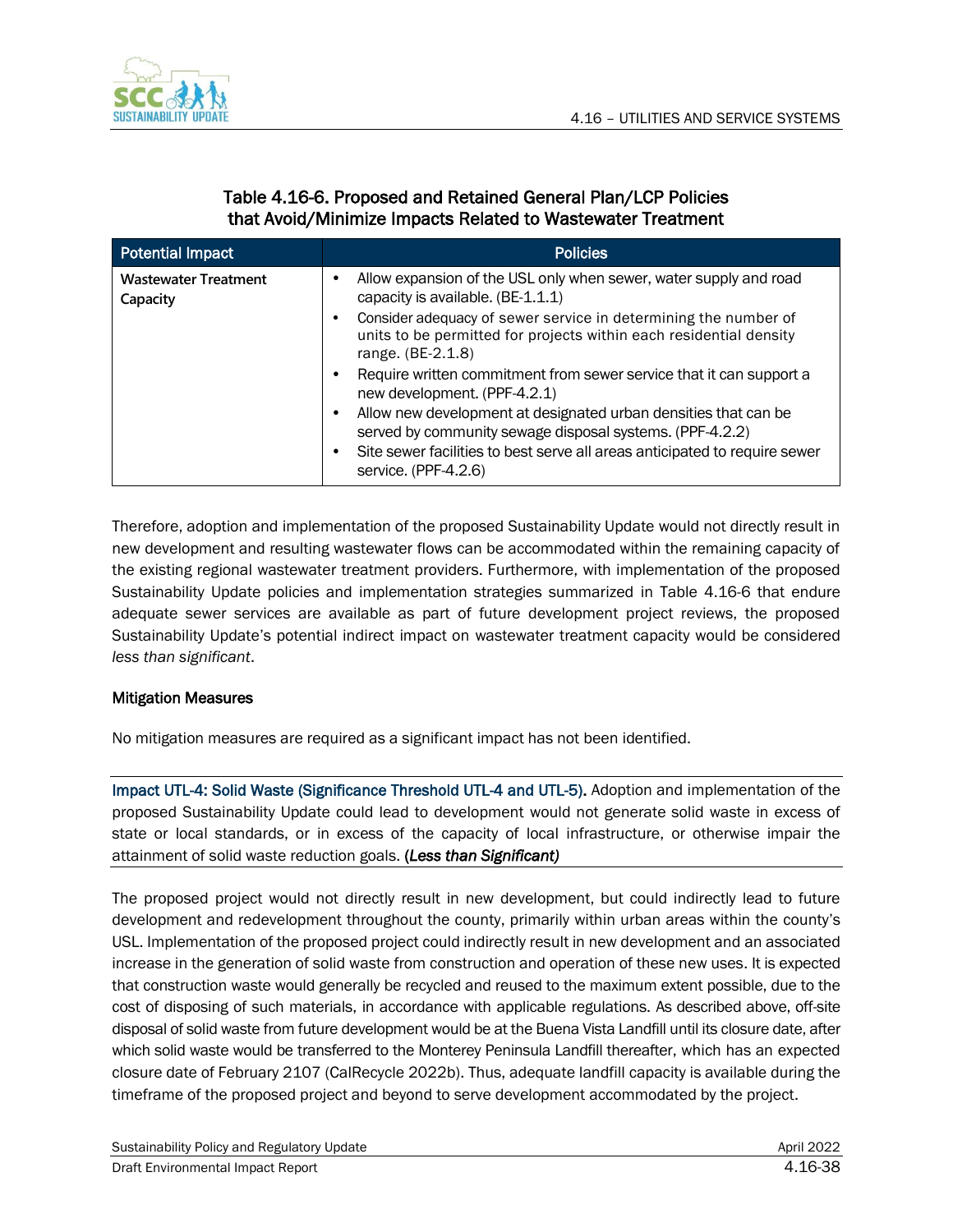

The proposed Sustainability Update includes policies to that serve to avoid or minimize impacts related to solid waste as summarized in Table 4.16-7. Furthermore, the County is working to implement its Zero Waste Plan, which would ultimately result in no net increase in solid waste generation. Additionally, future development accommodated by the project would be required to comply with all applicable federal, state, and local regulations related to solid waste. As previously noted, solid waste generated during construction and operation of development accommodated by the project would be expected to be recycled to the maximum extent possible, and unsalvageable materials generated from development accommodated by the project would be disposed of at authorized sites in accordance with all applicable federal, state, and local statutes and regulations. Thus, the project's impact related to compliance with applicable solid waste regulations would be *less than significant*.

#### Mitigation Measures

No mitigation measures are required as a significant impact has not been identified.

| <b>Potential Impact</b>                       | <b>Policies</b>                                                                                                                                                                                                                                                                                  |
|-----------------------------------------------|--------------------------------------------------------------------------------------------------------------------------------------------------------------------------------------------------------------------------------------------------------------------------------------------------|
| Solid Waste Generation and<br><b>Disposal</b> | Establish materials recovery through recycling, reuse and composting, as the<br>$\bullet$<br>primary and fundamental strategy of solid waste management, with landfill<br>disposal as a secondary and essential component. (PPF-4.5.1)                                                           |
|                                               | Take into account the whole materials management system to achieve a<br>$\bullet$<br>zero waste goal by focusing on reducing and eliminating materials from<br>entering into the waste stream ' reuse as a secondary strategy; and recycling<br>as a tertiary strategy. (PPF-4.5.2)              |
|                                               | Require all County departments to develop materials acquisition and<br>handling practices, which reduce the amount of waste generated in daily<br>operations. (PPF-4.5.2)                                                                                                                        |
|                                               | Recognize and support businesses, which manufacture using recovered<br>materials or deal in reusable discards as important to the local economy<br>and to County landfill diversion goals through the Green Business Program<br>and other mechanisms. (PPF-4.5.3)                                |
|                                               | Continue to use education programs, and mandatory phase-outs or bans to<br>eliminate products with non-recyclable, non-biodegradable or excessive<br>packaging. (PPF-4.5.4)                                                                                                                      |
|                                               | Maintain the economic viability of the integrated waste management system<br>through user-based and benefit-related funding. (PPF-4.5.5)                                                                                                                                                         |
|                                               | Provide the opportunity for recycling to all residents and businesses in a<br>$\bullet$<br>convenient manner to maximize participation, including recycling collection<br>services, curbside drop off, buyback and source-separated collection<br>through publicly provided service. (PPF-4.5.6) |
|                                               | Consider mandatory recycling or material-specific landfill disposal<br>prohibitions if state and local landfill diversion goals are not met through the<br>use of voluntary programs. (PPF-4.5.7)                                                                                                |

### Table 4.16-7. Proposed and Retained General Plan/LCP Policies that Avoid/Minimize Impacts Related to Solid Waste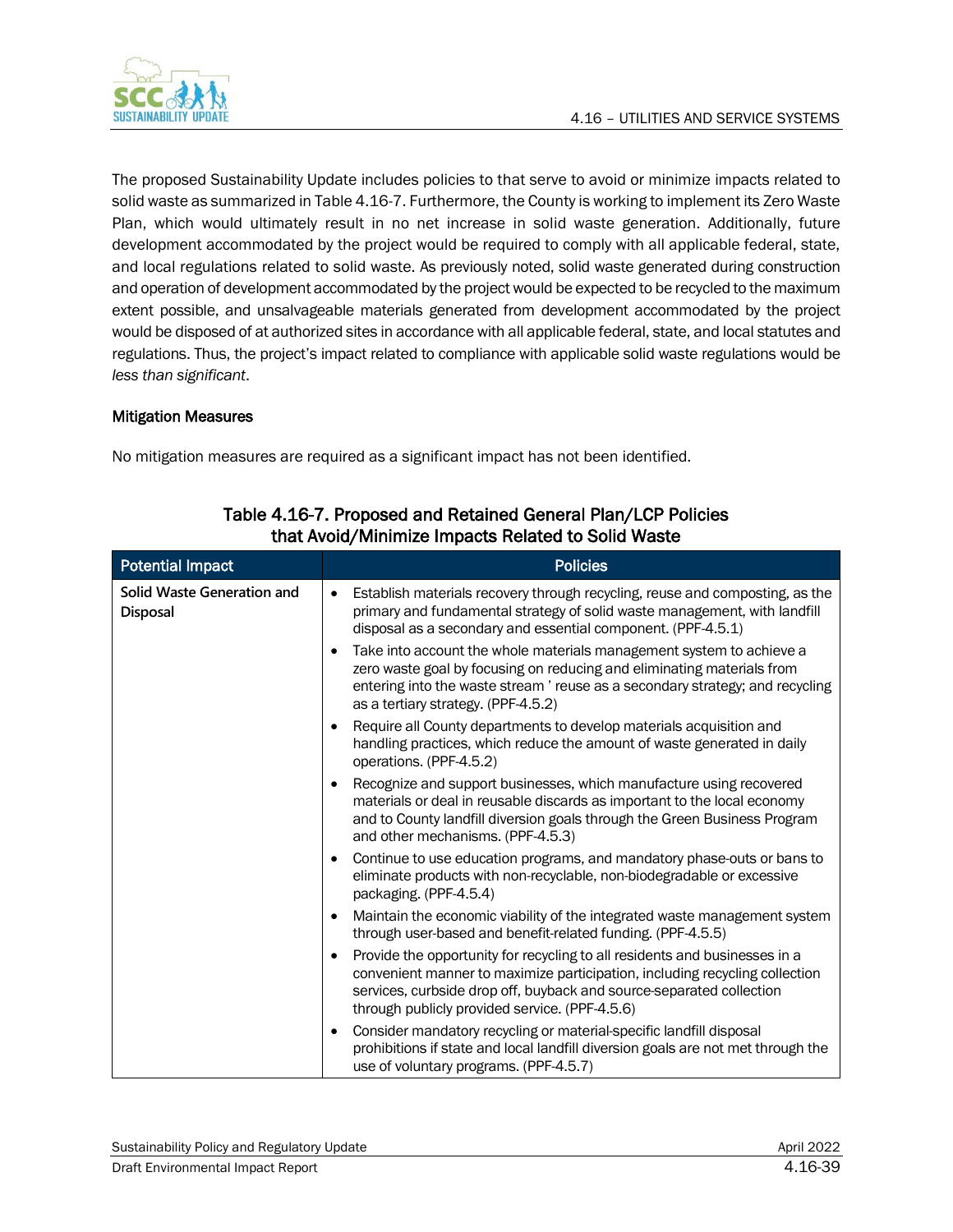

### Table 4.16-7. Proposed and Retained General Plan/LCP Policies that Avoid/Minimize Impacts Related to Solid Waste

| <b>Potential Impact</b> | <b>Policies</b>                                                                                                                                                                                                                                                                                                                                                                                                                            |  |  |
|-------------------------|--------------------------------------------------------------------------------------------------------------------------------------------------------------------------------------------------------------------------------------------------------------------------------------------------------------------------------------------------------------------------------------------------------------------------------------------|--|--|
|                         | Require all development projects, except single-family dwellings, to provide<br>sufficient and accessible space for the storage and collection of recyclable<br>materials separate from (PPF-4.5.8)                                                                                                                                                                                                                                        |  |  |
|                         | Recognize small-scale recycling collection facilities as a compatible<br>accessory use in all land use designations, subject to appropriate zoning<br>standards. (PPF-4.5.9)                                                                                                                                                                                                                                                               |  |  |
|                         | Allow properly managed on-site yard waste composting for materials<br>generated on-site in all land use designations. (PPF-4.5.10)                                                                                                                                                                                                                                                                                                         |  |  |
|                         | Provide separate collection of yard waste, for off-site composting, from<br>residential and non-residential generators and continue to phase in<br>collection of food waste and other compostable material. (PPF-4.5.11)                                                                                                                                                                                                                   |  |  |
|                         | Provide publicly-owned facilities of sufficient size, location and design to<br>$\bullet$<br>meet the processing requirements for all County-sponsored recycling and<br>composting programs and for local city-sponsored programs choosing to<br>participate. Ensure sufficient capacity and make said facilities available to<br>process materials from local non-profit and private recycling and composting<br>businesses. (PPF-4.5.13) |  |  |
|                         | Adopt strategies and continue to conduct planning efforts to remove all<br>organic wastes from the waste stream. (PPF-4.5.14)                                                                                                                                                                                                                                                                                                              |  |  |
|                         | Establish multi-jurisdictional and public-private cooperation as a primary<br>principle in planning and operating recycling and composting processing<br>facilities. (PPF-4.5.15)                                                                                                                                                                                                                                                          |  |  |
|                         | Work with state and regional permitting agencies, including RWQCB, the<br>Monterey Bay Air Resources District, California Fish and Wildlife, Coastal<br>Commission, and CalRecycle, to approve a composting facility or provide an<br>alternative means for the processing of organic waste. (PPF-4.5.16)                                                                                                                                  |  |  |
|                         | Include a public education and information component of materials recovery<br>and processing programs to ensure public awareness and understanding of<br>program participation requirements, program objectives and<br>accomplishments and program costs and benefits. (PPF-4.5.16)                                                                                                                                                        |  |  |
|                         | Ensure that solid waste collection contracts maintain a distinction between<br>recyclable materials and refuse. (PPF-4.5.17)                                                                                                                                                                                                                                                                                                               |  |  |
|                         | Establish a solid waste collection rate structure, which provides economic<br>$\bullet$<br>incentives for recycling more and disposing less. (PPF-4.5.18)                                                                                                                                                                                                                                                                                  |  |  |
|                         | Consider adoption of landfill disposal bans for specific recyclable or<br>compostable materials where necessary to achieve County materials<br>recovery and landfill diversion goals. (PPF-4.5.22)                                                                                                                                                                                                                                         |  |  |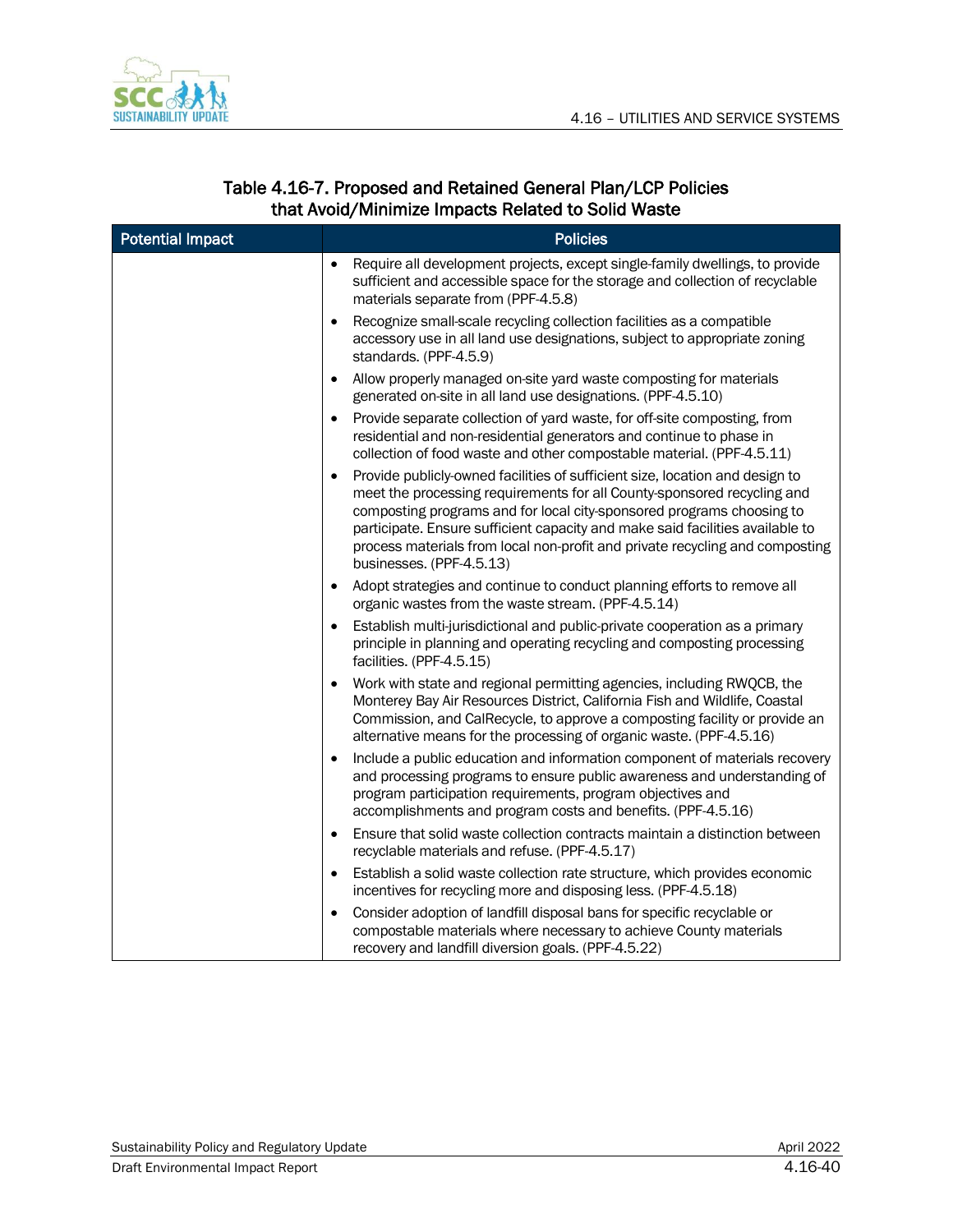

## 4.16.3.4 Cumulative Impact Analysis

The geographic area considered for the public water supplies for the analysis of cumulative impacts include the service areas covered by the water districts. The state-required UWMPs considered cumulative growth for 20-year periods. As discussed in Section 4.16.1.1, there is adequate capacity to serve planned growth to the year 2040, and potential growth indirectly resulting from the proposed project would be within the projections included in the UWMPs and service review by LAFCO of the Central Water District, except for the City of Santa Cruz and SqCWD. Therefore, cumulative development and growth would not result in a new significant cumulative impact related to public water utilities except for these two agencies, which could result in a potentially significant cumulative impact related to water supply.

As discussed for Impact UTL-2, potential development accommodated by the proposed project could approach or exceed growth estimates in the City's UWMP, although demand associated with unincorporated county growth would only represent approximately 5% of the total demand within the City's service area. This would be a concern only during multiple-year droughts in which all customers would be subject to water restrictions imposed by the City. New development in the county would be subject to County approvals, including approval only when adequate water supplies are available, and with incorporation of water conservation features in project designs. New water connections also would require approval from the City. Because of the limited water demand from the county in relation to total demand in the City's service area, and with compliance with local policies and regulations regarding water conservation requirements, the proposed project's contribution to a potential significant cumulative impact would not be cumulatively considerable. The same would be true with the SqCWD, except that the county's demand represents the majority of the demand within SqCWD's service area. While, future development also would be subject to approvals by the County and compliance with local policies and regulations, including requirements established by SqCWD for new water connections, it is conservatively concluded that the project's contribution would be cumulatively considerable, resulting in a significant cumulative impact.

See Section 4.10.3 regarding impacts to groundwater sources due to development, including use of individual wells.

The geographic area considered for the for wastewater treatment of existing plants for the analysis of cumulative impacts include the service areas covered by the cities of Santa Cruz and Watsonville for their respective treatment plants. Both agencies have adequate capacities to support growth and development within their service areas, and therefore, no significant impact to wastewater treatment facility capacities would occur. The SCCSD has indicated that there could be sewer lines within inadequate capacity near the Capitola Mall that may need upgrading with future redevelopment of the Mall.

The geographic area considered for the analysis of cumulative impacts related to solid waste generation and landfill capacity is Santa Cruz County and the area of Monterey County served by the Monterey Peninsula Landfill. As discussed above, the Buena Vista Landfill has a remaining capacity of 1,947,631 cubic yards (County of Santa Cruz 2022) and an estimated closure date in 2030 (County of Santa Cruz 2020) and the Monterey Peninsula Landfill has a remaining capacity of over 48.5 million cubic yards and an estimated closure date in 2107 (CalRecycle 2022b). Construction and operation of past,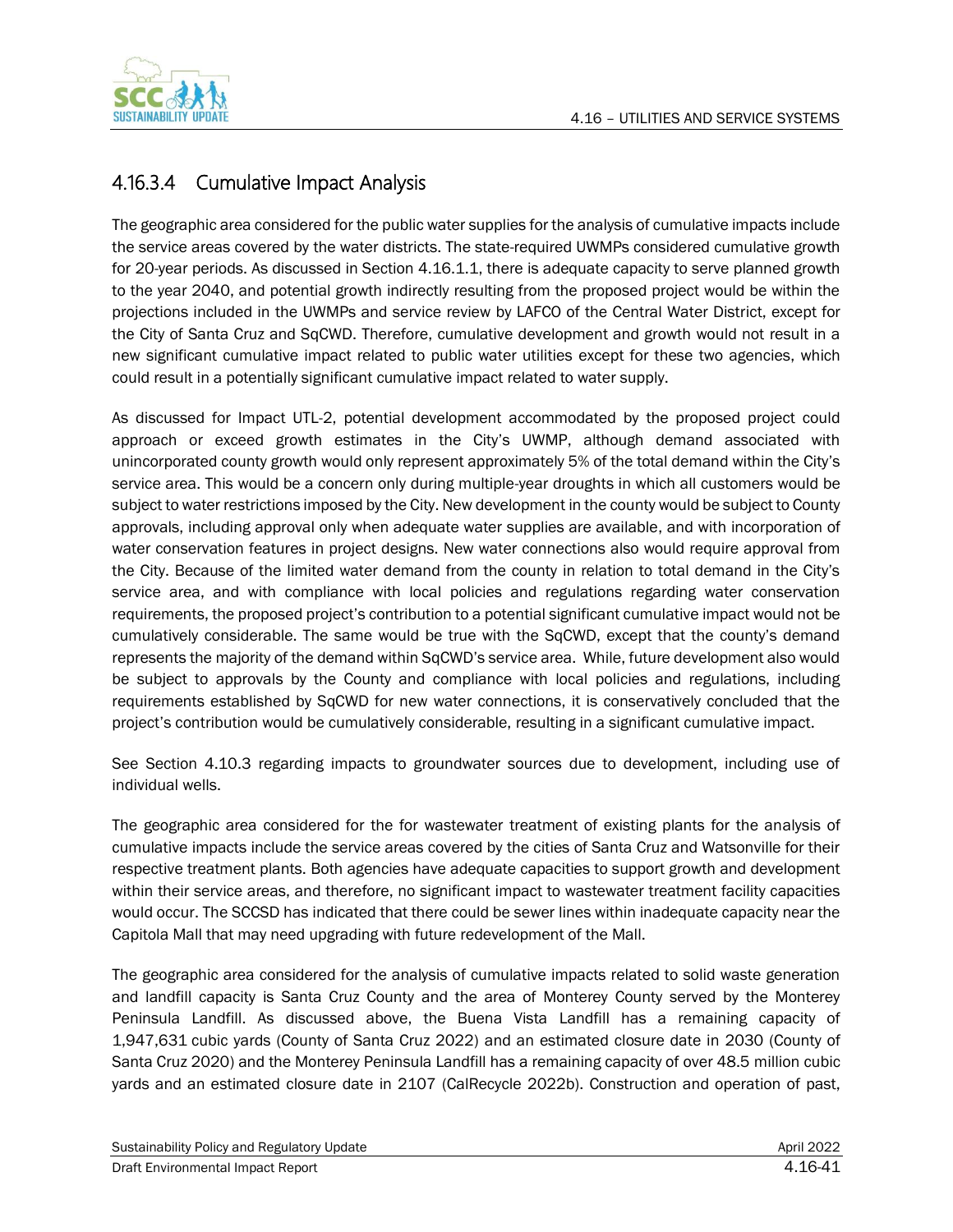

present, and reasonably foreseeable future projects in the region would generate solid waste that would require disposal in area landfills. Cumulative projects would be required to adhere to applicable solid waste regulations, including the California Integrated Waste Management Act and related regulations, which would serve to continue to require reduction, recycling, and reuse to reduce the amount of solid waste sent to landfills. Therefore, given regulatory requirements related to reuse and recycling, as well as remaining landfill capacities, area landfills would be expected to have adequate capacity to serve cumulative development, and cumulative impacts on landfill capacity would be *less than significant*.

## 4.16.4 References

- CalRecycle. 2020. *2020 Landfill Summary Tonnage Report.* Accessed February 25, 2022 at [https://www2.calrecycle.ca.gov/LandfillTipFees/.](https://www2.calrecycle.ca.gov/LandfillTipFees/)
- CalRecycle. 2021a. *State of Disposal and Recycling for Calenda Year 2019.* February 12, 2021. Accessed February 28. 2022 at [https://www2.calrecycle.ca.gov/Publications/Download/1742.](https://www2.calrecycle.ca.gov/Publications/Download/1742)
- CalRecycle. 2021b. SWIS Facility/Site Activity Details: Greenwaste Recovery Facility (43-AN-0019)." Accessed February 4, 2021 at [https://www2.calrecycle.ca.gov/SolidWaste/SiteActivity/](https://www2.calrecycle.ca.gov/SolidWaste/SiteActivity/Details/1379?siteID=3402) [Details/1379?siteID=3402.](https://www2.calrecycle.ca.gov/SolidWaste/SiteActivity/Details/1379?siteID=3402)
- CalRecycle. 2022a. "SWIS Facility/Site Activity Details: Ben Lomond Transfer Station (44-AA-0005)." Accessed February 25, 2022 at [https://www2.calrecycle.ca.gov/SolidWaste/SiteActivity/Details/](https://www2.calrecycle.ca.gov/SolidWaste/SiteActivity/Details/1398?siteID=3421) [1398?siteID=3421.](https://www2.calrecycle.ca.gov/SolidWaste/SiteActivity/Details/1398?siteID=3421)
- CalRecycle. 2022b. "SWIS Facility/Site Activity Details: Monterey Peninsula Landfill (27-AA-0010)." Accessed February 25, 2022 at [https://www2.calrecycle.ca.gov/SolidWaste/SiteActivity/Details/](https://www2.calrecycle.ca.gov/SolidWaste/SiteActivity/Details/2642?siteID=1976) [2642?siteID=1976.](https://www2.calrecycle.ca.gov/SolidWaste/SiteActivity/Details/2642?siteID=1976)
- Central Water District. 2021. "Central Water District Annual Report 2017/2018." Accessed January 10, 2022 a[t https://sites.google.com/view/centralwaterdistrict/reports.](https://sites.google.com/view/centralwaterdistrict/reports)
- City of Santa Cruz. 2012. *Draft EIR for the Draft General Plan 2030*. Accessed September 2, 2020 at [https://www.cityofsantacruz.com/government/city-departments/planning-and-community](https://www.cityofsantacruz.com/government/city-departments/planning-and-community-development/long-range-policy-planning/general-plan)[development/long-range-policy-planning/general-plan.](https://www.cityofsantacruz.com/government/city-departments/planning-and-community-development/long-range-policy-planning/general-plan)
- City of Santa Cruz. 2020. City Council Agenda Report, Agenda of 11/24/2020. Public Works Department. Subject: Land Lease for the Soquel Creek Water District to Construct and Locate a Tertiary Treatment Facility at the City of Santa Cruz Regional Wastewater Treatment Facility. November 12, 2020.
- City of Santa Cruz. 2021a. City of Santa Cruz 2020 Urban Water Management Plan. Prepared by the City of Santa Cruz, Water Department. November 2021. Accessed October 10, 2021 at [https://www.cityofsantacruz.com/government/city-departments/water/urban-water](https://www.cityofsantacruz.com/government/city-departments/water/urban-water-management-plan-2020)[management-plan-2020.](https://www.cityofsantacruz.com/government/city-departments/water/urban-water-management-plan-2020)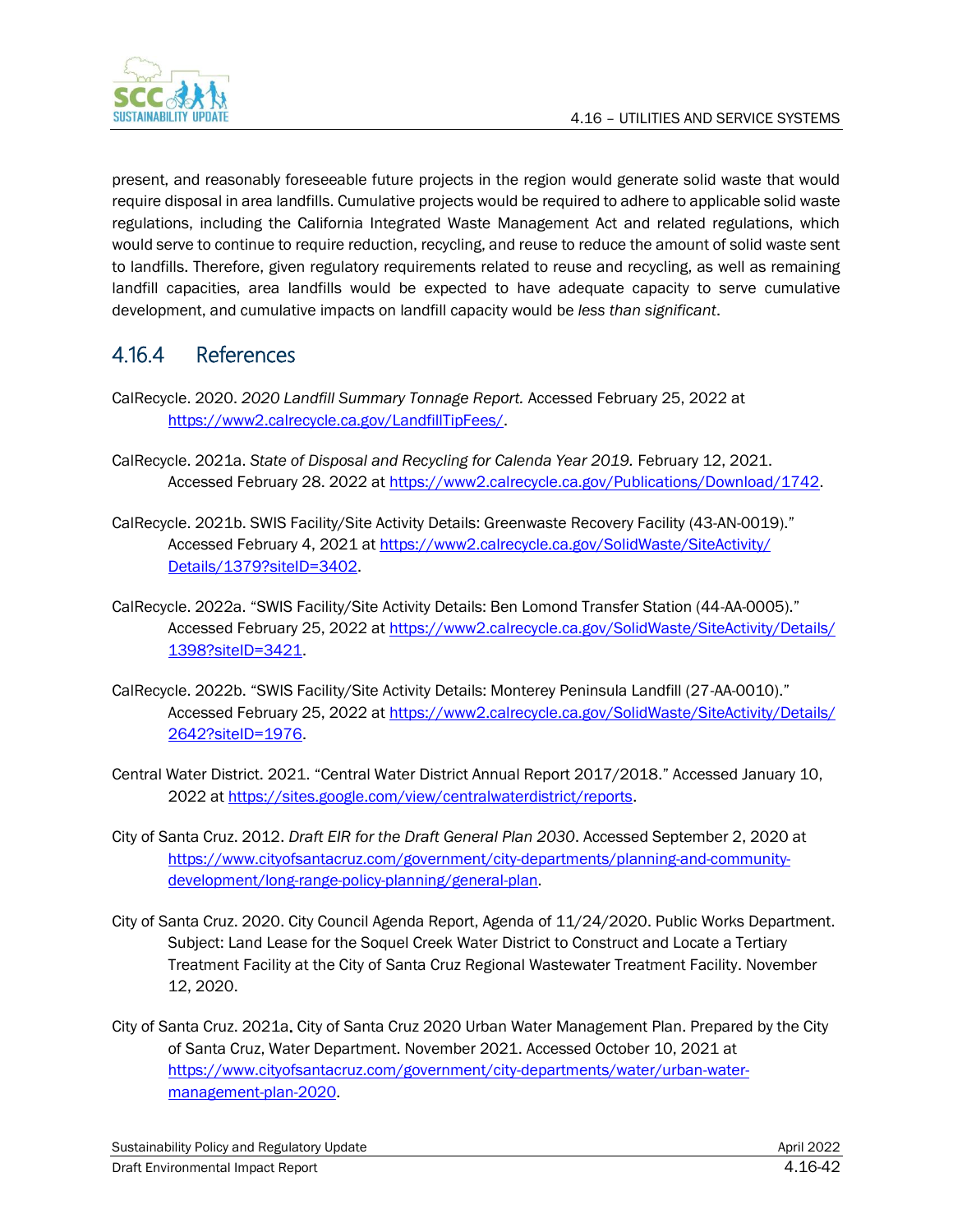

- City of Santa Cruz Water Department. 2021b. Final Environmental Impact Report, Santa Cruz Water Rights Project. State Clearinghouse Number 2018102039. November 2021. Prepared by Dudek for City of Santa Cruz Water Department.
- City of Watsonville. 2021. Final City of Watsonville 2020 Urban Water Management Plan. July 2021. Prepared by Harris Associates. Accessed January 4, 2022 a[t https://www.cityofwatsonville.org/](https://www.cityofwatsonville.org/DocumentCenter/View/16377/2020-Watsonville-Urban-Water-Management-Plan) [DocumentCenter/View/16377/2020-Watsonville-Urban-Water-Management-Plan.](https://www.cityofwatsonville.org/DocumentCenter/View/16377/2020-Watsonville-Urban-Water-Management-Plan)
- County of Santa Cruz. 2017. Commercial Cannabis Cultivation and Manufacturing Regulations and Licensing Program Draft Environmental Impact Report. SCH# 2017022052. Prepared with assistance from Amec Foster Wheeler, Environment & Infrastructure, Inc. August 2017. Accessed September 2021 at [https://www.sccoplanning.com/PlanningHome/Environmental/](https://www.sccoplanning.com/PlanningHome/Environmental/CEQAInitialStudiesEIRs/CannabisRegulationsEnvironmentalReview/CannabisEnvironmentalImpactReport(EIR).aspx) [CEQAInitialStudiesEIRs/CannabisRegulationsEnvironmentalReview/](https://www.sccoplanning.com/PlanningHome/Environmental/CEQAInitialStudiesEIRs/CannabisRegulationsEnvironmentalReview/CannabisEnvironmentalImpactReport(EIR).aspx) [CannabisEnvironmentalImpactReport\(EIR\).aspx](https://www.sccoplanning.com/PlanningHome/Environmental/CEQAInitialStudiesEIRs/CannabisRegulationsEnvironmentalReview/CannabisEnvironmentalImpactReport(EIR).aspx)
- County of Santa Cruz. 2020. Buena Vista Landfill Proposed Transfer Statement Opportunities and Constraints Analysis. September 9, 2020. Accessed March 20, 2022 at [https://santacruzcountyca.iqm2.com/Citizens/FileOpen.aspx?Type=1&ID=1480&Inline=True.](https://santacruzcountyca.iqm2.com/Citizens/FileOpen.aspx?Type=1&ID=1480&Inline=True)
- County of Santa Cruz. 2021. Local Hazard Mitigation Plan 2021-2026. July 2021. Accessed November 19, 2021 at [https://www.sccoplanning.com/Portals/2/County/Planning/policy/LHMP/](https://www.sccoplanning.com/Portals/2/County/Planning/policy/LHMP/County%20of%20Santa%20Cruz%20LHMP%202021-2026.pdf) [County%20of%20Santa%20Cruz%20LHMP%202021-2026.pdf.](https://www.sccoplanning.com/Portals/2/County/Planning/policy/LHMP/County%20of%20Santa%20Cruz%20LHMP%202021-2026.pdf)
- County of Santa Cruz. 2022. *2021 Summer, Fall Semiannual Monitoring Report. 2021 Annual Report.* Buena Vista Drive Sanitary Landfill. Watsonville, California. Prepared by Geosyntec Consultants, Inc. January 21.
- County of Santa Cruz Department of Public Works. 2015. *Zero Waste Plan for Santa Cruz County.* Accessed December 4, 2020 at [http://www.dpw.co.santa-cruz.ca.us/Portals/19/pdfs/](http://www.dpw.co.santa-cruz.ca.us/Portals/19/pdfs/ZeroWastePlan.pdf?ver=-EV4QiXJ_HSks3aQGgf48A%3d%3d) [ZeroWastePlan.pdf?ver=-EV4QiXJ\\_HSks3aQGgf48A%3d%3d.](http://www.dpw.co.santa-cruz.ca.us/Portals/19/pdfs/ZeroWastePlan.pdf?ver=-EV4QiXJ_HSks3aQGgf48A%3d%3d)
- County of Santa Cruz Environmental Health. 2020. Santa Cruz County Water Resources Management Status Report 2020. Accessed January 4, 2022 at [https://scceh.com/Portals/6/Env\\_Health/water\\_resources/Water%20Resources%20Documents](https://scceh.com/Portals/6/Env_Health/water_resources/Water%20Resources%20Documents/2020%20Water%20Status%20Report%20Final.pdf) [/2020%20Water%20Status%20Report%20Final.pdf.](https://scceh.com/Portals/6/Env_Health/water_resources/Water%20Resources%20Documents/2020%20Water%20Status%20Report%20Final.pdf)
- County of Santa Cruz Environmental Health 2021. Santa Cruz County Water Resources Management Status Report for 2021. Accessed March 4, 2022 at [https://scceh.com/Portals/6/Env\\_Health/water\\_resources/Water%20Resources%20Documents](https://scceh.com/Portals/6/Env_Health/water_resources/Water%20Resources%20Documents/2021WaterStatusReportFinal.pdf) [/2021WaterStatusReportFinal.pdf.](https://scceh.com/Portals/6/Env_Health/water_resources/Water%20Resources%20Documents/2021WaterStatusReportFinal.pdf)
- County of Santa Cruz Health Services Agency Environmental Health Division. 2021. Onsite Wastewater Treatment Systems Local Area Management Program. Approved by Central Coast Regional Water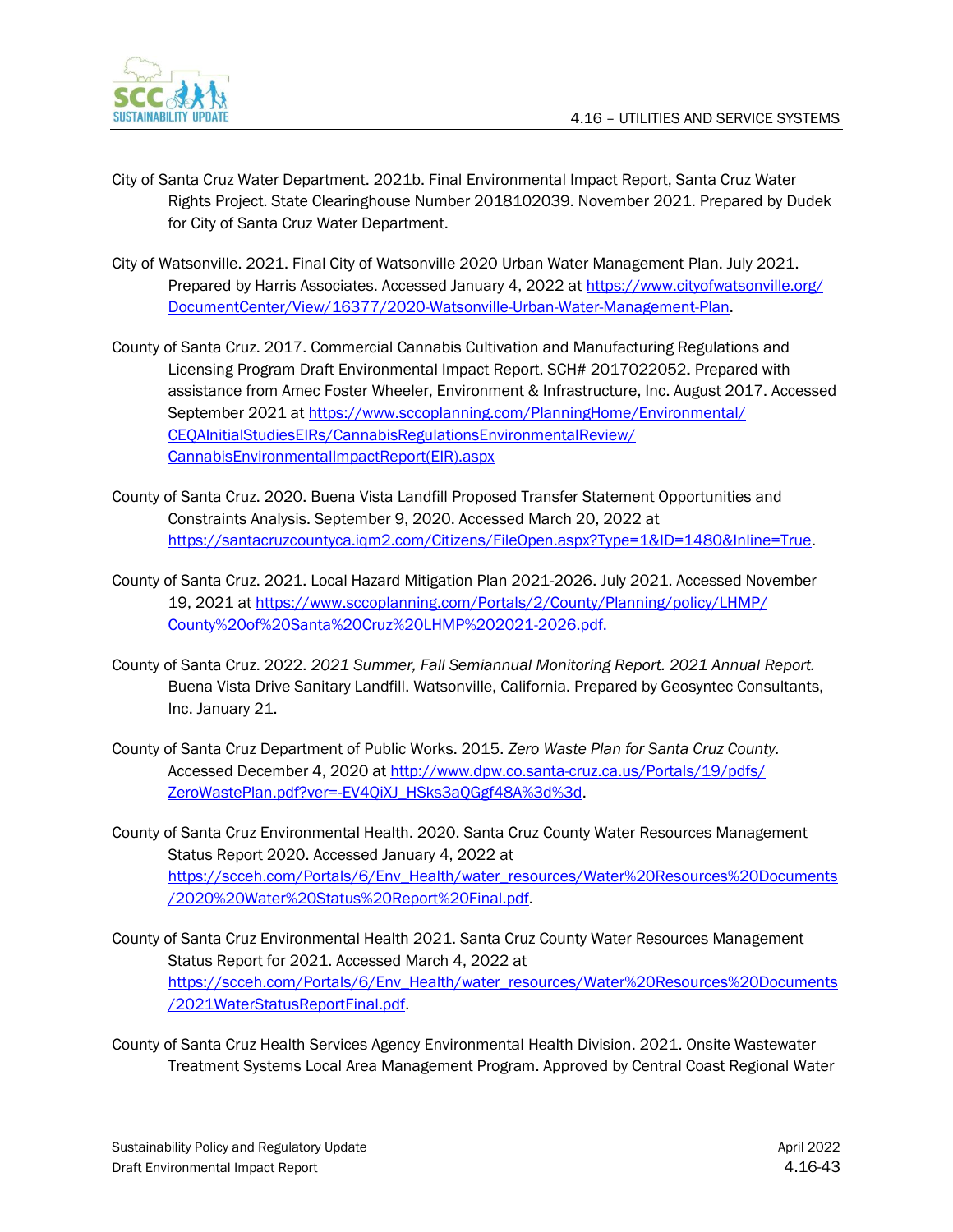

Quality Board October 14, 2021. Accessed February 10, 2022 at [https://scceh.com/Portals/6/2-](https://scceh.com/Portals/6/2-LAMP%208_2_2021%20updated%20to%20October_1.pdf) [LAMP%208\\_2\\_2021%20updated%20to%20October\\_1.pdf](https://scceh.com/Portals/6/2-LAMP%208_2_2021%20updated%20to%20October_1.pdf)

- California Department of Water Resources (DWR). 2021. Letter from DWR with Statement of Findings Regarding the Approval of the Santa Cruz Mid-County Basin Groundwater Sustainability Plan. Accessed June 3, 2021 at [https://sgma.water.ca.gov/portal/gsp/assessments/11.](https://sgma.water.ca.gov/portal/gsp/assessments/11).
- ESA. 2018. *Pure Water Soquel: Groundwater Replenishment and Seawater Intrusion Prevention Project Draft Environmental Impact Report*. State Clearinghouse No. 2016112045. June 2018. Accessed December 18, 2021 at [https://www.soquelcreekwater.org/261/Reports-Studies.](https://www.soquelcreekwater.org/261/Reports-Studies)
- GreenWaste. 2021. Santa Cruz County: Processing & Disposal Summary. Accessed February 4, 2021 at [https://www.greenwaste.com/santa-cruz-county/.](https://www.greenwaste.com/santa-cruz-county/)
- Harris & Associates. 2021. Final City of Watsonville 2020 Urban Water Management Plan. July 2021. Accessed January 8, 2022 at [https://www.cityofwatsonville.org/DocumentCenter/View/16377/2020-Watsonville-Urban-](https://www.cityofwatsonville.org/DocumentCenter/View/16377/2020-Watsonville-Urban-Water-Management-Plan)[Water-Management-Plan.](https://www.cityofwatsonville.org/DocumentCenter/View/16377/2020-Watsonville-Urban-Water-Management-Plan)
- Kolassa, Kasey. County of Santa Cruz Department of Public Works. Personal communication. February 3, 2020.
- Local Agency Formation Commission of Santa Cruz County (LAFCO). 2017. Public Hearing Draft, Central Water District Service and Sphere of Influence Review. July 12, 2017.Accessed January 7, 2022 at [https://www.santacruzlafco.org/wp-content/uploads/2019/08/Central-Water-District-](https://www.santacruzlafco.org/wp-content/uploads/2019/08/Central-Water-District-Review.pdf)[Review.pdf.](https://www.santacruzlafco.org/wp-content/uploads/2019/08/Central-Water-District-Review.pdf)
- LAFCO. 2018. Public Hearing Draft, City of Watsonville Service and Sphere Review. April 2018. Accessed January 7, 2022 at: [https://www.santacruzlafco.org/wp-content/uploads/2018/04/Watsonville-](https://www.santacruzlafco.org/wp-content/uploads/2018/04/Watsonville-City-Review-Draft-FINAL.pdf)[City-Review-Draft-FINAL.pdf.](https://www.santacruzlafco.org/wp-content/uploads/2018/04/Watsonville-City-Review-Draft-FINAL.pdf)
- LAFCO. 2019. Public Hearing Draft, Comprehensive Sanitation Service and Sphere Review: Bear Creek Estates Wastewater System, County Service Areas-2.5.7.10. and 20, Davenport County Sanitation District, Freedom County Sanitation District, Salsipuedes Sanitary District, Santa Cruz County Sanitation District. Adopted Version-October 2, 2019. Accessed January 7, 2022 at: [https://www.santacruzlafco.org/wp-content/uploads/2019/10/Comprehensive-Sanitation-](https://www.santacruzlafco.org/wp-content/uploads/2019/10/Comprehensive-Sanitation-Service-Sphere-Review-ADOPTED-VERSION.pdf)[Service-Sphere-Review-ADOPTED-VERSION.pdf.](https://www.santacruzlafco.org/wp-content/uploads/2019/10/Comprehensive-Sanitation-Service-Sphere-Review-ADOPTED-VERSION.pdf)
- LAFCO. 2020. San Lorenzo Valley Water District Service and Sphere of Influence Review. Adopted November 4, 2020.
- Monterey Regional Waste Management District. 2016. 2016 Annual Report. Accessed March 25, 2022 at [http://www.mrwmd.org/wp-content/uploads/2017/11/mrwmd-annual-report-2016-final.pdf.](http://www.mrwmd.org/wp-content/uploads/2017/11/mrwmd-annual-report-2016-final.pdf)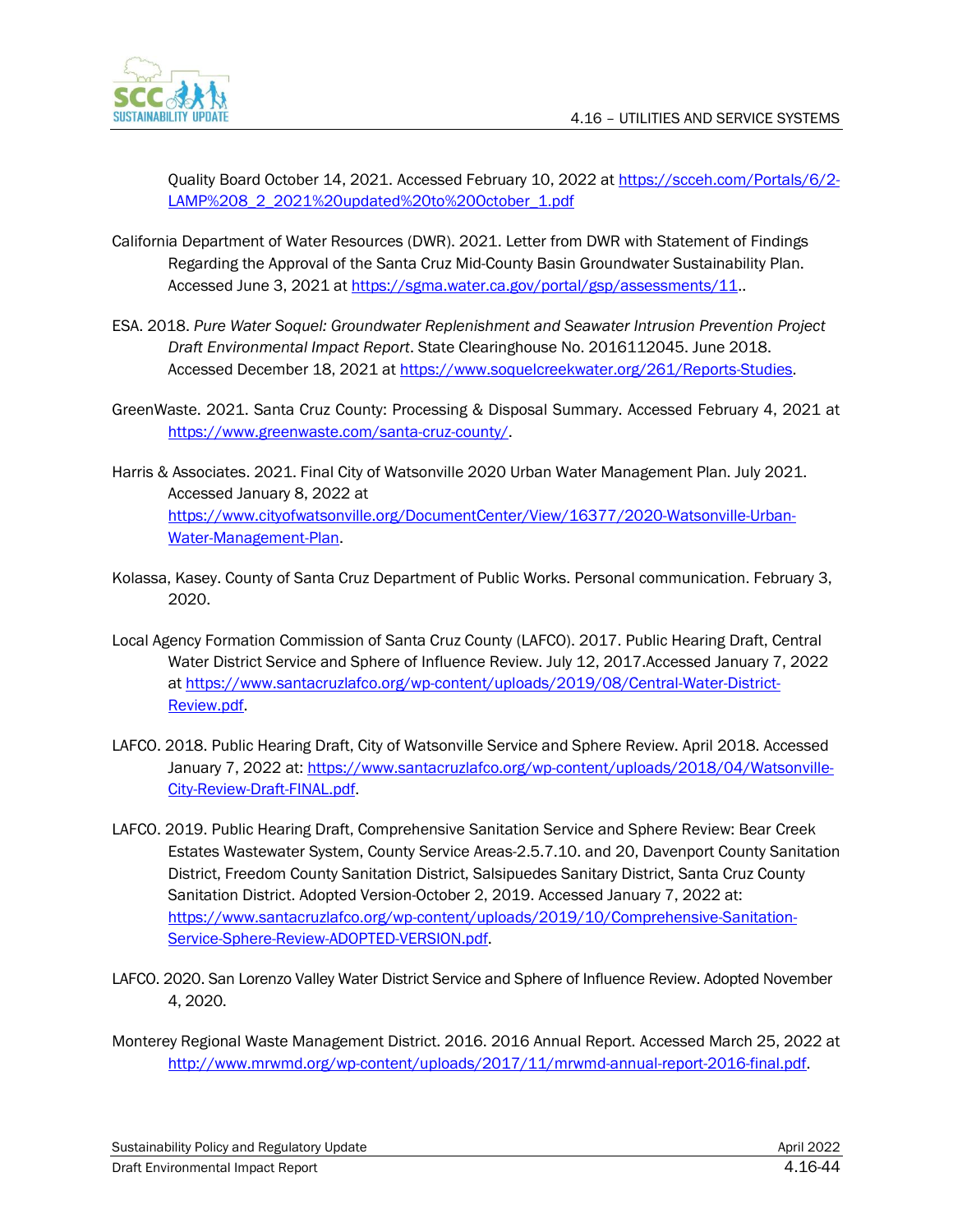

- San Lorenzo Valley Water District (SLVWD). 2020. *Wildfire Damage Assessment Report.* September 24, 2020. Accessed May 21, 2021 a[t https://www.slvwd.com/sites/g/files/vyhlif1176/f/uploads/](https://www.slvwd.com/sites/g/files/vyhlif1176/f/uploads/slvwd_assessment_photo_log_rev2020.09.24_reduced.pdf) [slvwd\\_assessment\\_photo\\_log\\_rev2020.09.24\\_reduced.pdf.](https://www.slvwd.com/sites/g/files/vyhlif1176/f/uploads/slvwd_assessment_photo_log_rev2020.09.24_reduced.pdf)
- SLVWD. 2021. Conjunctive Use Plan for the San Lorenzo River Watershed Initial Study Mitigated Negative Declaration. July 2021. Prepared with assistance from Rincon Consultants, Inc. Accessed January 6, 2022 at [https://www.slvwd.com/environmental/pages/conjunctive-use-planning-documents.](https://www.slvwd.com/environmental/pages/conjunctive-use-planning-documents)
- Scotts Valley Water District. 2021. Santa Margarita Groundwater Basin. Accessed January 10, 2022 at [https://www.svwd.org/about-your-water/santa-margarita-groundwater-basin.](https://www.svwd.org/about-your-water/santa-margarita-groundwater-basin)
- WSC (Water Systems Inc.). 2021. Soquel Creek Water District 2020 Urban Water Management Plan. June 15, 2021. Accessed January 5, 2022 at [https://www.soquelcreekwater.org/253/Urban-Water-](https://www.soquelcreekwater.org/253/Urban-Water-Management-Plan)[Management-Plan.](https://www.soquelcreekwater.org/253/Urban-Water-Management-Plan)
- WSC and Montgomery & Associates. 2021. Scotts Valley Water District and San Lorenzo Valley Water District 2020 Urban Water Management Plan. June 2022. Accessed January 5, 2022 at [https://www.svwd.org/uwmp.](https://www.svwd.org/uwmp)